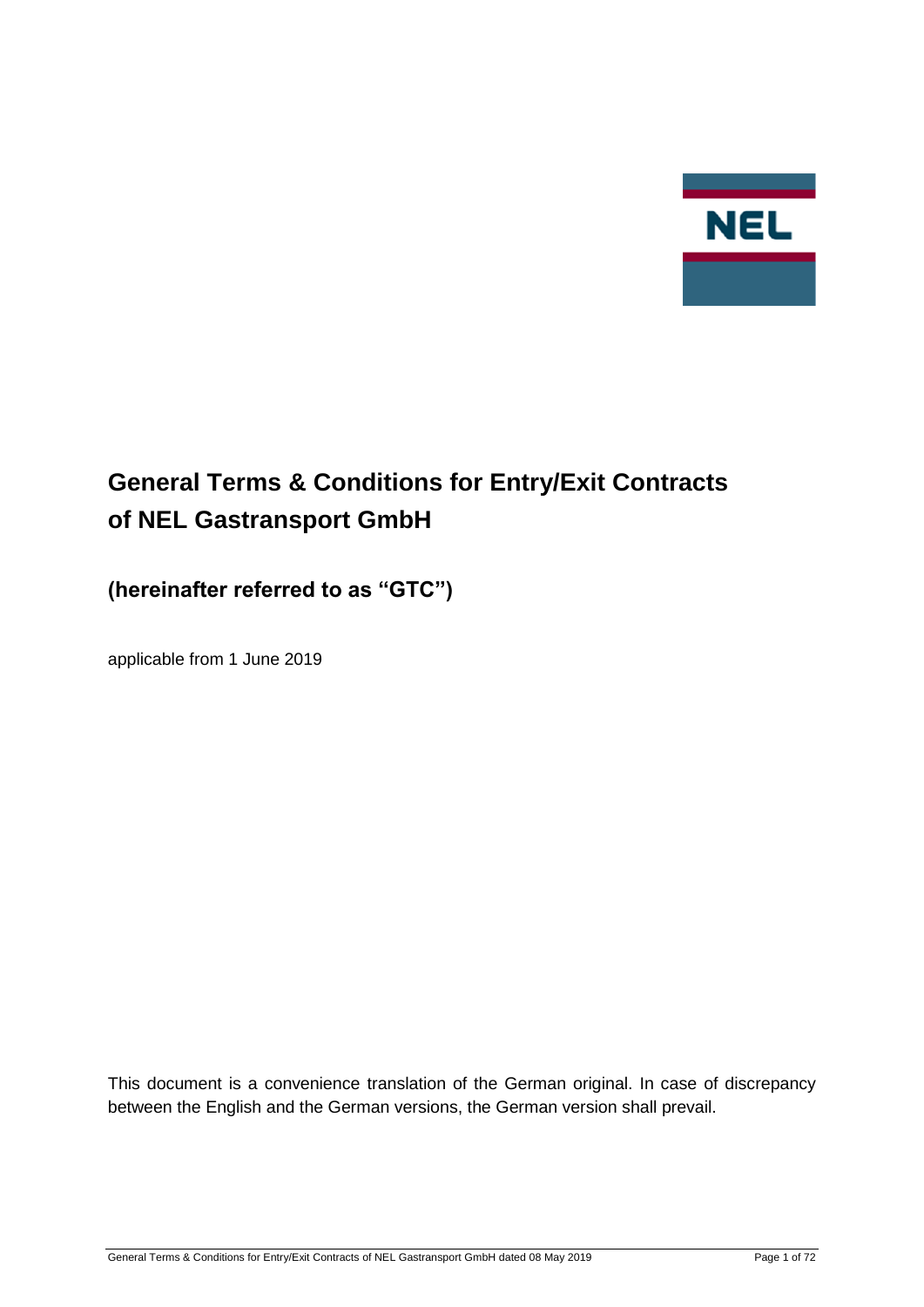## **Table of contents**

| Section 1 Conclusion of contract                                                                                                          | 5              |
|-------------------------------------------------------------------------------------------------------------------------------------------|----------------|
| Section 2 Definitions of terms                                                                                                            | $\overline{7}$ |
| Section 2a Admission to the capacity booking platform and to systems of<br>the transmission system operator for processing network access | 10             |
| Section 2b Availability of the systems of the transmission system operator<br>for processing network access                               | 11             |
| Section 3 Scope of the entry contract                                                                                                     | 12             |
| Section 4 Purpose of the exit contract                                                                                                    | 13             |
| Section 5 General entry and exit requirements                                                                                             | 13             |
| Section 6 Preconditions for use of booked capacity at market area<br>interconnection and cross-border interconnection points              | 13             |
| Section 7 Inclusion of entry and exit points in balancing groups                                                                          | 14             |
| Section 8 Bundled booking points                                                                                                          | 16             |
| Section 9 Capacity products                                                                                                               | 17             |
| Section 10 Conversion of interruptible capacity or firm capacities with<br>interruptible elements                                         | 18             |
| Section 11 Registration and deregistration of network use for supply<br>to end-consumers                                                  | 19             |
| Section 12 Nomination and renomination at market area interconnection<br>points and cross-border interconnection points                   | 20             |
| Section 13 Nomination and renomination                                                                                                    | 22             |
| Section 13a Operational processing of nominations                                                                                         | 24             |
| Section 13b Communication test                                                                                                            | 25             |
| Section 13c Alignment of nominations ("Matching")                                                                                         | 26             |
| Section 13d Over-nomination at market area interconnection and<br>cross-border interconnection points and at storage facility points      | 26             |
| Section 14 Nomination replacement procedure                                                                                               | 27             |
| Section 15 Technical feed in and offtake notices                                                                                          | 28             |
| Section 16 Surrender of capacity                                                                                                          | 28             |
| Section 17 Offering by transmission system operator of firm capacity<br>left unused at short notice in accordance with § 16 (2) GasNZV    | 30             |
| Section 18 Withdrawal of capacity left unused for a significant<br>time in accordance with $\S$ 16 (3) and (4) GasNZV                     | 30             |
| Section 18a Withdrawal of capacities insufficiently used in the<br>long term at market area and cross border interconnection points       | 31             |
| Section 19 Secondary trading                                                                                                              | 31             |
| Section 20 Technical requirements                                                                                                         | 32             |
| Section 21 Non-compliance with gas quality or pressure specification                                                                      | 34             |
| Section 22 Allocation of quantities                                                                                                       | 35             |
| Section 23 Meter operation and metering                                                                                                   | 35             |
| Section 24 SLP surplus and shortfall quantities                                                                                           | 38             |
| <b>Section 25 Tariffs</b>                                                                                                                 | 40             |
| Section 26 Invoicing and payment                                                                                                          | 42             |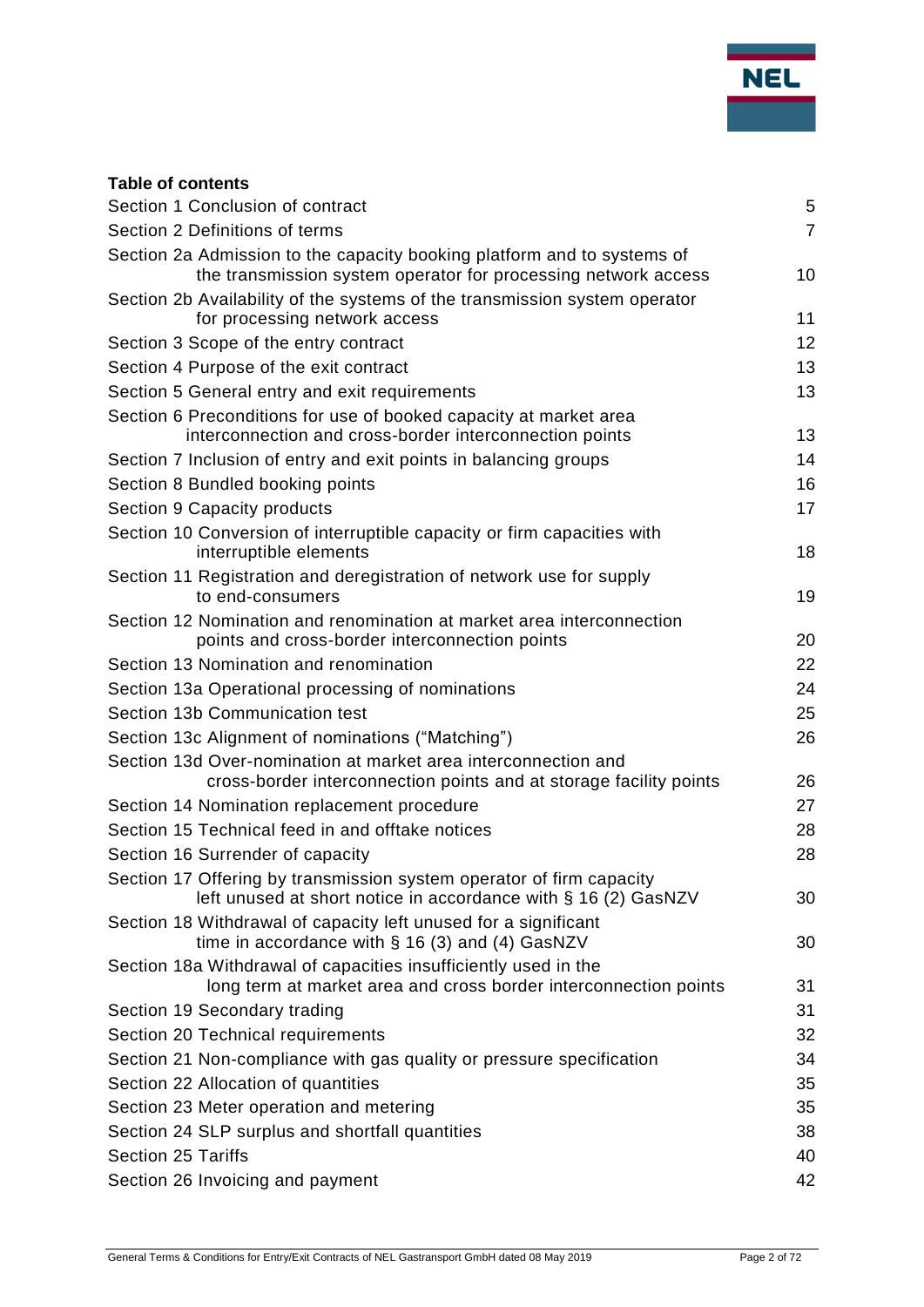| <b>Section 27 Taxes</b>                                                    | 43 |
|----------------------------------------------------------------------------|----|
| Section 28 Maintenance                                                     | 44 |
| Section 29 Interruption of interruptible capacity                          | 45 |
| Section 29a Reduction procedure for firm capacity nomination               | 46 |
| Section 30 Capacity overrun                                                | 46 |
| Section 31 Suspension or amendment of contractual obligations              | 47 |
| Section 32 Transmission System Operator's contact persons and availability | 49 |
| Section 33 Data transmission and data processing                           | 49 |
| Section 34 Force majeure                                                   | 49 |
| Section 35 Liability                                                       | 50 |
| Section 36 Deposit                                                         | 51 |
| Section 36a Advance payment                                                | 55 |
| Section 37 Termination of contract                                         | 57 |
| Section 38 Good faith clause                                               | 57 |
| Section 39 Confidentiality                                                 | 57 |
| Section 40 Legal succession                                                | 58 |
| Section 41 Contract amendments                                             | 58 |
| Section 42 Severability                                                    | 59 |
| Section 43 Text form                                                       | 60 |
| Section 44 Venue for disputes and applicable law                           | 60 |
| Section 45 List of appendices                                              | 60 |
|                                                                            |    |
| Appendix GTC 1: § 18 Low Pressure Connection Ordinance                     |    |
| (Niederdruckanschlussverordnung / NDAV)                                    | 61 |
|                                                                            |    |
| Appendix GTC 2: Supplementary Terms & Conditions of NEL Gastransport GmbH  | 63 |
| Section 1 Dynamically Allocable Capacity                                   | 63 |
| <b>Section 2 Allocation Procedure</b>                                      | 63 |
| Section 3 Usage of IT-portals                                              | 63 |
| Section 4 Invoicing and Payment                                            | 63 |
| Section 5 Over-nomination without capacity inclusion                       | 64 |
|                                                                            |    |
| Appendix GTC 3: Supplementary Terms & Conditions of Business of            |    |
| NEL Gastransport GmbH for allocating new technical                         |    |
| capacities as of 06 March 2017                                             | 65 |
| Article 1 General, scope                                                   | 65 |
| Article 2 Marketing horizon                                                | 66 |
| Article 3 Conclusion of contracts                                          | 66 |
| Article 4 Auction process                                                  | 67 |
| <b>Article 5 Tariffs</b>                                                   | 68 |
| Article 6 Rights and obligations of the transmission system operator and   |    |
| the transport customer                                                     | 69 |
|                                                                            |    |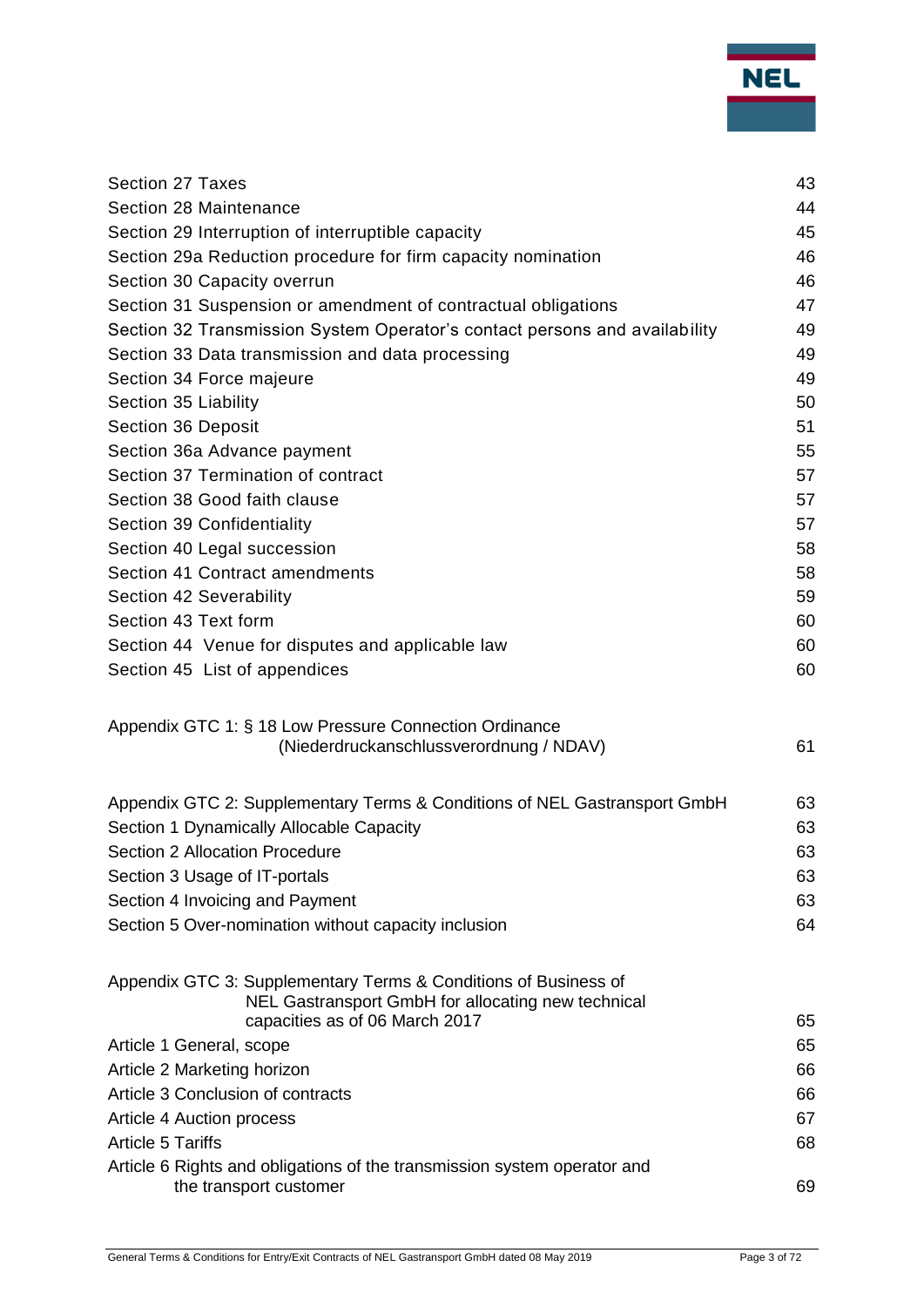

| Article 7 Special right of termination           | 70 |
|--------------------------------------------------|----|
| Article 8 List of appendices                     | 71 |
| Appendix STC 1 for allocating technical capacity | 72 |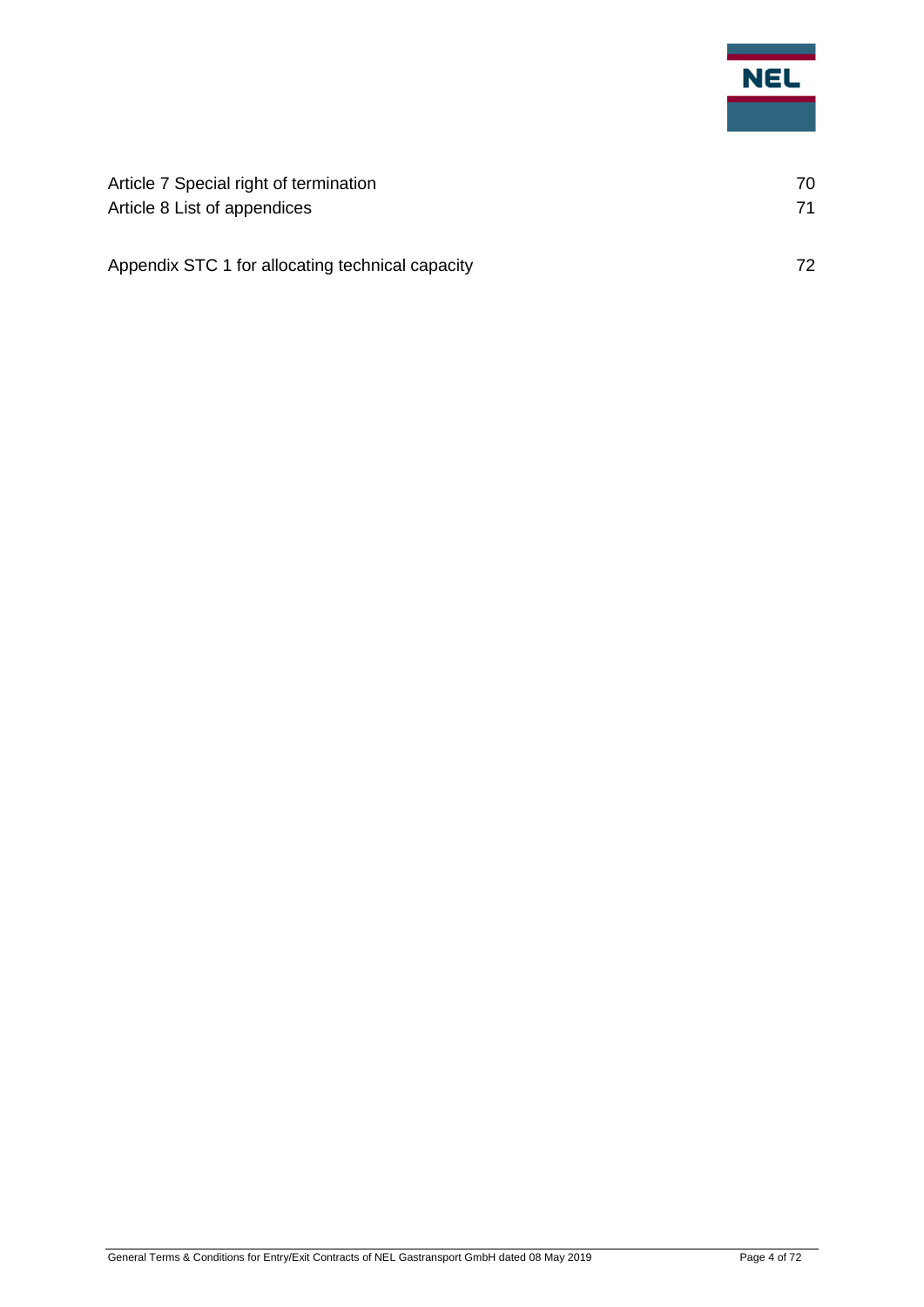

### **Section 1 Conclusion of contract**

- <span id="page-4-0"></span>1. entry or exit contract via the capacity booking platform jointly operated by the transmission system operators. The preconditions for contract conclusion are registration as shipper on the capacity booking platform and acceptance by the transmission system operator as a shipper pursuant to Section 2a. The registration on the capacity booking platform jointly operated by the transmission system operators in accordance with § 6 of the Gas Network Access Ordinance (GasNZV) and the use of the capacity booking platform shall be governed by the terms and conditions for the capacity booking platform published on the capacity booking platform operator's website. In the event of a failure of the capacity booking platform or the connected systems of the transmission system operators, booking requests for day-ahead capacity may be forwarded in text form direct to the transmission system operator. For this, the transmission system operator may offer alternative automated facilities. In this case, capacities shall be allocated at the regulated daily capacity tariff to the best of the transmission system operator's ability and without any guarantee on the basis of the chronological order in which binding requests are received.
- 2. The entry or exit contract for entry or exit capacity at market area interconnection points and at cross-border interconnection points as well as storage facilities shall be concluded upon the allocation of capacity at the end of the auction. Without prejudice to the foregoing clause, the entry or exit contract for interruptible within-day entry or exit capacities shall be concluded in the over-nomination procedure according to Section 13d hereinafter.
- 3. The following capacity types shall be allocated in the chronological order in which binding requests are received:
	- Exit capacity to end-consumers,
	- Entry capacity from production and LNG facilities, and
	- Entry capacity from facilities within the meaning of § 6 of GasNZV for biogas injection.

In these cases the contract shall be concluded upon receipt by the shipper of an electronic booking confirmation.

- 4. Entry or exit contracts in accordance with Paragraph 3 may be concluded as follows: with a term of
	- a) one year or longer at any time,
	- b) less than one year 3 months prior to commencement of the contract term at the earliest,
	- c) less than one month –one month prior to commencement of the contract term at the earliest,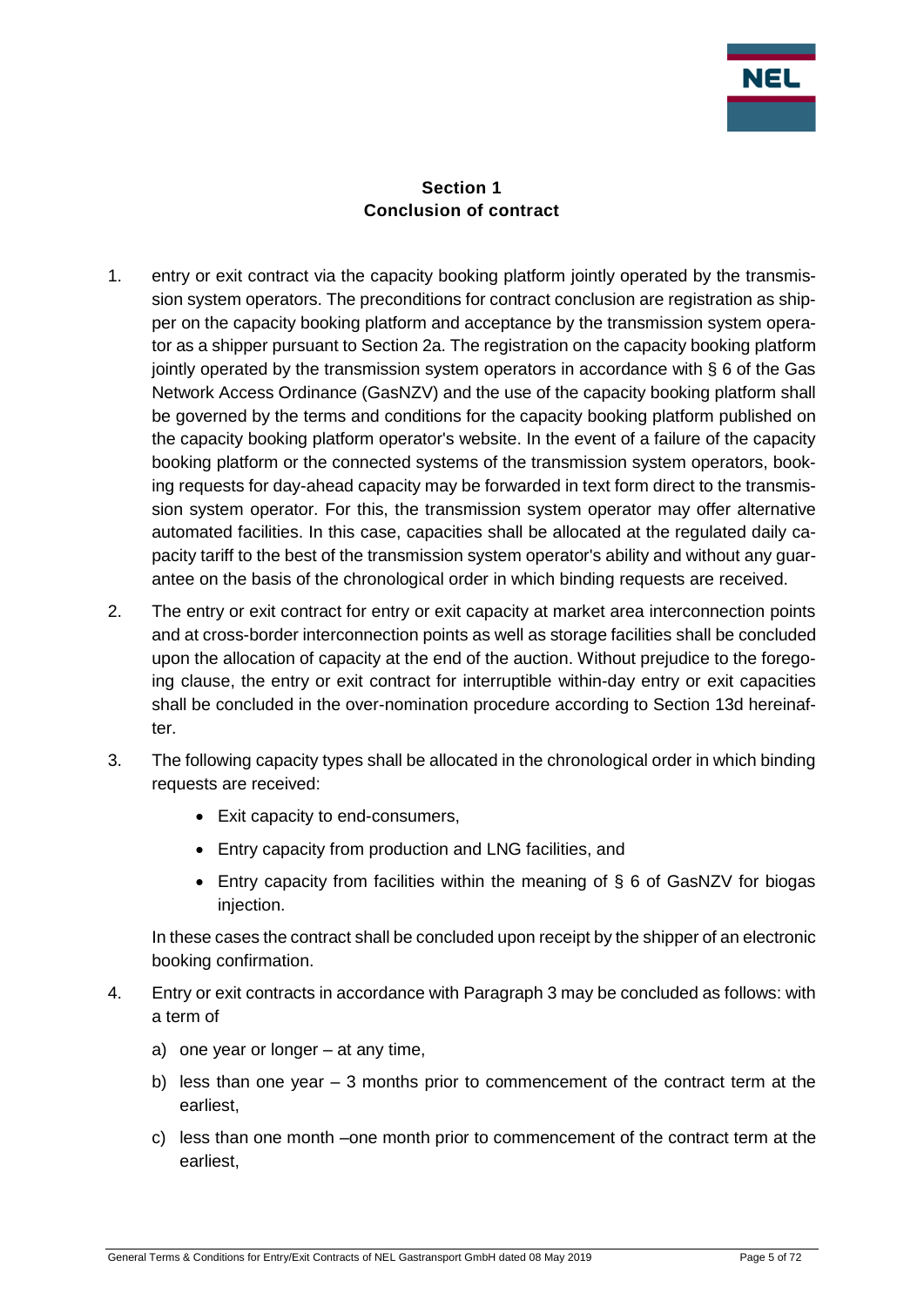

d) less than one gas day – subject to Paragraph 5, 2 hours prior to commencement of the contract term at the earliest

and subject to Paragraph 5 up to 1 hour to commencement of the contract term to the full hour at the lastest.

Entry and exit contracts according to lit. a) to c) may only be concluded for whole gas days.

- 5. The transmission system operator shall be entitled to enlarge the lead time according to Paragraph 4 from up to 1 hour to up to 3.5 hours to commencement of the contract term on the full hour, particularly for one or more of the following criteria for the sake of integrity of the network especially for end consumers with generally unpredictable, extremely high and volatile gas consumption at individual exit points:
	- a) Capacity demand at the respective network connection point,
	- b) Possibility, availability and lead time of a necessary buffering of line pack,
	- c) Technical characteristics of the network like
		- aa) Distance to the next facility for pressure provision,
		- bb) Pipeline diameter,
		- cc) Density of end consumers with unpredictable, extremely high and volatile gas consumption,
	- d) Profile and predictability of the respective end consumers load profile.

The extension of lead time takes place in steps of 15 minutes and is to be justified by the transmission system operator for each of the respective exit points on its website published reasonabley in advance. The lead time according to Paragraph 4 lit. d) from up to 2 hours shall extend respectively.

The right of the transmission system operator to stipulate technical offtake notices as well as compliance with technical restrictions pursuant to  $\S 8 (5)$  GasNZV shall remain unaffected.

6. The supplementary terms and conditions of the respective transmission system operator in the version applicable at the time of entry/exit contract conclusion shall be an integral part of this contract. In the event of conflict between the provisions of the entry/exit contract and the respective transmission system operator's supplementary terms and conditions, the terms of this entry/exit contract shall have precedence over said supplementary terms and conditions. Deviations from this entry/exit contract are possible to provide bundling at cross-border interconnection points.

For the allocation of incremental capacities pursuant to Article 3 (1) of Regulation (EU) No. 2017/459 of the Commission dated 16 March 2017 establishing a network code on capacity allocation mechanisms in gas transmission systems and repealing Regulation (EU) No. 984/2013 as at the time these General Terms & Conditions take effect , the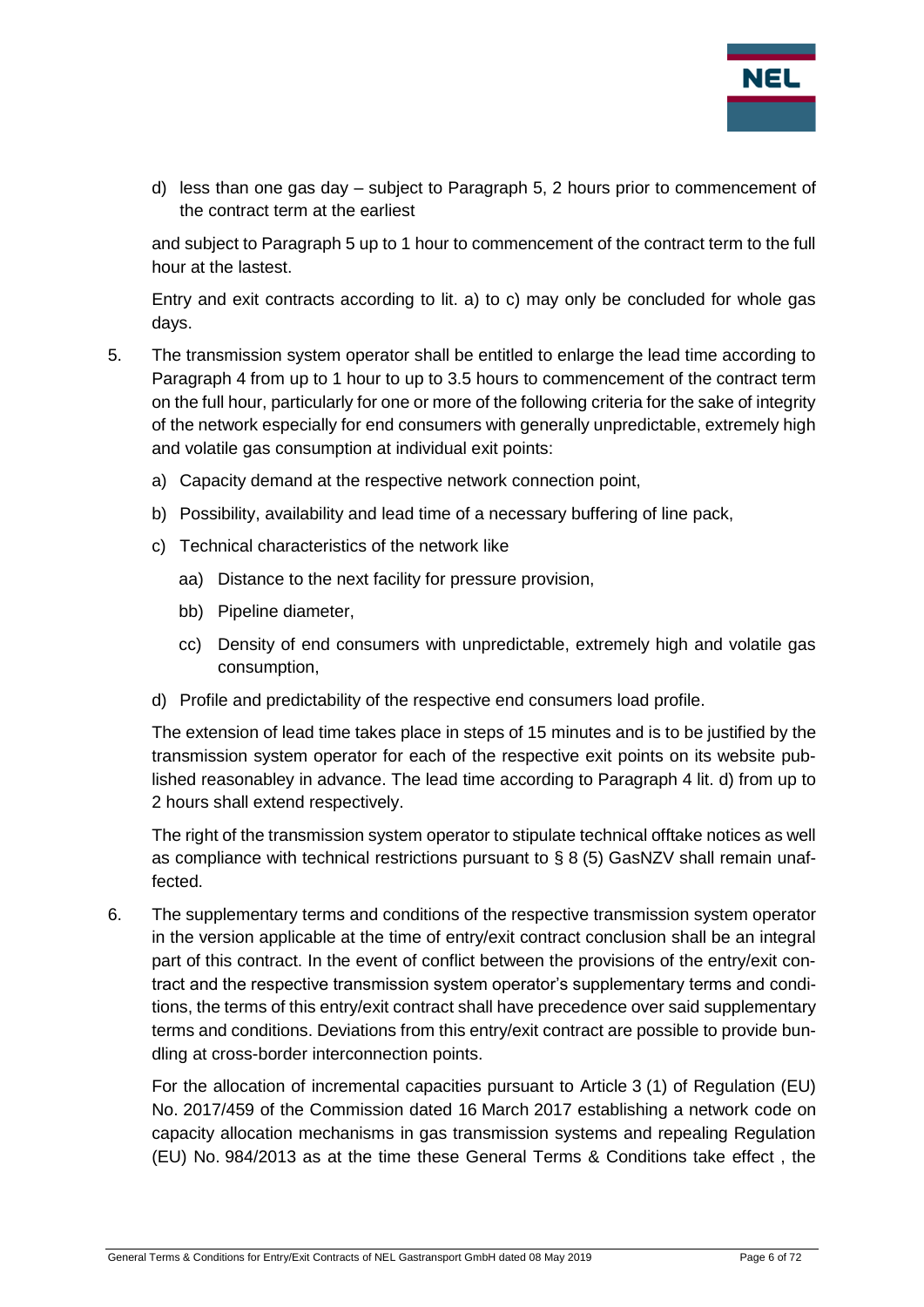

transmission system operators may specify additional and/or deviating provisions in respect of this entry/exit contract in the supplementary terms and conditions of the transmission system operator. These supplementary and/or divergent provisions in the supplementary terms and conditions of the transmission system operator represent the general terms and conditions pursuant to Article 27 Paragraph 3(e) and Article 28 Paragraph 1(b) of Regulation (EU) No. 2017/459 which a shipper has to accept to take part in the process for the binding allocation of incremental capacity and to gain access to capacity including possible deposits and specifications thereto how possible delays to capacity provision or disruption of the project are contractually stipulated. Supplementary terms and conditions of the transmission system operator for the allocation of new additional technical capacities at market area and cross-border interconnection points pursuant to Article 2 (3) of Regulation (EU) No. 984/2013 of the Commission dated 14 October 2013 as amended on 1 October 2016 will remain unaffected by this General Terms and Conditions. The supplementary terms and conditions referred to in the previous sentence shall prevail for concluded entry and exit contracts at the effective date of this General Terms and Conditions.

The transmission system operator and the shipper may agree on provisions deviating from this contract to realise projects pursuant to § 39 GasNZV.

7. The inclusion of any general terms and conditions of the shipper is contradicted.

#### **Section 2 Definitions of terms**

<span id="page-6-0"></span>The following definitions of terms shall apply. Terms used in the singular also imply the plural.

- 1. Active balancing group manager Balancing group manager into whose balancing group the bundled capacity booked with the active transmission system operator has been included.
- 2. Active transmission system operator

Transmission system operator designated by the transmission system operators connected at a market area interconnection point or at a cross-border interconnection point to receive the bundled nomination and to forward said bundled nomination to the passive transmission system operator.

3. Connection user

In accordance with Section 1 (3) NDAV (Ordinance Concerning General Conditions for Network Connection), shall also apply to medium and high-pressure networks.

#### 4. Exit network operator

Network operator with whom the shipper concludes an exit/withdrawal contract in accordance with § 3 (1) sentence 1 GasNZV, also in the form of a supplier framework agreement.

5. Exit point

A point within a market area where gas can be withdrawn by a shipper from a network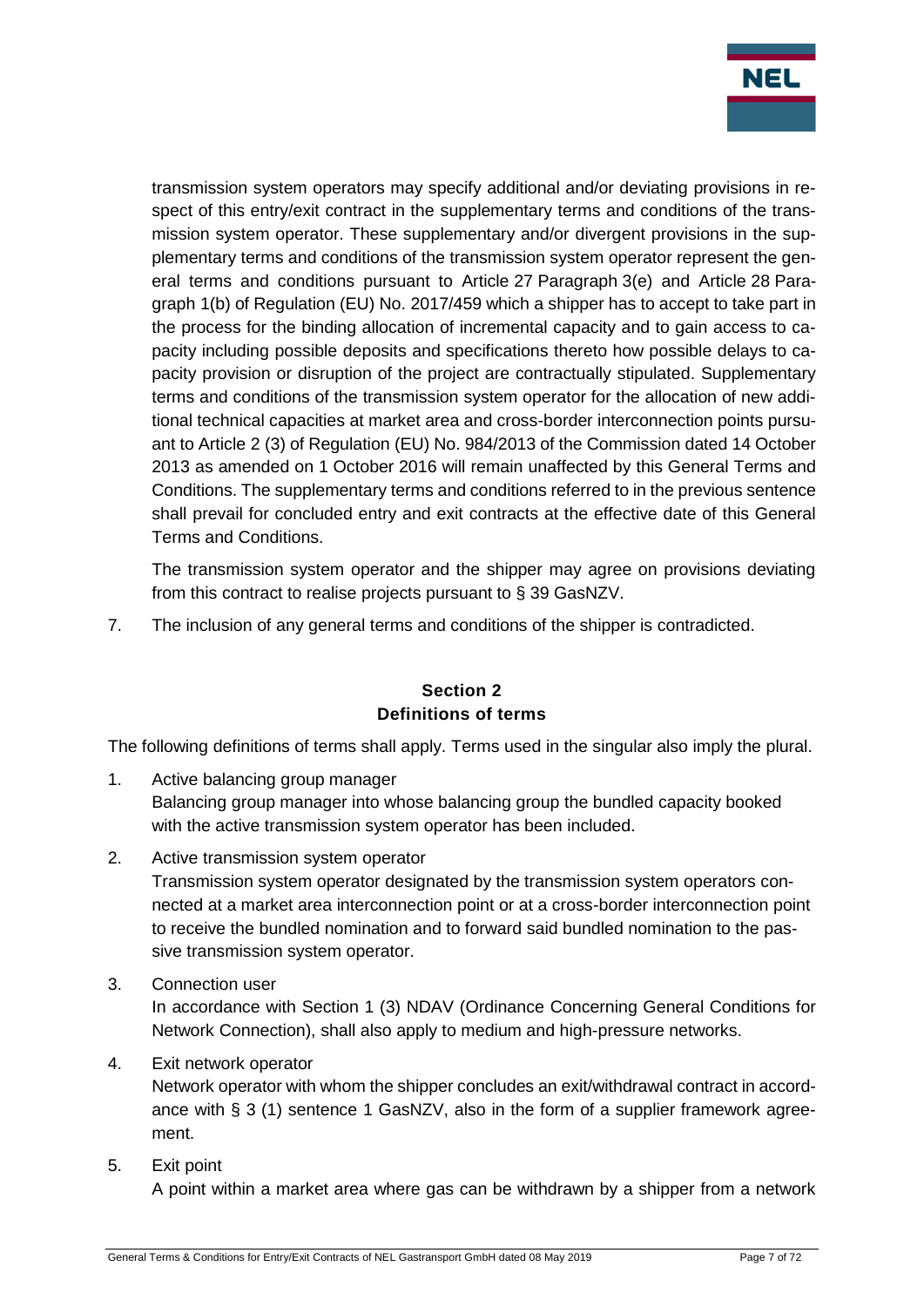

operator's network to supply end-consumers or for injection into storage, or for transfer at market area boundaries and national borders. Several exit points grouped together within a zone in accordance with § 11 (2) GasNZV shall also be deemed to be an exit point.

6. BEATE

Decision by the Federal Network Agency on provisions for the conversion of annual demand charges to demand charges for capacity rights of less than one year and for the proper determining of transport tariffs according to § 15 (2) to (7) GasNEV of 24 March 2015 (Ref. BK9-14/608).

7. Balancing calorific value

Balancing calorific value is an advance estimate of an invoicing gross calorific value in a given calorific value area. It is subject to monthly review if necessary. A calorific value area is a network area in which a single invoicing gross calorific value is applied.

#### 8. Balancing group number

A unique number assigned by the market area coordinator for a balancing group that principally serves the identification of gas quantity nominations/renominations.

- 9. Day-ahead capacity Capacity which can be booked as daily capacity on the day before the delivery day.
- 10. Entry network operator Network operator with whom the shipper concludes an entry/injection contract in accordance with § 3 (1) sentence 1 GasNZV.
- 11. Entry point

A point within a market area where a shipper can transfer gas into the network operator's network from national borders, market area boundaries, domestic sources and production plants, LNG plants, biogas plants and storage facilities. Several entry points grouped together within a zone in accordance with § 11 (2) GasNZV shall also be deemed to constitute an entry point.

12. Gas year

The period from 1 October, 06:00 a.m. of a given calendar year until 1 October, 06:00 a.m. of the following calendar year.

#### 13. Bundled nomination

A single nomination for a bundled booking point.

#### 14. Bundled capacity

Exit capacity and the corresponding entry capacity that a shipper can book together in a single procedure.

15. Bundled booking point

Consolidation of a bookable exit point and a bookable entry point between two domestic or one domestic and one foreign market area into a single point at which shippers can book bundled capacity.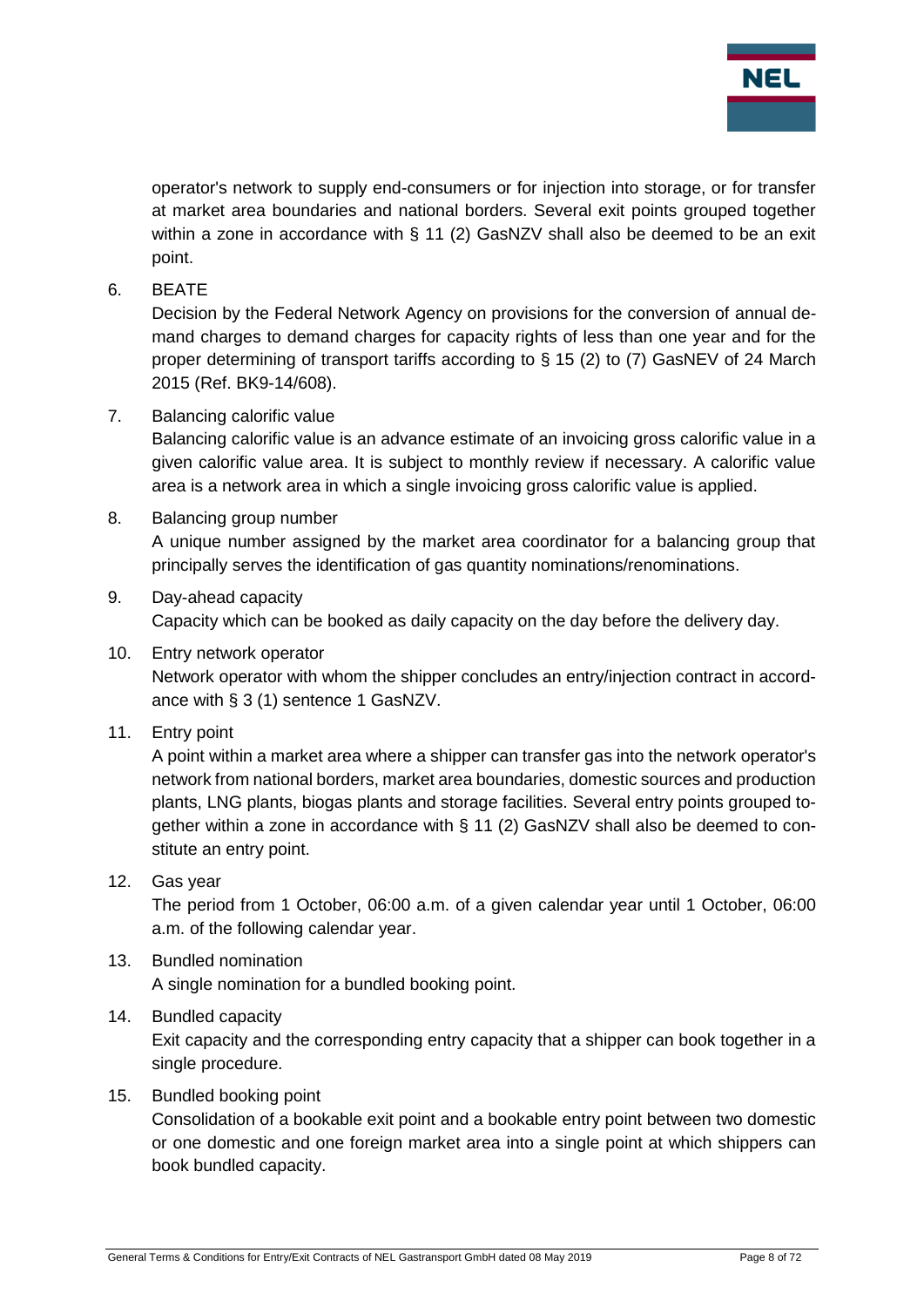

16. GeLi Gas (supplier business processes)

Uniform business processes and data formats determined by the Federal Network Agency (doc. no. BK7-06-067) dated 20 August 2007, or any directive replacing or amending this determination of the Federal Network Agency.

## 17. Capacity

Maximum hourly flow rate at an entry or exit point, expressed in kWh/h.

#### 18. Capacity booking platform Booking platform jointly operated by transmission system operators.

#### 19. KARLA Gas

Determination in the matter of Capacity Management and Auction Proceedings in the Gas Sector issued by the Federal Network Agency (BNetzA) (Reference BK7-10-001) dated 24 February 2011 or a BNetzA determination which supplements or supersedes that determination.

#### 20. Flow commitment The contractual agreements outlined under § 9 (3) sentence 2 no. 1 GasNZV.

- 21. Month M Month M is the delivery month. The delivery month corresponds to the period from day 1, 06:00 hours of the delivery month until day 1, 06:00 hours of the following month.
- 22. Passive balancing group manager Balancing group manager into whose balancing group the bundled capacity booked with the passive transmission system operator has been included.
- 23. Passive transmission system operator Transmission system operator receiving the bundled nomination from the active transmission system operator.

#### 24. Sub-balancing account Sub-balancing accounts are accounts assigned to a balancing group that allow entry and exit quantities to be assigned to shippers and/or partial quantities to be clearly tracked.

- 25. Day D Day D is the delivery day, which commences at 06:00 hours and ends on the following day at 06:00 hours.
- 26. Interruptible capacity

Capacity offered by the transmission system operator on an interruptible basis. The transmission system operator may interrupt the use of interruptible capacity.

#### 27. Within-day capacity

Capacity pursuant to § 2 No. 13a GasNZV which, after the end of the day-ahead auction, is offered and allocated for the respective delivery day from the first full hour of booking to the end of said delivery day.

#### 28. Business days

In deviation from the definition of business days given in § 2 no. 16 GasNZV, 'business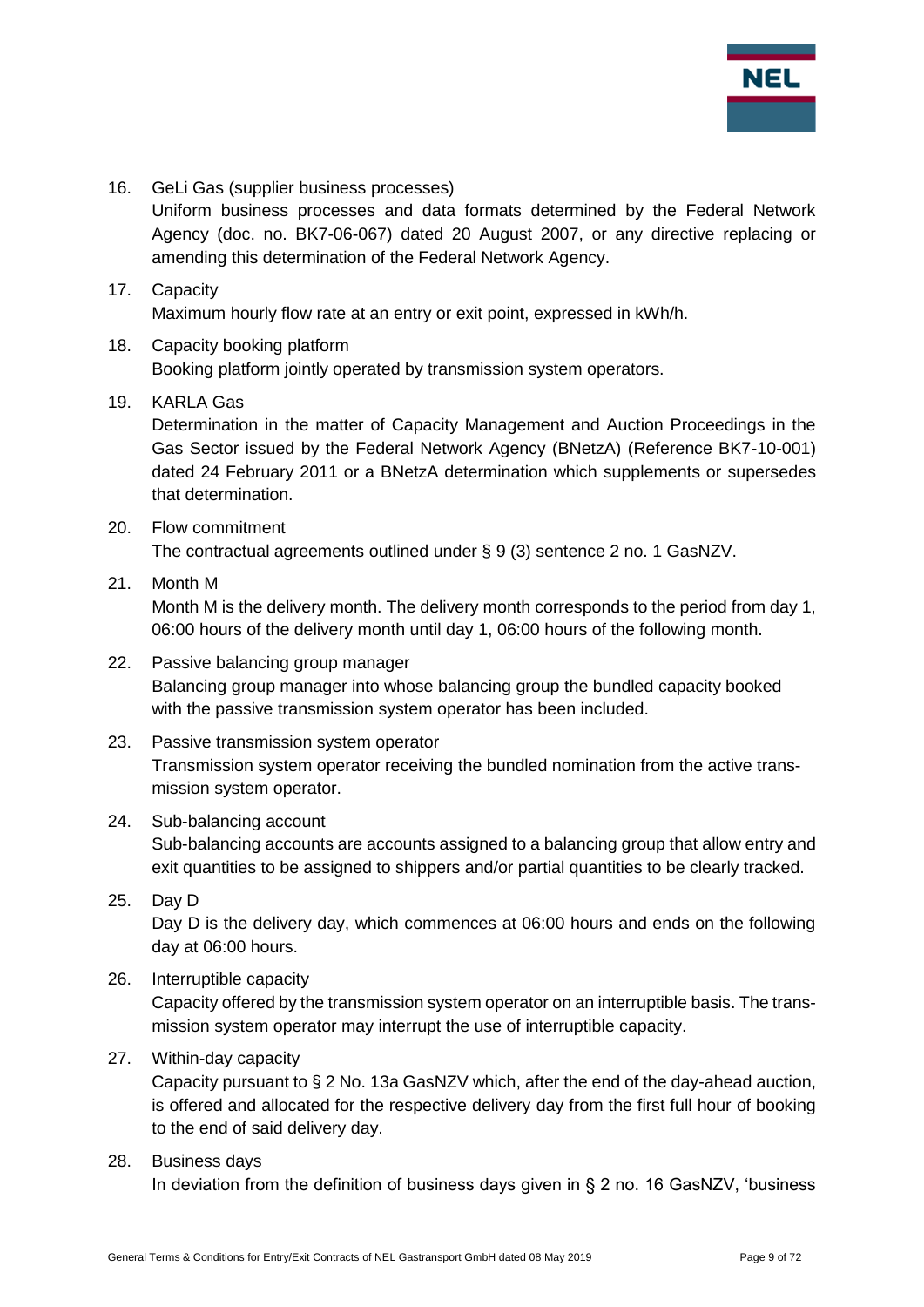

days', with reference to deadlines, shall include every day except Saturdays, Sundays and public holidays. Any day recognised as a public holiday in any German Federal State shall be deemed to be a public holiday. 24 and 31 December shall always be deemed to be public holidays.

29. Time format

For all time indications, the official German time (Central European Time or Central European Summer Time (CET/CEST), as the case may be) shall apply.

#### **Section 2a**

### <span id="page-9-0"></span>**Admission to the capacity booking platform and to systems of the transmission system operator for processing network access**

- 1. The shipper shall provide to the transmission system operator the following documents:
	- a) Proof of authority to act on behalf of the company according to Paragraph 3 of this Section and
	- b) Audited annual financial statements of the previous three business years, or if less than three audited annual financial statements available due to a shorter business activity of the shipper, all available audited annual financial statements and the opening balance.
- 2. The transmission system operator may request in reasoned cases additional documents such as:
	- a) Questionnaire regarding information with respect to the company, the management and the intended capacity bookings. A specimen questionnaire is published on the transmission system operator´s website,
	- b) Original certification in tax matters (previously: [tax](https://www.dict.cc/englisch-deutsch/tax.html) [clearance](https://www.dict.cc/englisch-deutsch/clearance.html) [certificate\)](https://www.dict.cc/englisch-deutsch/certificate.html) of the competent tax authority or as certified copy or comparable foreign certificate.
- 3. The shipper shall provide to the transmission system operator a copy of its entry in the register of companies or, in the case of foreign shippers, equivalent official documents to provide proof of authority to act on behalf of the company. The form provided via the capacity booking platform shall be completed and signed by a person or persons authorised to act on behalf of the shipper, in accordance with sentence 1 of this Paragraph 1. The name of at least one person authorised to represent the shipper as a user of the capacity booking platform shall be stated in the form. Sentence 2 of this Paragraph shall also apply to any user who may be added after the completion of admission.
- 4. If the documents pursuant to Paragraph 1 to 3 are not provided in German or English an [authorised](https://www.dict.cc/englisch-deutsch/authorized.html) translation in German or English shall be enclosed.
- 5. The transmission system operator shall be entitled not to admit the shipper to use the capacity booking platform if there are justified grounds for requesting a deposit in accordance with Section 36 or an advance payment in accordance with Section 36a and the shipper does not provide security or make an advance payment in due time.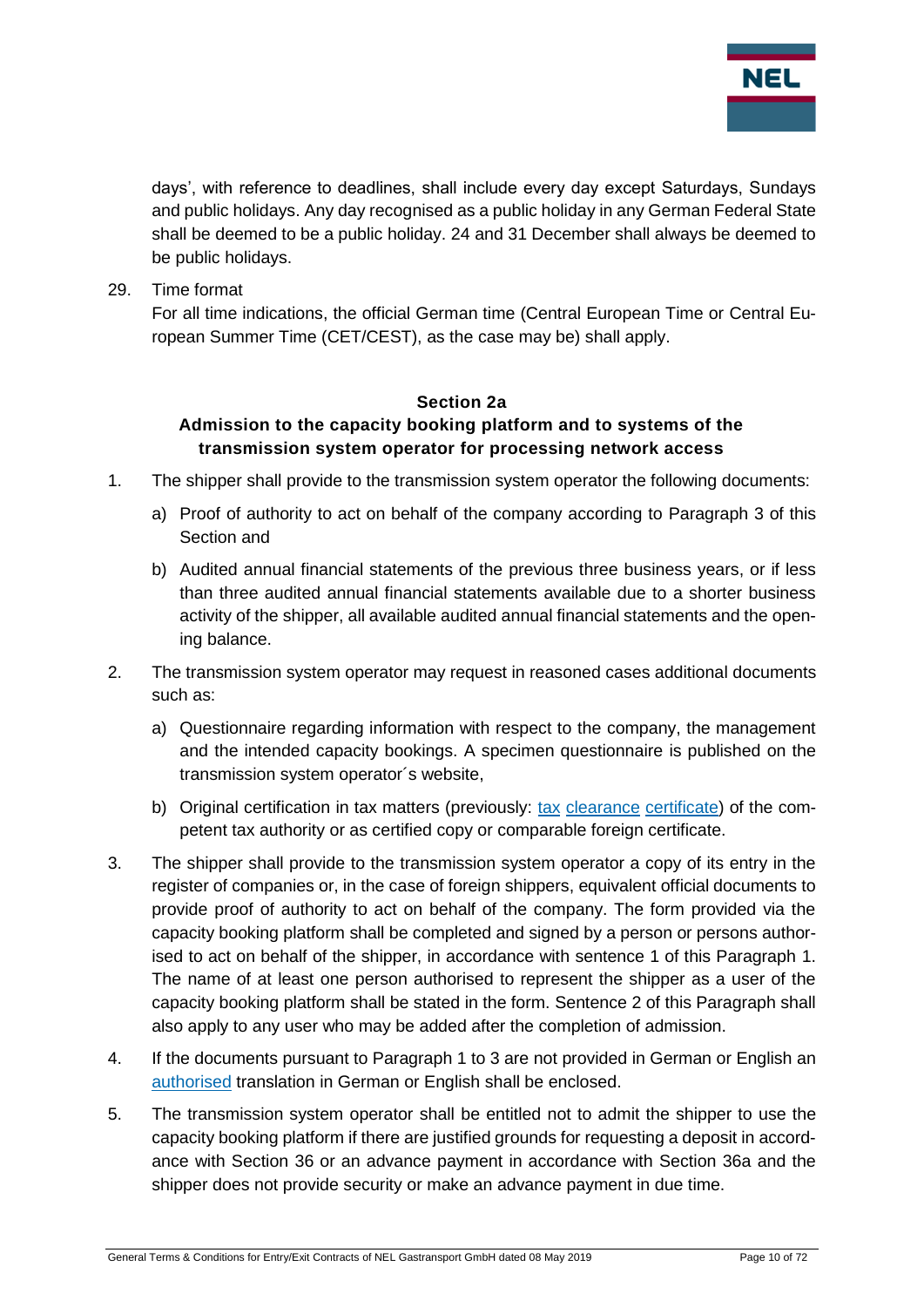

- 6. The transmission system operator shall admit the shipper to the use of the capacity booking platform immediately, but no later than 10 business days after receipt of the complete admission request in accordance with Paragraph 1 of this Section 2a, provided that the conditions for admission stated in Paragraphs 1 to 3 of this Section 2a have been met.
- 7. The shipper shall be obligated to notify the transmission system operator promptly of any changes relevant for admission, including the loss of a user. If the transmission system operator finds that the conditions for admission stated in Paragraphs 1 and 3 of this Section 2a are no longer met or are only met in part, the transmission system operator shall promptly notify the shipper thereof. The shipper shall be obligated to meet the missing conditions for admission stated in Paragraphs 1 and 3 of this Section 2a within 10 business days.
- 8. The shipper shall be obligated to use the access data provided to him with due care. Without limitation, this includes protecting the access data from unauthorised use by third parties. The shipper shall promptly notify the transmission system operator if the access data have gone astray or if there is reasonable suspicion that they are in the possession of unauthorised third parties. All actions by the user confer rights and impose obligations upon the shipper.
- 9. The transmission system operator shall be entitled to withdraw any admission granted in the cases provided for in Section 36 Paragraph 10 and Section 37 and in the event of missing conditions for admission. The transmission system operator shall guarantee the performance of existing contracts, in particular with respect to the surrender of capacities under Section 16. In addition, the transmission system operator shall be entitled to deactivate the use of the capacity booking platform by individual users of the shipper for reasonable cause. The transmission system operator shall inform the shipper thereof promptly. The deactivation of the shipper or of individual users pursuant to the present paragraph shall entail the deactivation of the shipper and/or users for all systems of the transmission system operator. The shipper may apply for re-admission under the conditions stated above at any time.
- 10. When admitting the shipper to the capacity booking platform the transmission system operator shall also admit the shipper to the systems of the transmission system operator which are necessary for network access, and provide the shipper with the necessary access data. The provisions in Paragraphs 1-6 of this Section 2a apply mutatis mutandis to the use of said systems.

## **Section 2b Availability of the systems of the transmission system operator for processing network access**

<span id="page-10-0"></span>1. The right to use the systems of the transmission system operator for processing network access exists solely to the extent that the state of the art and the technical availability of said systems will allow. The transmission system operator may temporarily limit the service scope of the systems of the transmission system operator for processing network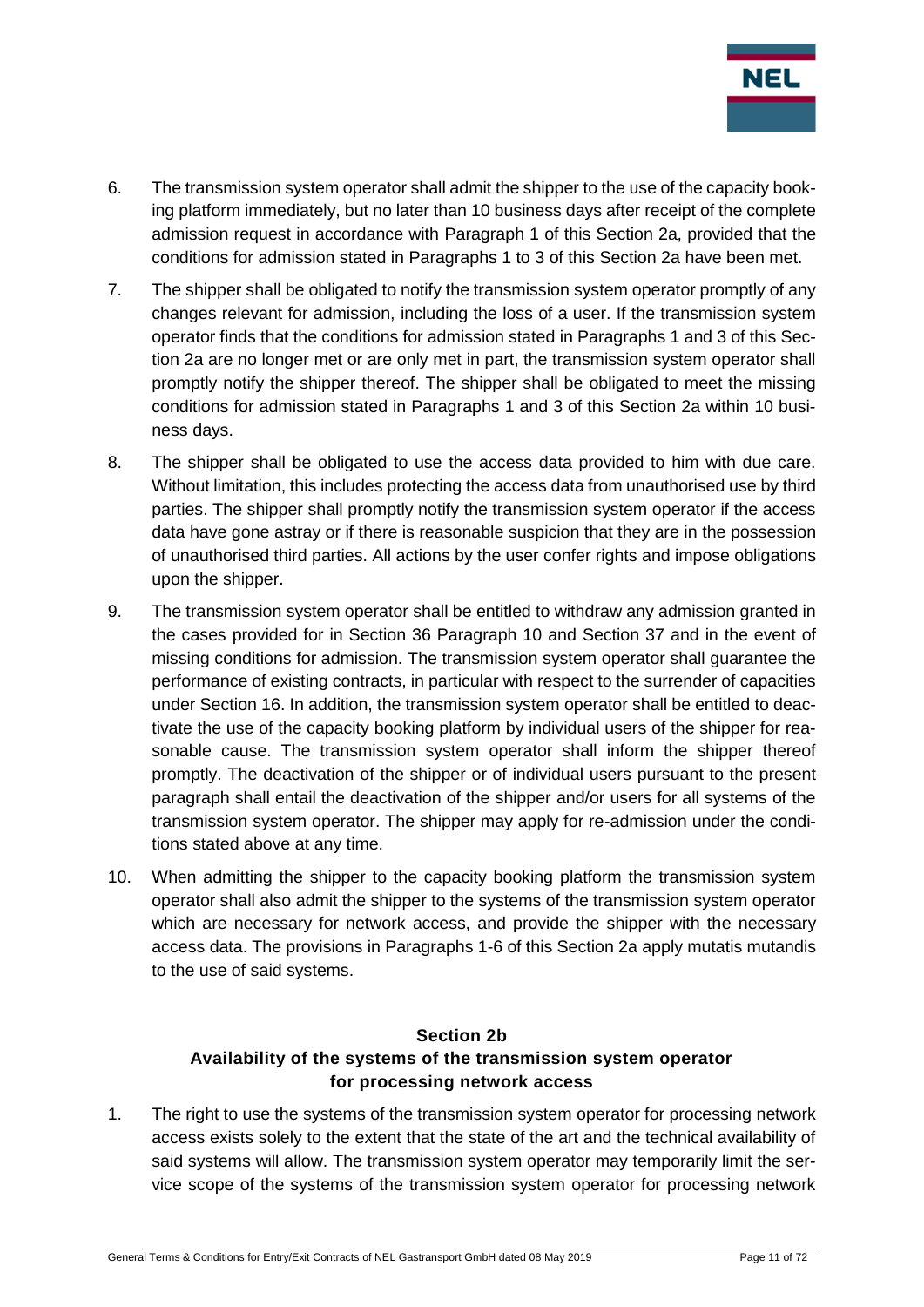

access if and to the extent that this is necessary to guarantee the security and integrity of said systems or to implement technical measures required to provide the services. The same applies in case of faults which are unforeseen or which, without limitation, are due to a power supply failure or to hardware and/or software faults and which result in a total or partial outage of the systems of the transmission system operator for processing network access. In such cases, there shall be no right to use the systems of the transmission system operator for processing network access. The transmission system operator shall in such cases promptly notify the shippers affected in an appropriate manner, minimise the impact on the shippers so far-as possible and without undue delay restore the availability of the systems of the transmission system operator for processing network access so far as it is commercially reasonable.

- 2. The use of the systems of the transmission system operator for processing network access is accordingly restricted or not possible for the duration of the restricted availability or non-availability as described in Paragraph 1 of this Section 2b. Ongoing processes will be aborted. The transmission system operator shall notify the shippers if said processes can be recovered at a later time.
- 3. In case of a restriction or failure of the system(s) the transmission system operator shall offer an alternative communication path – as a minimum by data portal, email or fax – for nominations and renominations.

#### **Section 3 Scope of the entry contract**

- <span id="page-11-0"></span>1. Upon the conclusion of an entry contract, the entry transmission system operator shall be obligated to make available the booked capacity at the respective entry points of the transmission system operator's network for the shipper in accordance with the entry contract.
- 2. The entry contract entitles the shipper to use the network from the entry point up to the virtual trading point of the respective market area.
- 3. The shipper shall be obligated to provide the gas quantities to be transported in accordance with Sections 12, 13 and 14 at the booked entry point and deliver them to the entry transmission system operator. The entry transmission system operator shall be obligated to take delivery from the shipper of the gas quantity in accordance with sentence 1.
- 4. It is not necessary to ensure the physical identity of the gas. Gas quantities may be provided and offtaken together with other gas quantities in a commingled stream.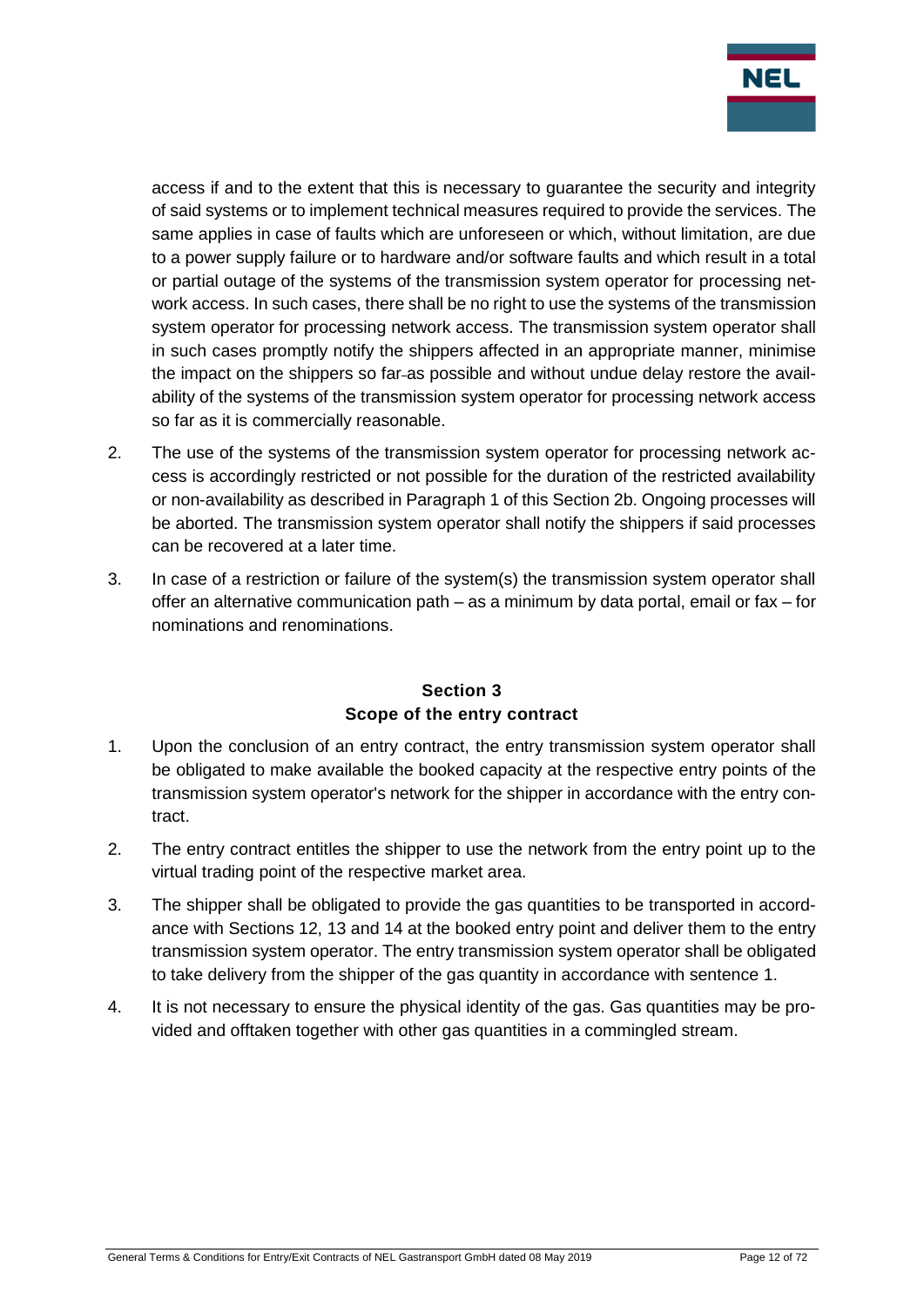

#### **Section 4 Purpose of the exit contract**

- <span id="page-12-0"></span>1. Upon the conclusion of an exit contract, the exit transmission system operator shall be obligated to make available the booked capacity at the respective exit points of the transmission system operator's network for the shipper in accordance with the exit contract.
- 2. The exit contract entitles the shipper to use the network from the virtual trading point up to the exit point of the respective market area.
- 3. The exit transmission system operator shall be obligated to deliver to the shipper the gas quantities to be transported in accordance with Sections 12, 13 and 14 at the booked exit point. The shipper shall be obliged to take delivery from the exit network operator of the gas quantity in accordance with sentence 1 at the booked exit point.
- 4. It is not necessary to ensure the physical identity of the gas. Gas quantities may be received or provided together with other gas quantities in a commingled stream.

### **Section 5 General entry and exit requirements**

- <span id="page-12-1"></span>1. The shipper may feed gas to or offtake gas from the system if a balancing group contract is in place, the booked entry or exit point is included in a balancing group or sub-balancing account and the entry or exit gas quantity has been nominated if nomination requirements apply under Section 12 or 13.
- 2. Biogas quantities may be included in a separate biogas balancing group in accordance with § 35 GasNZV. Subject to the exception pursuant to Section 29 Paragraph 4 Sentence 4, the priority transport of biogas can be ensured only if the biogas quantities concerned have been included in a separate biogas balancing group.
- 3. Booked capacity may only be used subject to any applicable capacity allocation restrictions and capacity usage restrictions.

#### **Section 6**

### <span id="page-12-2"></span>**Preconditions for use of booked capacity at market area interconnection and cross-border interconnection points**

- 1. Bundled capacity may be used only if the bundled booking point in the sense of Article 19 (3) of Regulation (EU) 2017/459 is included as an exit point in the delivering market area, and as an entry point in the receiving market area within the respective balancing groups formed.
- 2. Capacity may be used only subject to the prior conclusion of a balancing group contract or, in the case of bundled capacity, the prior conclusion of balancing group contracts and prior compliance with technical requirements (especially communications testing) for the use of the capacity.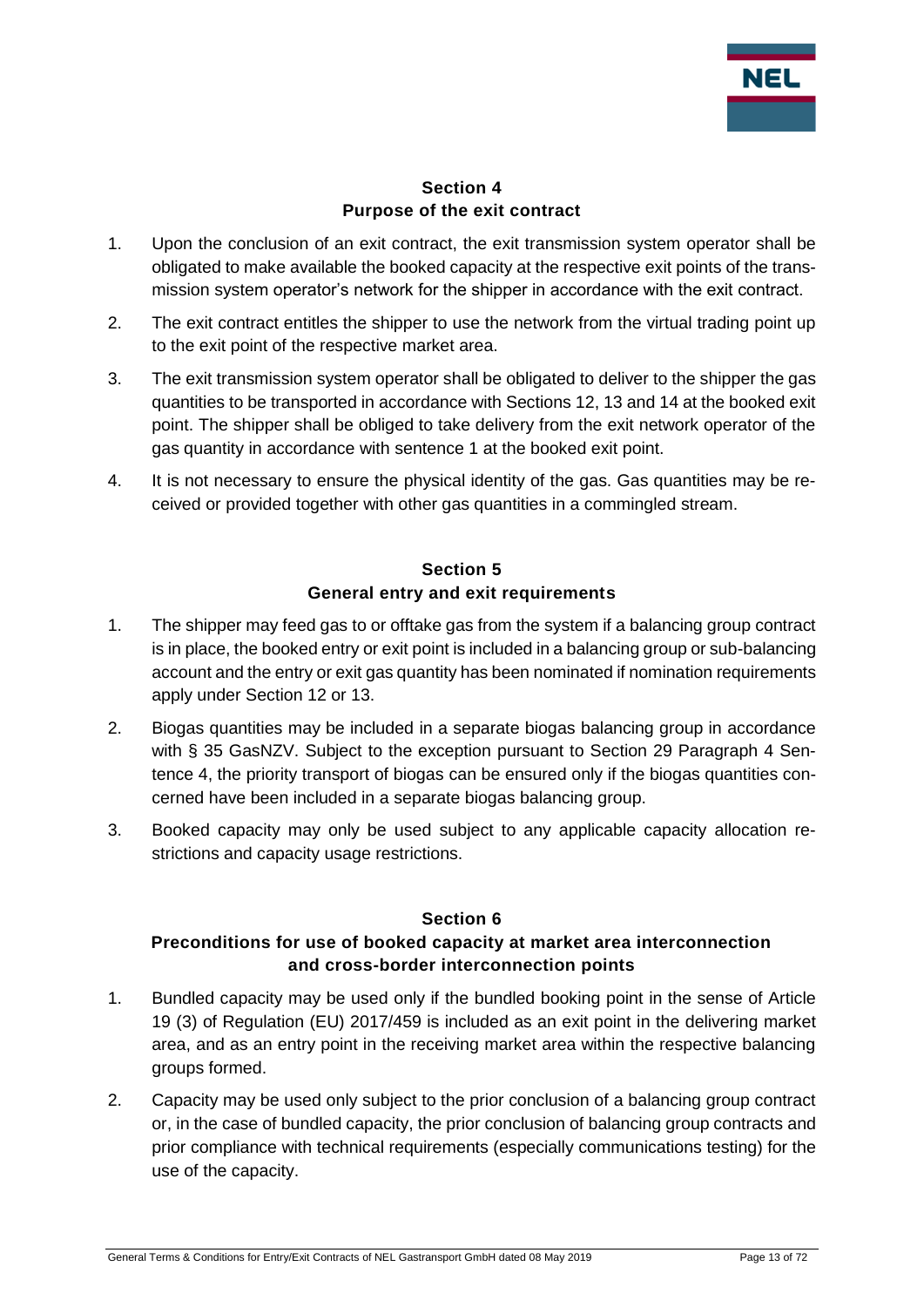

- 3. The shipper shall, promptly, but no later than 18:00 hours on the day before delivery day, include in the balancing groups the bundled or non-bundled booking point at which it has acquired bundled or non-bundled day-ahead capacity. For firm within-day capacity, this inclusion shall be effected promptly after the end of the respective auction. For this purpose, the shipper shall notify the respective transmission system operators of the balancing group and/or sub-balancing account number during day-ahead and/or within-day booking. To make this inclusion possible, the shipper shall provide the transmission system operator with the selectable balancing group or sub-balancing account numbers once before their first-time use no later than 12:00 hours on the last business day prior to the booking. Inclusion in good time will only be possible if a communication test has been successfully completed in advance between the transmission system operator and the designated balancing group manager in accordance with Section 13b, and the autorisation required by Section 12 Paragraph 1 has been submitted on one occasion.
- 4. A bundled booking point may be included in several balancing groups. Should the shipper wish to divide the bundled capacity booked by him at this point between several balancing groups/sub-balancing accounts, the shipper shall notify the respective transmission system operators of such division per bundled booking point. Paragraph 3 of this Section 6 shall apply mutatis mutandis. Sentences 1 and 2 shall not apply to bundled day-ahead or bundled within-day capacity.
- 5. Booked capacity may only be used subject to any applicable capacity allocation restrictions and capacity usage restrictions.
- 6. If several shippers include their bundled capacity in the same balancing group, or a single shipper or several shippers include bundled capacity in a balancing group in which nonbundled capacity has already been included, they are required to agree on the appointment of one balancing group manager who shall submit a consistent nomination for all capacities in accordance with Section 12 Paragraph 1 below.

## **Section 7 Inclusion of entry and exit points in balancing groups**

- <span id="page-13-0"></span>1. The shipper may include an entry or exit point in several balancing groups/sub-balancing accounts. In such case the shipper shall notify the transmission system operators of the capacity quantities include in the respective balancing group/sub-balancing account at that point. Exit points to end consumers and entry points at biogas plants may only be booked by one shipper, and only included in one balancing group.
- 2. Entry and exit points may only be included in balancing groups or sub-balancing accounts with identical gas quality (H or L-gas).
- 3. The shipper shall include the entry or exit point where it has acquired non-bundled dayahead capacity in accordance with Section 6 Paragraph 3.

Any bundled or non-bundled capacity products with the exception of day-ahead and within-day capacity products shall be included no later than 12:00 hours on the business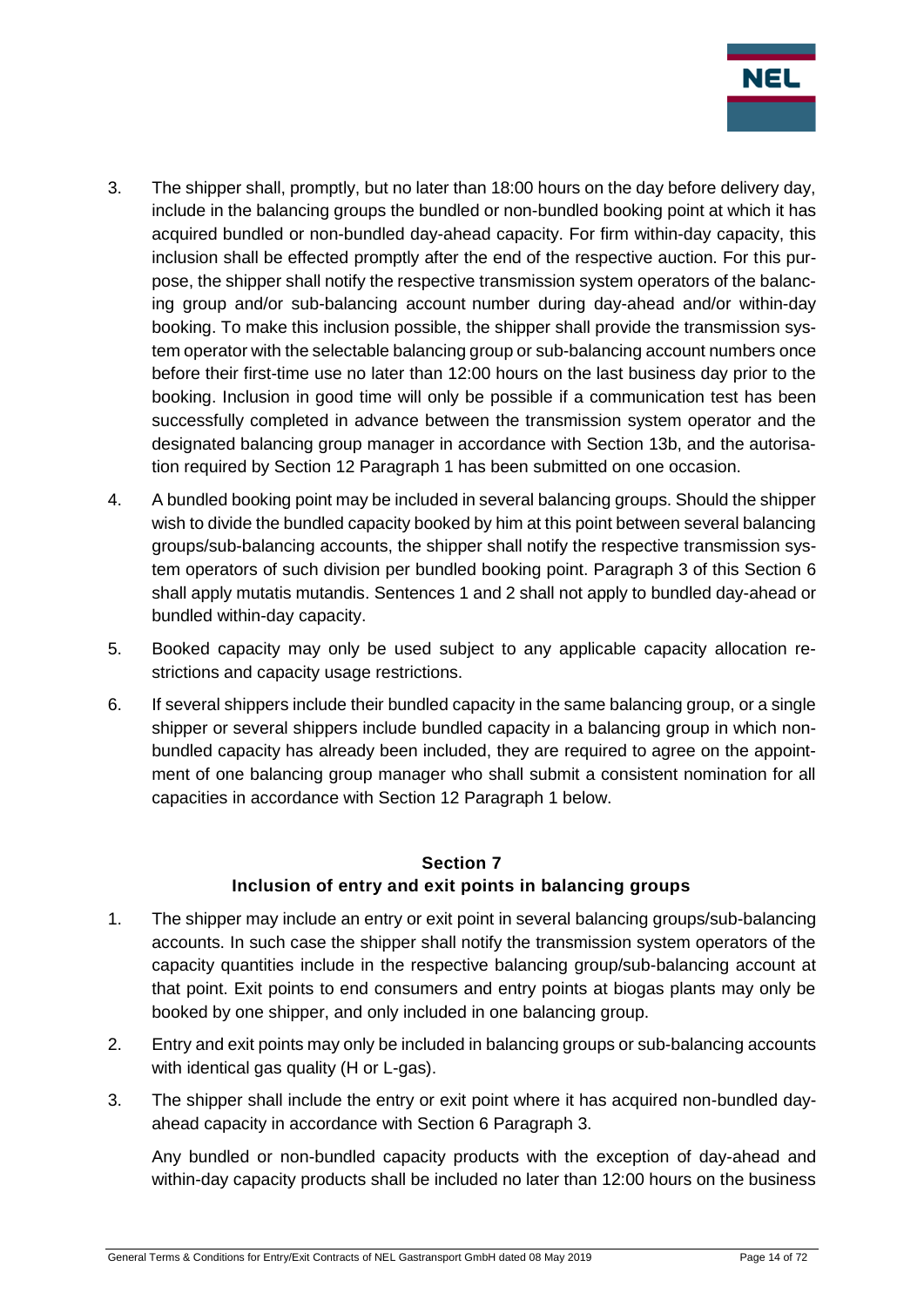

day preceding the delivery day. These capacity products can be included over the capacity booking platform or over the corresponding system of the transmission system operator for processing network access as part of the booking process. If the transmission system operator does not offer such a system the capacity products can be included by email or by fax.

- 4. To make this inclusion possible over the capacity booking platform or the system of the transmission system operator, the shipper shall provide the transmission system operator with the selectable balancing group or sub-balancing account numbers once before their first-time use no later than 12:00 hours on the last business day prior to the booking. The transmission system operator may waive the requirements of Sentence 1 for his system.
- 5. The shipper shall warrant that it has been authorised by the balancing group manager to include on behalf of the balancing group manager entry or exit points in a balancing group or a sub-balancing account. If the shipper itself is not the balancing group manager, the transmission system operator reserves the right to require the shipper to submit a power of attorney documenting such authorisation in justified individual instances. The shipper shall indemnify the transmission system operator against claims by third parties as a result of the shipper not holding the legally valid authorisation by the balancing group manager warranted by the shipper.
- 6. Paragraphs 7 and 8 of this Section 7 only apply to entry/exit points to/from gas storage facilities that give the storage customers access to another market area or to the market of a neighbouring country.
- 7. Entry and exit points at gas storage facilities at which the shipper has booked capacity which is not priced at a discounted transportation tariffs in accordance with the provisions of Paragraph 2 lit. d) of the operative provisions of BEATE (hereinafter referred to as "non-discounted capacity") may be included up to the level of the booking of the nondiscounted capacity
	- in one or several specially designated balancing groups/sub-balancing accounts for non-discounted capacity, or
	- in any one or several other balancing groups/sub-balancing accounts without any special designation for non-discounted capacity.

The transmission system operator shall be entitled to specify in its supplementary terms and conditions that the allocation to the relevant account (discount account or non-discount account) may instead be made via different shipper codes.

8. Entry and exit points at gas storage facilities at which the shipper has booked capacity which is priced at a discounted fee in accordance with the provisions of Paragraph 2 lit. d) of the operative provisions of BEATE (hereinafter referred to as "discounted capacity") may be included up to the level of the booking of the discounted capacity only in one or several balancing groups/sub-balancing accounts without any special designation for non-discounted capacity.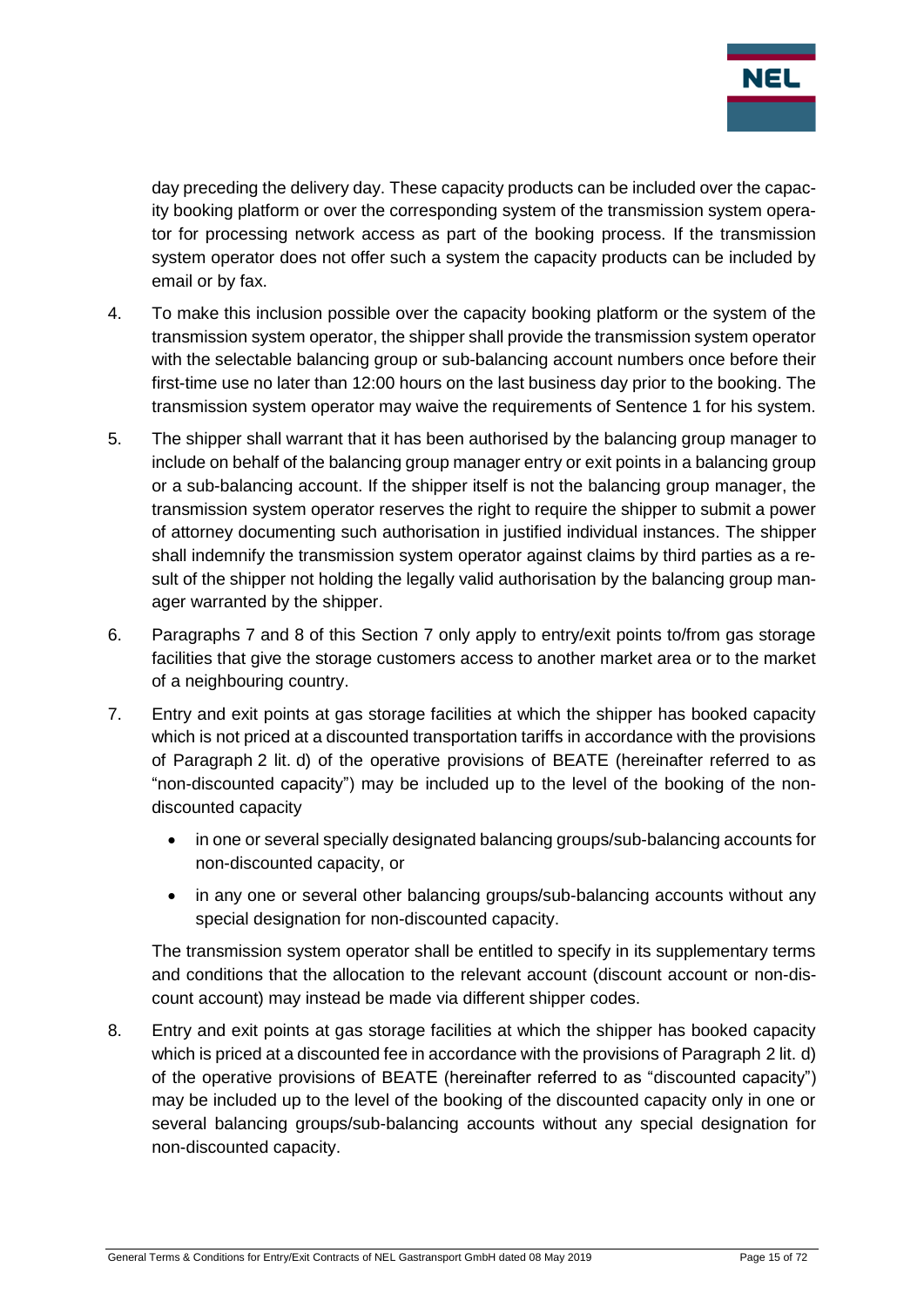

#### **Section 8 Bundled booking points**

- <span id="page-15-0"></span>1. Market area interconnection points and cross-border interconnection points connecting transmission networks with each other shall be consolidated to form a single booking point for each flow direction. Capacities will only be bundled if the neighbouring foreign transmission system operator facilitates the bundling. If the neighbouring foreign transmission system operator does not facilitate the bundling then the provisions governing bundled capacities do not apply to the cross-border interconnection point concerned.
- 2. Shippers may book bundled capacity at bundled booking points on a firm basis. Booking enables the shipper to handle transport via a bundled booking using a bundled nomination provided the neighbouring foreign transmission system operator facilitates the nomination. This arrangement applies to new contracts. Old contracts (contracts concluded on or before 31 July 2011) shall not be affected unless shippers holding exit and corresponding entry capacity contracts request the amendment of these contracts. Where there is still an old contract on one booking side, non-bundled capacity may only be sold on the other booking side until expiry of the contract at the latest.
- 3. At bundled and non-bundled booking points, transmission system operators may also offer bundled and non-bundled capacity with capacity allocation restrictions and capacity delivery restrictions.
- 4. Bundling in accordance with Paragraph 1 of this Section 8 shall be carried out between the relevant individual booking points of the transmission system operators.
- 5. In the event of the marketing of bundled capacity pursuant to Section 1 Paragraph 2, the auction surcharge shall be split between the adjacent transmission system operators and shall be indicated to the shipper via the booking confirmation. The respective transmission system operator shall invoice the shipper for its share of the auction surcharge. The transmission system operator shall be entitled to change its share in the auction surcharge for the future by agreement with the adjacent transmission system operator.
- 6. The parties to the contract shall be entitled and obligated to terminate the entry or exit contract when the corresponding contract at the bundled booking point is terminated. Accordingly, the parties shall be entitled to amend the contract if the corresponding contract is amended. The rights and obligations under the entry or exit contract at the bundled booking point shall be suspended for such time as the performance obligations under the corresponding contract at the bundled booking point are suspended or the corresponding contract is not yet effective.
- 7. Holders of firm unbundled capacity at market area interconnection points and cross border interconnection points may convert such capacity into firm bundled capacity of the same capacity product within the auction of firm annual, quarterly or monthly capacity products at the respective market area interconnection point or cross border interconnection point. The conversion may only be carried out up to the amount and term of the bundled capacity and up to the amount and term of the unbundled capacity. Unbundled capacity may also be converted partially with respect to amount and term provided that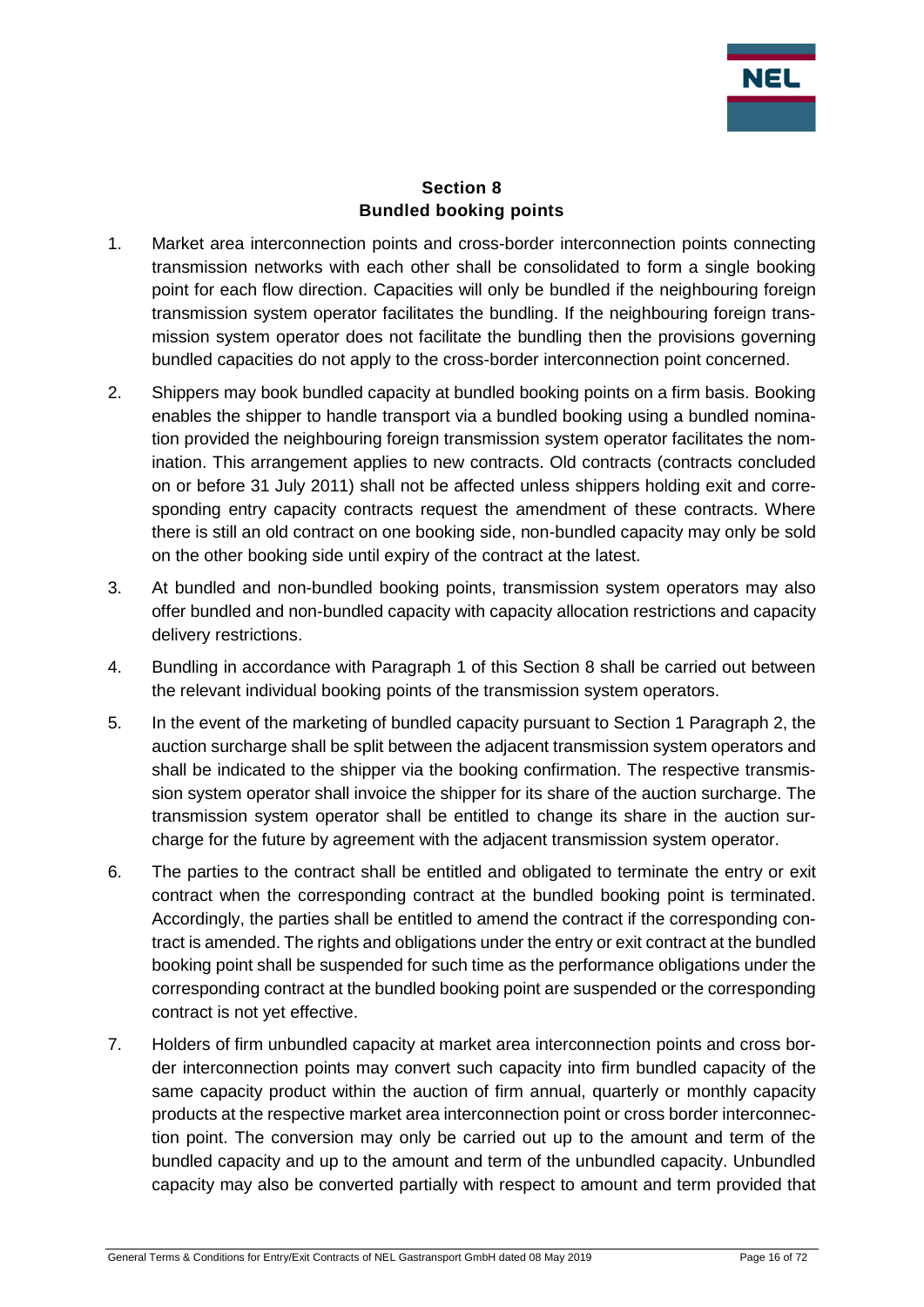

the conversion comprises at least one calendar month. To the extent unbundled capacity is converted, the shipper shall pay for the converted now bundled capacity the transportation tariffs as defined by Section 25 of the entry and exit contract for unbundled capacity plus any auction premium for the converted unbundled capacity. In addition, the shipper shall pay for such part of the converted capacity any auction premium resulting from the auction where the shipper booked the bundled capacity. The unbundled capacity held by the shipper shall be reduced by the capacity converted by the shipper in accordance with Sentence 1 of this Paragraph 7.

#### **Section 9 Capacity products**

- <span id="page-16-0"></span>1. Without limitation, the capacity products listed below may be offered on a firm basis in accordance with Section 1 via the capacity booking platform:
	- a) Freely allocable entry capacity: Allows network use from the booked entry point to the virtual trading point of the market area where the booking was made (§ 3 (3) GasNZV).
	- b) Freely allocable exit capacity: Allows network use from the virtual trading point to the booked exit point of the market area where the booking was made (§ 3 (3) GasNZV).
	- c) Freely allocable entry capacity for biogas: Allows the same use as with a., but is only permitted for feeding biogas to the system.
	- d) Freely allocable exit capacity for biogas: Allows the same use as with lit. b., but is only permitted for offtaking biogas.
	- e) Restricted allocable capacity: Allows use of the network of the booked entry point to one or more defined exit points or the use of the booked exit point from one or several defined entry points. Use of the virtual trading point is excluded.

The transmission system operator shall offer the products in accordance with sub-paragraphs  $a$ ) – d) on the basis of a procedure which is transparent, non-discriminatory, and standardised between transmission system operators, also on an interruptible basis. The transmission system operator shall only offer interruptible capacity at market area and cross border interconnection points and at storage facilities with a contract term of more than one day if the corresponding firm capacity on a monthly, quarterly or annual basis has been sold at an auction surcharge, sold out or has not been offered. The transmission system operator shall be entitled only to offer interruptible day-ahead capacities at market area points, cross border interconnection points and storage facilities points as well as interruptible capacities with any contract term at other points only if the firm capacities for the respective contract term have been sold out or have not been offered.

In their supplementary terms and conditions, transmission system operators may offer additional capacity products, including particularly capacity products with capacity allocation restrictions and capacity delivery restrictions as well as services related thereto. Transmission system operators shall publish capacity allocation restrictions and capacity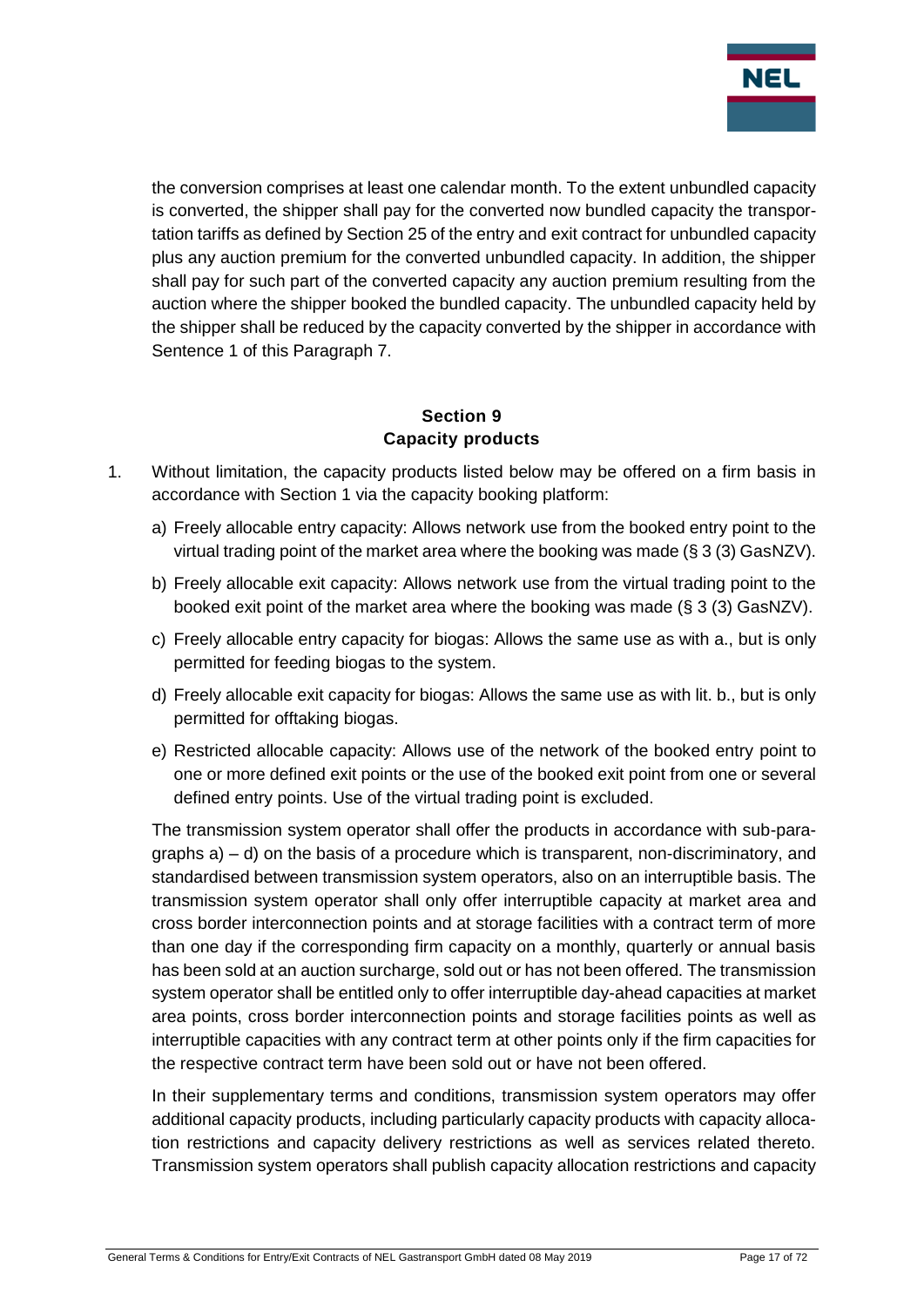

delivery restrictions affecting individual entry or exit points on the capacity booking platform.

- 2. Depending on the offer on the capacity booking platform, entry and exit contracts may be concluded on a yearly, monthly, quarterly or daily basis and on a within-day basis. Further details are outlined on the capacity booking platform. Yearly capacity products for market area interconnection points and cross-border interconnection points as well as at storage facilities points shall always begin on 1 October of a given year; quarterly products shall begin on 1 January, 1 April, 1 July or 1 October of a given year, and monthly products shall begin on the first day of the month.
- 3. The transmission system operator shall market available capacity on a firm basis in the following order:
	- a) Free capacity
	- b) Capacity released as a result of renomination restrictions under Section 17
	- c) Surrendered capacity under Section 16
	- d) Withdrawn capacity under Section 18.
- 4. The transmission system operator may offer reverse flow capacities at cross-border and market area interconnection points. Normally, reverse flow capacities may only be booked on an interruptible basis. Nevertheless, the transmission system operator may offer reverse flow capacities on a firm basis.
- <span id="page-17-0"></span>5. Capacity products shall begin and end at the beginning and end of a gas day.

#### **Section 10 Conversion of interruptible capacity or firm capacities with interruptible elements**

- 1. Holders of interruptible capacities or firm capacities with interruptible elements at market area interconnection points or cross border interconnection points as well as at storage facility points may submit bids to convert their capacities into firm capacities or firm capacity products with less interruptible elements at an auction of firm capacity (§ 13 (2) GasNZV). The shipper may specify in a binding bid whether its interruptible capacities or capacities with interruptible elements is to be converted in whole or in part into firm capacities or capacities with less interruptible elements. Both partial conversion and the conversion of multiple interruptible capacities may be implemented in such manner that the transmission system operator permits separate bids to be made via the capacity booking platform.
- 2. Holders of interruptible capacities or firm capacities with interruptible elements may convert such capacities into firm capacities or capacities with less interruptible elements if they make a binding declaration at the time of booking firm capacities or capacities with less interruptible elements that their interruptible capacities is to be replaced in whole or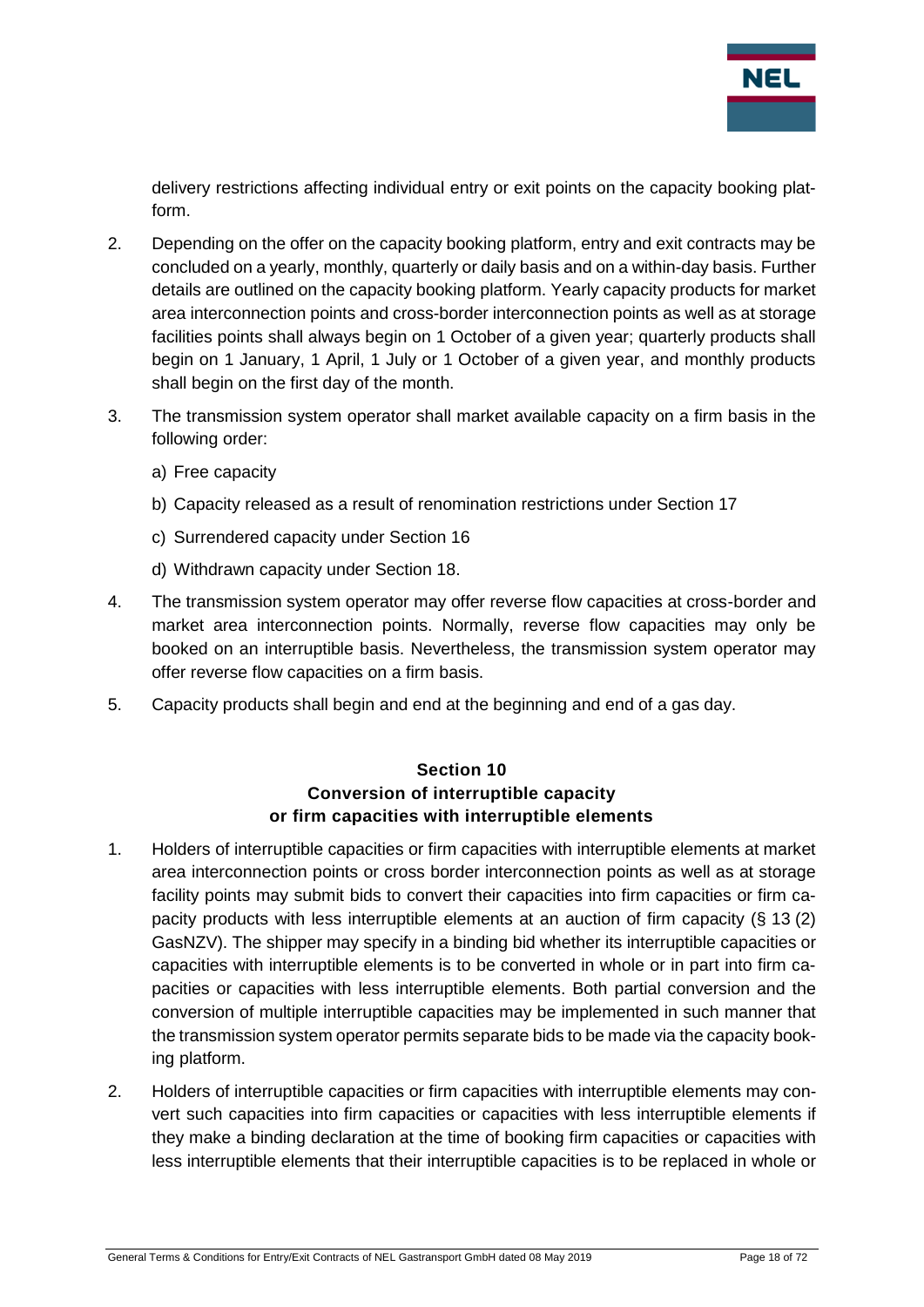

in part by firm capacities or capacities with less interruptible elements. Both partial conversion and the conversion of multiple interruptible capacities may be implemented in such manner that the transmission system operator permits separate bids to be made by the capacity booking platform.

- 3. If the shipper's capacity is converted in accordance with Paragraphs 1 or 2 of this Section 10, the shipper shall pay the applicable charges determined in the respective auction for firm capacity or capacity with interruptible elements (Paragraph 1) or published by the transmission system operator for firm capacity or capacity with interruptible elements (Paragraph 2). In addition, the shipper shall pay a possible auction surcharge, which arises when the capacity to be converted is booked. The interruptible capacity or capacity with interruptible elements held by the shipper shall be reduced by the capacity converted by the shipper in accordance with Paragraph 1 or 2 of this Section 10.
- 4. With the within-day conversion of interruptible capacity or capacity with interruptible elements to firm capacity or capacity with less interruptible elements, the shipper shall only pay the daily transportation tariffs for firm capacity or capacity with less interruptible elements to the extent of the conversion and irrespective of the time of conversion.

## **Section 11 Registration and deregistration of network use for supply to end-consumers**

- <span id="page-18-0"></span>1. The processing of supply to end-consumers at exit points is governed by the Federal Network Agency determination on uniform business processes and data formats dated August 20, 2007 (doc. no. BK7-06-067), or any determination replacing or amending the determination issued by the Federal Network Agency (GeLi Gas).
- 2. The booking of available capacities (e.g. subsequent bookings or additional bookings of capacities previously not booked) for supply to end-consumers that are directly connected to the transmission system of the transmission system operator shall not result in the initiation of registration or deregistration in accordance with GeLi Gas as stated in Paragraph 1 of this Section 11.
- 3. The shipper warrants that it is authorised by the balancing group manager and on behalf of the latter to carry out case-group changes for RLM exit points in accordance with GeLi Gas by making balancing-relevant changes to master data or by notifying the start of delivery. If the shipper itself is not the balancing group manager, the transmission system operator reserves the right to require the shipper to submit a power of attorney documenting such authorisation in justified individual instances. The transmission of a copy of the power of attorney as an electronic document is usually acceptable for this purpose. The shipper shall indemnify the transmission system operator against claims by third parties as a result of the shipper not holding the legally valid authorisation by the balancing group manager warranted by the shipper.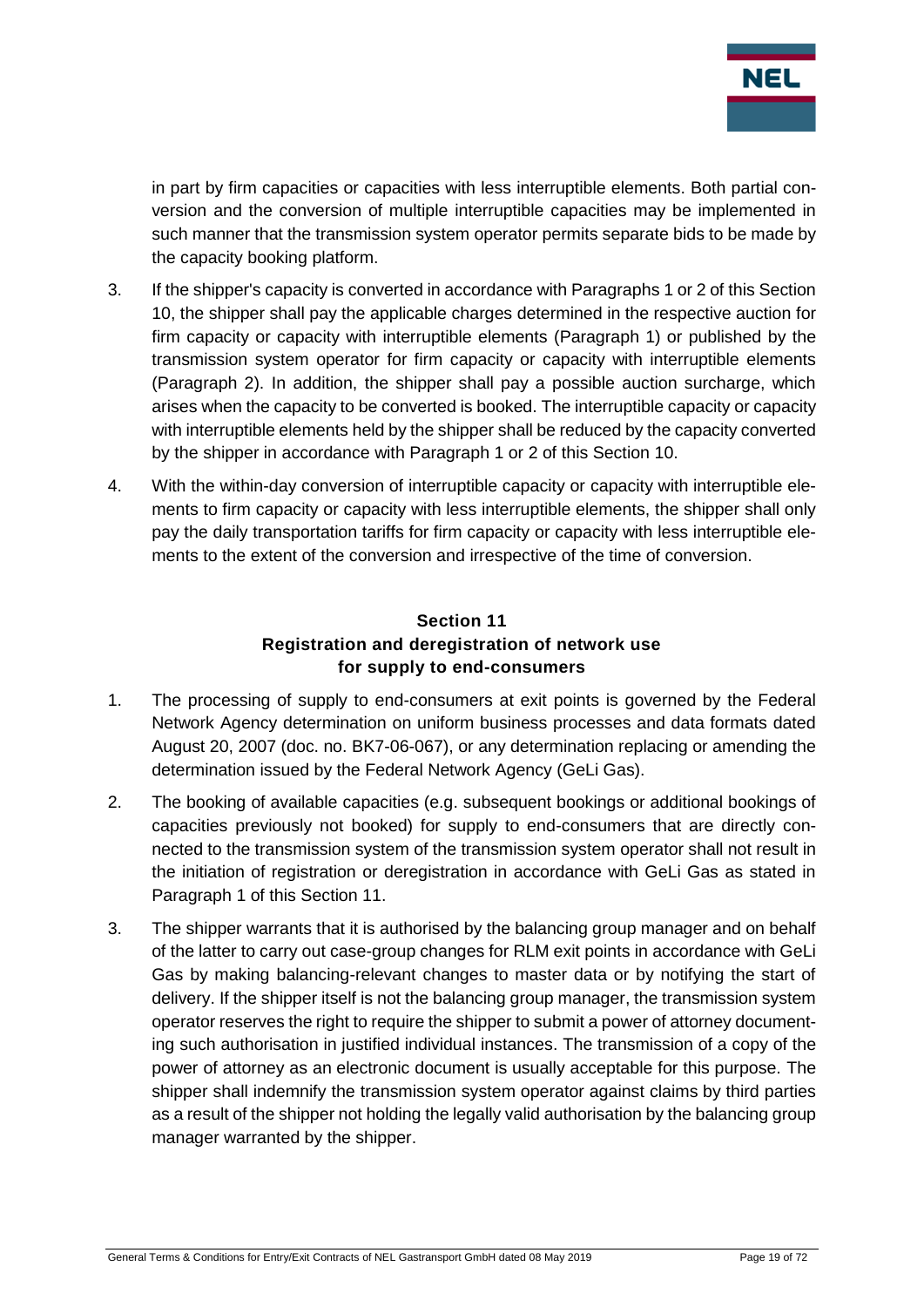

#### **Section 12 Nomination and renomination at market area interconnection points and cross-border interconnection points**

- <span id="page-19-0"></span>1. The balancing group manager appointed by the shipper for this purpose shall be responsible for nomination and renomination. The active balancing group manager shall be responsible for bundled nominations and bundled renominations. Bundled nominations and bundled renominations are governed by the "Business Requirements Specification for the Nomination and Matching Procedures In Gas Transmission Systems" (NOM BRS) as amended, published at www.entsog.eu. The active balancing group manager must have been authorised by the passive balancing group manager to submit a bundled nomination in accordance with NOM BRS to the relevant transmission system operator. The respective active transmission system operator at the booking point concerned is named on the relevant transmission system operator's website.
- 2. The balancing group manager shall nominate the gas quantities to be transported in connection with the use of firm capacity at a booking point by 14:00 hours of the day prior to the delivery day. This initial nomination shall be accepted if it is received by the transmission system operator by 14:00 hours. The nominated value in respect of the initial nomination shall otherwise be zero, unless the parties have agreed otherwise.
- 3. The nominating balancing group manager may replace his initial nomination by a renomination no later than two hours prior to the hour concerned. Renomination is permitted up to 90% of the capacity booked by the shipper at the booking point, subject to a minimum of 10% of the booked capacity. In the case of initial nominations of a minimum of 80% of the booked capacity, upward re-nomination of up to half of the non-nominated booked capacity shall be permitted. In the case of initial nominations of no more than 20% of the booked capacity, downward renomination of up to half of the nominated booked capacity shall be permitted. Allowable renomination amounts shall be rounded to whole kilowatt hours per hour using commercial rounding principles.
- 4. Nominations shall be first allocated to firm capacity products, and then to interruptible capacity products.
- 5. Renominations for firm capacity exceeding the amount permitted in accordance with Paragraph 3 of this Section 12 shall be accepted only up to the amount of total booked capacity. That part of the renomination which exceeds the quantity permitted shall be treated as a nomination of interruptible capacity, and shall be interrupted first.
- 6. Renomination of firm capacity falling below the quantity permitted by Paragraph 3 of this Section 12 shall be accepted. If interruption in the reverse flow direction is necessary, the renomination amount shall be raised to the minimum allowable renomination value.
- 7. The renomination restriction shall not apply to shippers that have booked less than 10% of the reported yearly technical capacity at the booking point on a firm basis.
- 8. If several shippers include a booking point in the same balancing group, the balancing group manager may set up a sub-balancing account for every shipper in the balancing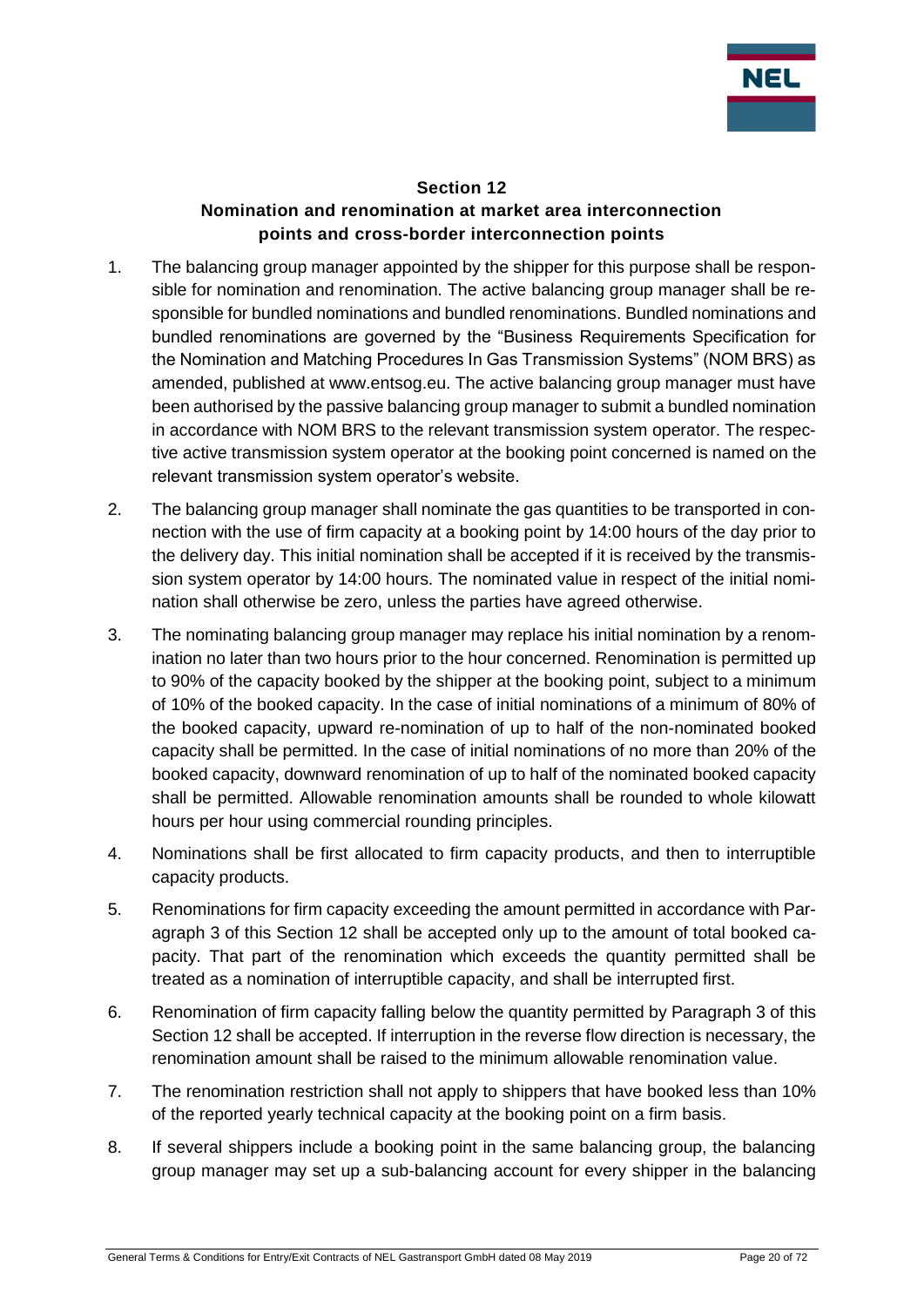

group. In such case, the responsible balancing group manager shall nominate gas quantities to the corresponding sub-balancing account for each individual shipper. In such cases, the renomination limits stated in Paragraphs 3 and 7 of this Section 12 shall apply to the total capacity of the shipper included in sub-balancing accounts at the respective booking point. In the event that sub-balancing accounts are not set up, the renomination limits shall apply to the total capacities at the booking point in a balancing group.

- 9. Nominations shall be submitted individually for each flow direction. Bundled capacity shall be nominated by submitting a bundled nomination. Bundled nominations shall be made by stating the point, direction of flow and balancing group code pairs in accordance with NOM BRS.
- 10. Day-ahead capacity and within-day capacity shall be disregarded when determining the permissible renomination range in accordance with Paragraph 3 of this Section 12.
- 11. The amount of booked capacity and the renomination limits calculated from such capacity in accordance with Paragraph 3 of this Section 12 shall be determined after 14:00 hours on the basis of the capacity booked under the entry or exit contract or the capacity included in the balancing group less capacity surrendered to the balancing group by 14:00 hours.
- 12. The amount of yearly technical capacity for each capacity product required in accordance with Paragraph 7 of this Section 12 shall be published via the capacity booking platform by the transmission system operators in March each year for the following gas year. As far as a market area interconnection point is affected, the transmission system operators concerned shall jointly agree on the amount of technical annual capacity to be published. If capacity is competitively allocated to several booing points, the transmission system operator shall distribute the whole amount of available capacity for each capacity product separately to the competing booking points by applying appropriate and objective criteria. Such distribution is only made for the pupose of publication pursuant to Sentence 1 of this Paragraph 12.
- 13. The network operators plan network operations and use of balancing energy in particular based on received nominations. To ensure reliable planning, nominations are required which contain the duly planned hourly time series for the whole day. Therefore, the balancing group manager shall ensure that each nomination is anticipatory and based on best possible diligence in accordance with good gas industry practice. In case of increased occurrence of nominations which appear to be incomprehensible, and doubts that the diligence in accordance with good gas industry practice is applied, the balancing group manager shall state in writing the reasons and necessity of its nomination behaviour on request of the transmission system operator. If such nomination behaviour permanently affects the planning of the network operations and is not justified with objective reasons, the transmission system operatior may claim damages from the shipper and/or balancing group manager due to such contractually non-compliant nomination behaviour.
- 14. The active balancing group manager shall send the bundled nominations in accordance with Paragraph 9, Sentence 2 to the active transmission system operator. The active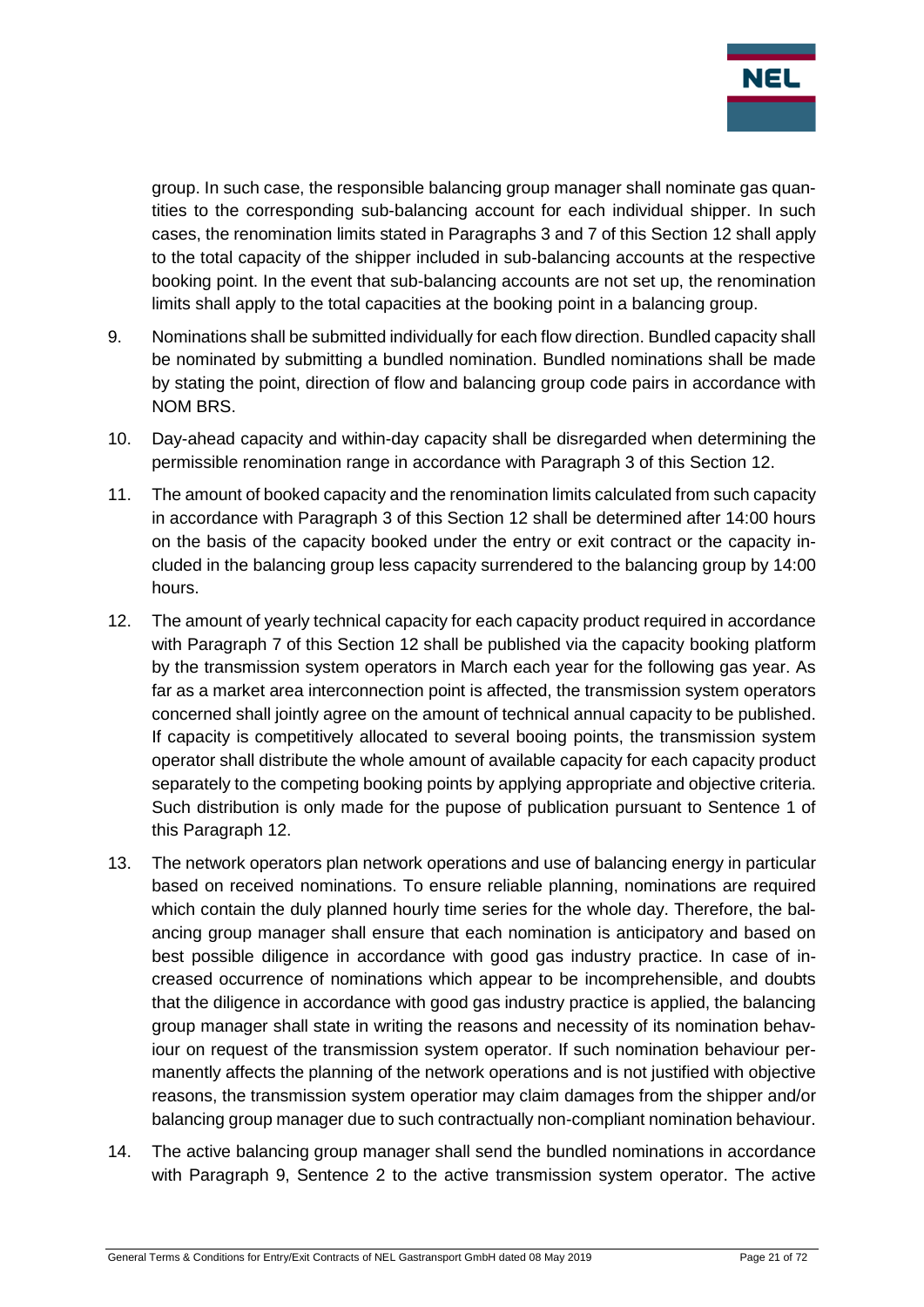

balancing group manager shall send the bundled nomination also on behalf of the passive balancing group manager. The active transmission system operator shall forward the bundled nomination to the adjacent passive transmission system operator as the matching partner. The passive transmission system operator shall check whether the authorisation of the passive balancing group manager in accordance with Paragraph 1 has been granted. At the end of the relevant matching cycle the relevant nomination confirmation shall be sent by the active transmission system operator to the active balancing group manager and by the passive transmission system operator to the passive balancing group manager.

- 15. Firm within-day capacity at market area interconnection points and cross-border interconnection points and at storage facility points can be nominated 45 minutes after the end of the auction. Transmission system operators may also accept an earlier nomination.
- 16. The transmission system operator should notify the balancing group manager by 18:30 hours each day of the portfolio of capacities within its balancing group per point for the following gas day as follows:
	- Designation of the point,
	- Point ID (preferably the DVGW Energy Identification Code),
	- Flow direction (entry or exit),
	- Capacity product, provided that this is allowed by the agreed EDIFACT data format,
	- Total firm capacity included,
	- Information as to whether a renomination restriction applies and, if so, lower and higher renomination limits in accordance with Paragraph 3 of this Section 12,
	- Total interruptible capacity included,
	- Firm and interruptible shares of temperature related and restricted capacity products included, if such products are offered.

The transmission system operator shall use its best efforts to supply complete and correct information.

Within-day capacities are not shown in the capacity portfolio report.

The transmission system operator shall be entitled to send the information listed above in up to two transmissions. The shipper hereby consents to the forwarding of such data to the balancing group manager. The transmission system operator shall transmit the capacity portfolio report using the EDIFACT data format. The parties may agree on alternative arrangements.

#### **Section 13 Nomination and renomination**

<span id="page-21-0"></span>1. The shipper shall nominate to the entry network operator the entry quantities to be fed in at each entry point included in the shipper's balancing group. Exit nominations shall be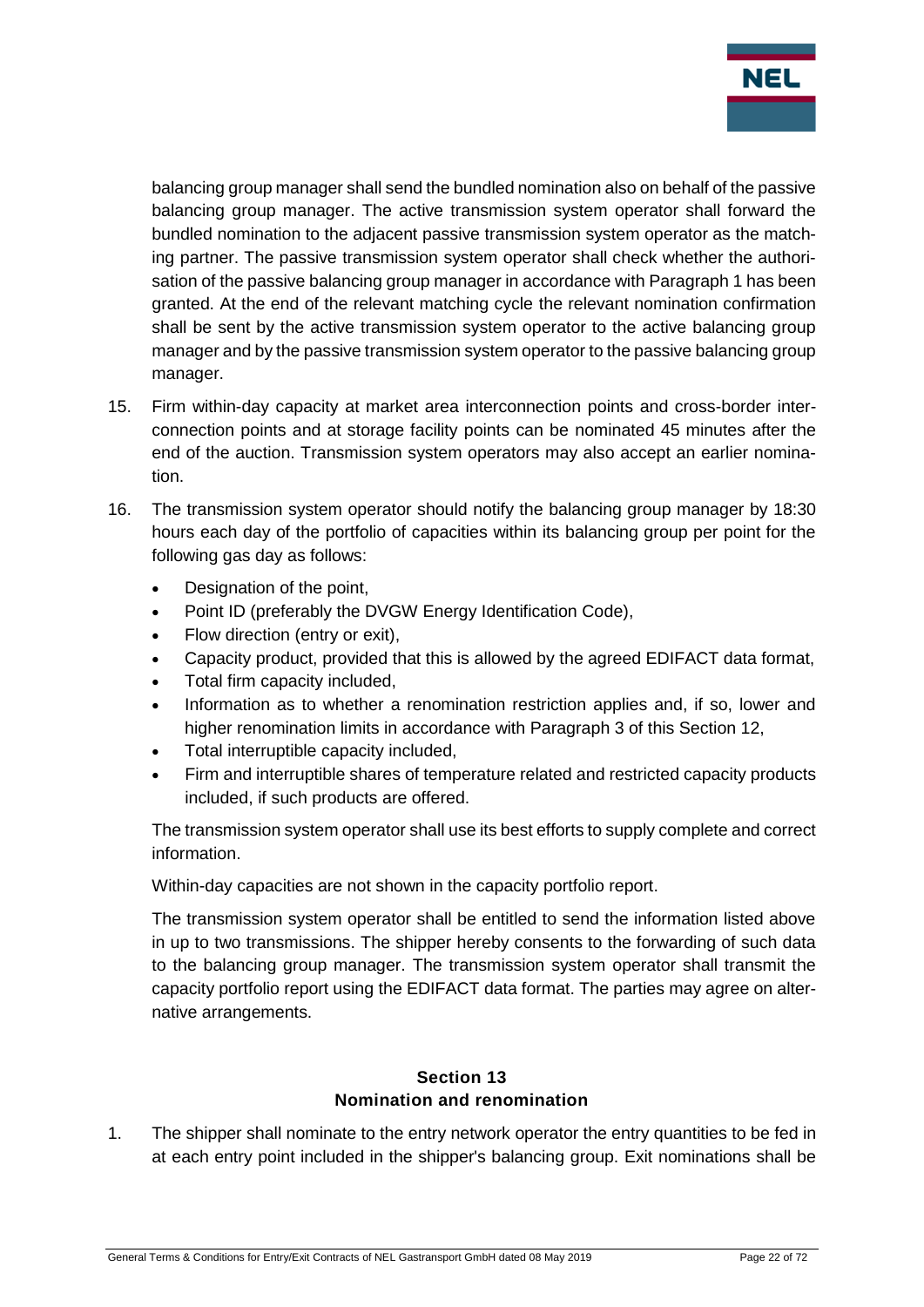

submitted in the cases defined in Paragraphs 3 and 4 of this Section 13. It is not necessary to nominate physical biogas entry quantities. The respective transmission system operator may express a requirement for a technical entry notification in the event of an entry according to Sentence 3. The transmission system operator may waive nominations at entry points defined by itself.

Nominations shall first be allocated to firm capacity products, then to interruptible capacity products. Nominations shall be submitted individually for each flow direction. Nomination of balancing groups or sub-balancing accounts with day-ahead capacities shall be made from 18:30 hours. Transmission system operators may accept nominations before 18:30 hours to the best of their ability. Renomination rights remain unaffected.

- 2. Shippers may authorise a third party (e.g. the balancing group manager) to make nominations. This third party shall make nominations to the transmission system operator on behalf of the contracting shipper. The balancing group manager shall be authorised to submit combined nominations for several shippers in the event that the shippers have designated the same balancing group for the inclusion of their entry or exit points. If the balancing group manager does not submit a combined nomination as described above or a shipper submits a nomination directly, the capacities concerned shall be included in sub-balancing accounts.
- 3. At exit points that are not exit points to end-consumers the shipper shall nominate to the exit network operator the exit quantities to be offtaken at the respective exit point. The transmission system operator shall be entitled to include provisions concerning such nominations in its supplementary terms and conditions.
- 4. If several shippers have booked capacities at the same exit point and included this exit point in different balancing groups, the respective shippers shall submit nominations to the exit network operator. This shall not apply if nomination is not required on the basis of allocation rules. Nomination obligations shall also apply if a shipper has included the same exit point in different balancing groups.
- 5. For operational handling of transport nomination and renomination and in the event of an amendment of the allocation rules resulting in a nomination obligation, the initial setup of communication processes between entry/exit network operators or infrastructure plant operators and shippers or the shipper's third-party contractor, if nomination is required at entry and exit points, is required, with an implementation period of a maximum 10 business days. This also applies to the active balancing manager and the passive balancing manager.
- 6. If a communication process for the requested booking point has already been set up in accordance with Paragraph 5 of this section 13 and the point concerned is not a complex point, the implementation period shall not exceed 10 business days. The transmission system operator shall use its best efforts to allow implementation within a shorter period. Without limitation, any points where specific services for the matching process are provided by third parties, manual processes for the implementation of matching are required for at least one party, foreign network operators are concerned or at least at one side of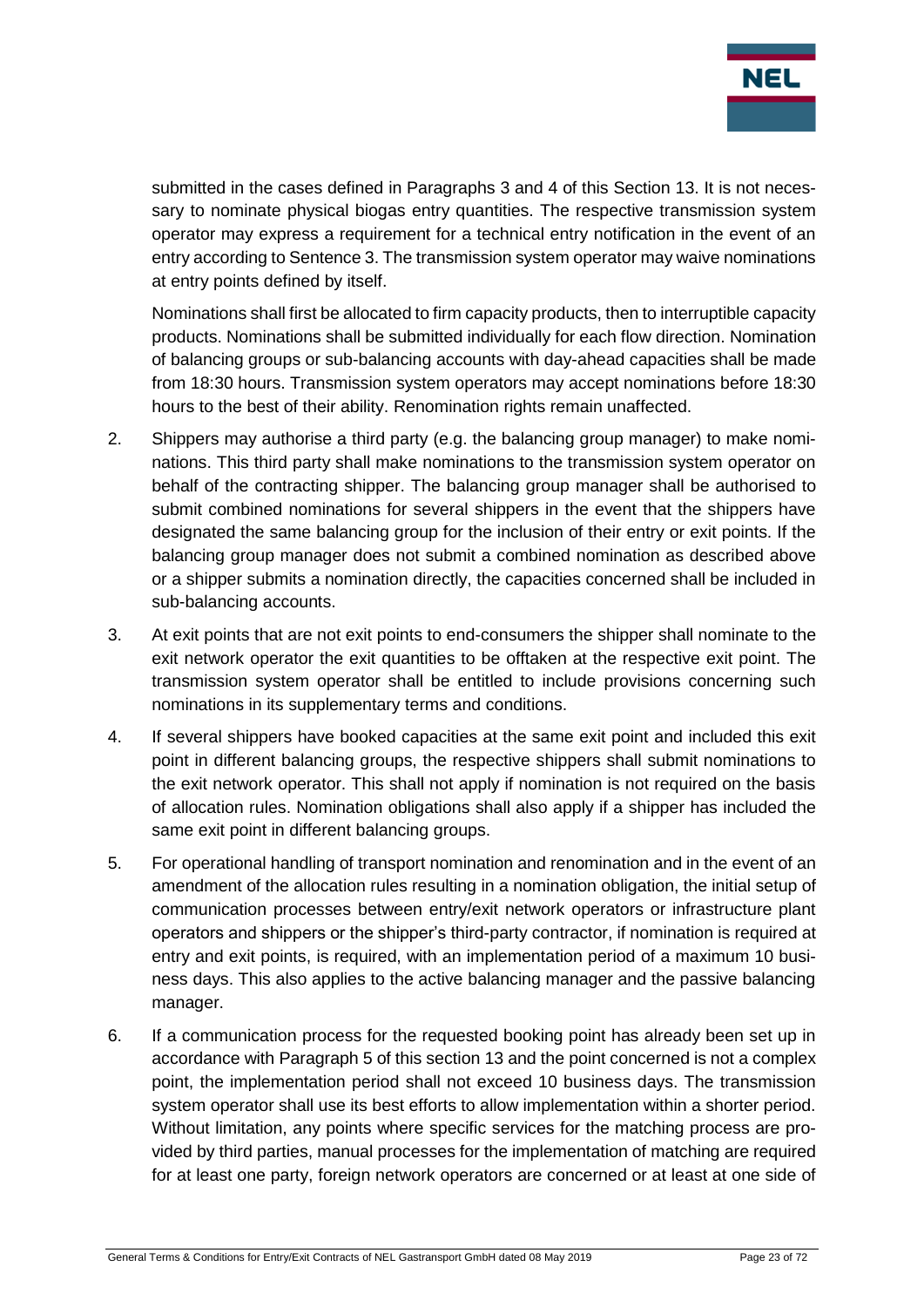

an interconnection point a pipeline owned jointly by several network operators ("Bruchteilseigentum") is concerned, shall be deemed to be a complex point. The transmission system operators shall indicate these complex points on the capacity booking platform.

- 7. If a communication process for the requested booking point has already been set up in accordance with Paragraph 5 of this Section 13 and if a complex point in accordance with Paragraph 6 of this Section 13 is not concerned, the implementation period shall not exceed one business day.
- 8. For entry/exit points implemented in accordance with Paragraphs 5 to 7 of this Section 13, no special implementation periods apply in the event of implemented balancing group numbers or shipper code combinations.
- 9. The applicable provisions outlined in Common Business Practice "CBP Harmonisation of the Nomination and Matching Process", as amended from time to time, posted on the transmission system operator's website, shall apply to nominations and renominations. A deviation from the provisions mentioned in Sentence 1 is allowed in the event that the adjacent transmission system operator at a cross-border interconnection point does not apply the provisions outlined in Common Business Practice CBP.
- 10. Except as otherwise provided for in Section 12, Section 13 shall also apply to nomination and renomination at market area interconnection points and cross-border interconnection points.

#### **Section 13a Operational processing of nominations**

- <span id="page-23-0"></span>1. The transmission system operator and the shipper as the nominating party undertake to be available for 24 hours on each gas day. Accessibility shall be ensured via one single phone number and via a further communication channel (email or fax). Furthermore, the nominating party and the transmission system operator shall at all times be able to receive, to send and to process the data required for the handling of nominations.
- 2. Data in connection with nomination shall be exchanged consistently in machine-readable and appropriate form on the basis of whole numbers of units of energy [kWh / h] on an hourly basis. Any deviation from this procedure shall be agreed with the transmission system operator. For the exchange of all data and messages necessary for the nomination process, the transmission system operator and the nominating party agree to use the standard nomination modes using the Edig@s data format via an AS 4 link. If the transmission system operator holds available an AS 2 link, the transmission system operator may maintain such AS 2 link exclusively for nomiations at points which are not interconnection points in accordance with Article 3 Paragraph 2 of Regulation (EU) 2017/459, dated 16 March 2017. If these communication channels set out in Sentence 3 and/or 4 of this Paragraph 2 are not available, then nomination data shall be exchanged over an alternative communication channel specified by the transmission system operator.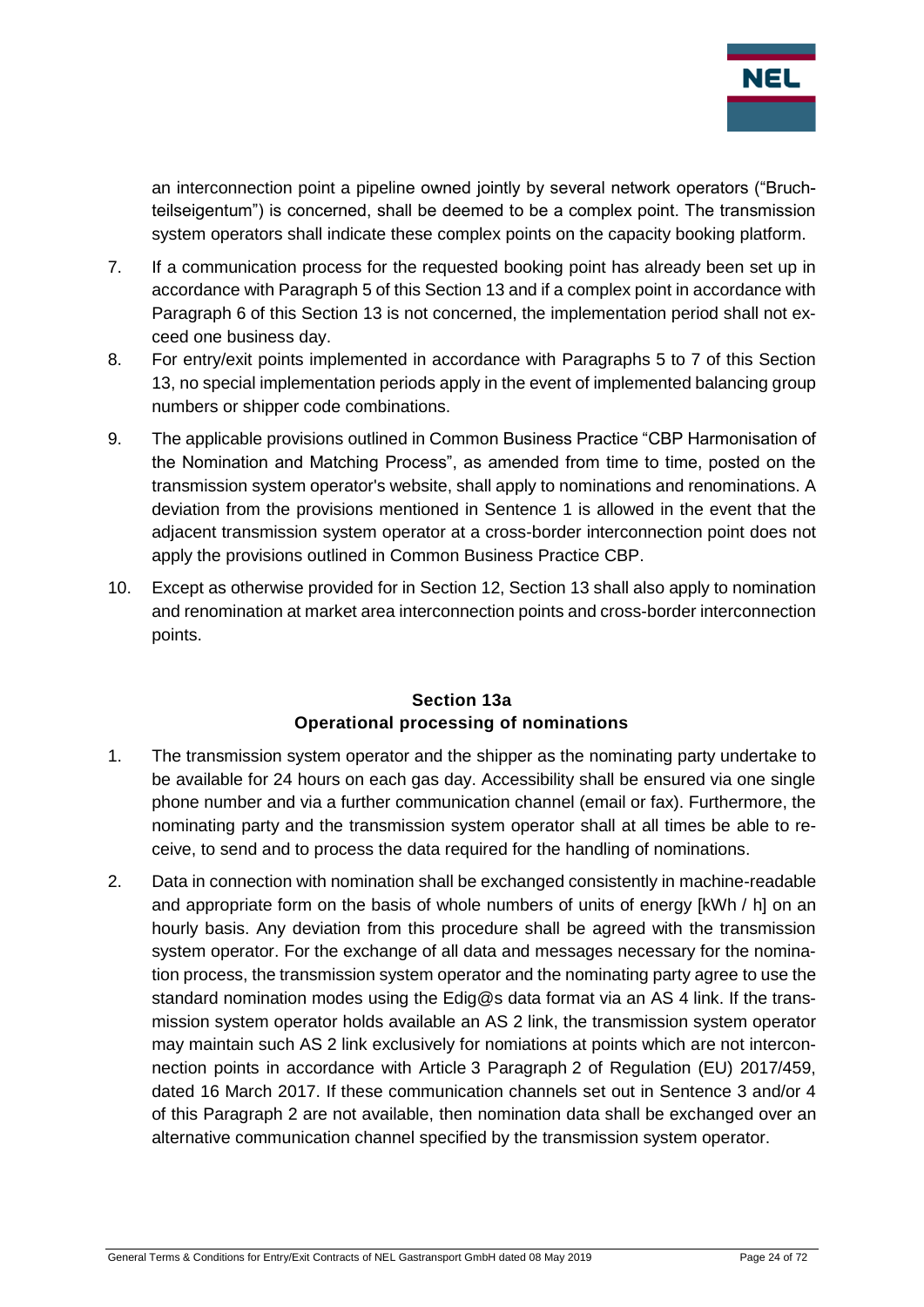

- 3. The nominating party shall notify the transmission system operator promptly of any obstacles to the establishment or use of interfaces as defined in Sections 13a to 13c, to mutual cooperation or to the procedures.
- 4. In the event that nominations are required, the data formats defined pursuant to Edig@s shall apply. These requirements shall apply mutatis mutandis to renominations. The nominating party shall ensure that congruent nominations for all points requiring nomination are presented to the parties affected by the nominating process, and that the nomination is transmitted in due time. Only the nomination values confirmed by the transmission system operator shall be authoritative.
- 5. The transmission system operator may refuse the nomination if any contractual terms are not met or if the nomination is incomplete. If the amount of the nomination exceeds the amount of the capacity included in the balancing group or sub-balancing account, the transmission system operator may limit the nomination to this amount. In this case, the shipper shall be deemed to have submitted a nomination with such limited amount. The further auxiliary conditions and/or capacity limitation rights for capacity products of the transmission system operator pursuant to the supplementary terms and conditions shall remain unaffected. Nominations for bookings of interruptible within-day capacity subject to the requirements of Section 13d may not be limited according to Sentence 2 of this Paragraph 5.

#### **Section 13b Communication test**

- <span id="page-24-0"></span>1. The transmission system operator shall perform a communication test with the nominating party. During the communication test the transmission system operator checks whether the shipper or shipper's authorised contractor is able to transmit notices and communications concerning the processing of the contracts using the agreed nomination modes and agreed data formats to the transmission system operator, and receive such notices and communications from the transmission system operator. The transmission system operator shall advise the shipper of the specific requirements for the communication test. The shipper or its authorised contractor shall give advance notice of any changes affecting compliance with the communication requirements.
- 2. The transmission system operator shall have the right to repeat a communication test at any time during the term of the respective entry and exit contract.
- 3. For such time as the nominating party does not successfully complete the communication test pursuant to the criteria defined by the transmission system operator for reasons for which the nominating party is responsible, the transmission system operator may set all the nominations by the nominating party for the following gas days after the date when the communication test was not successfully completed to zero (0), using a standardised method of the respective transmission system operator.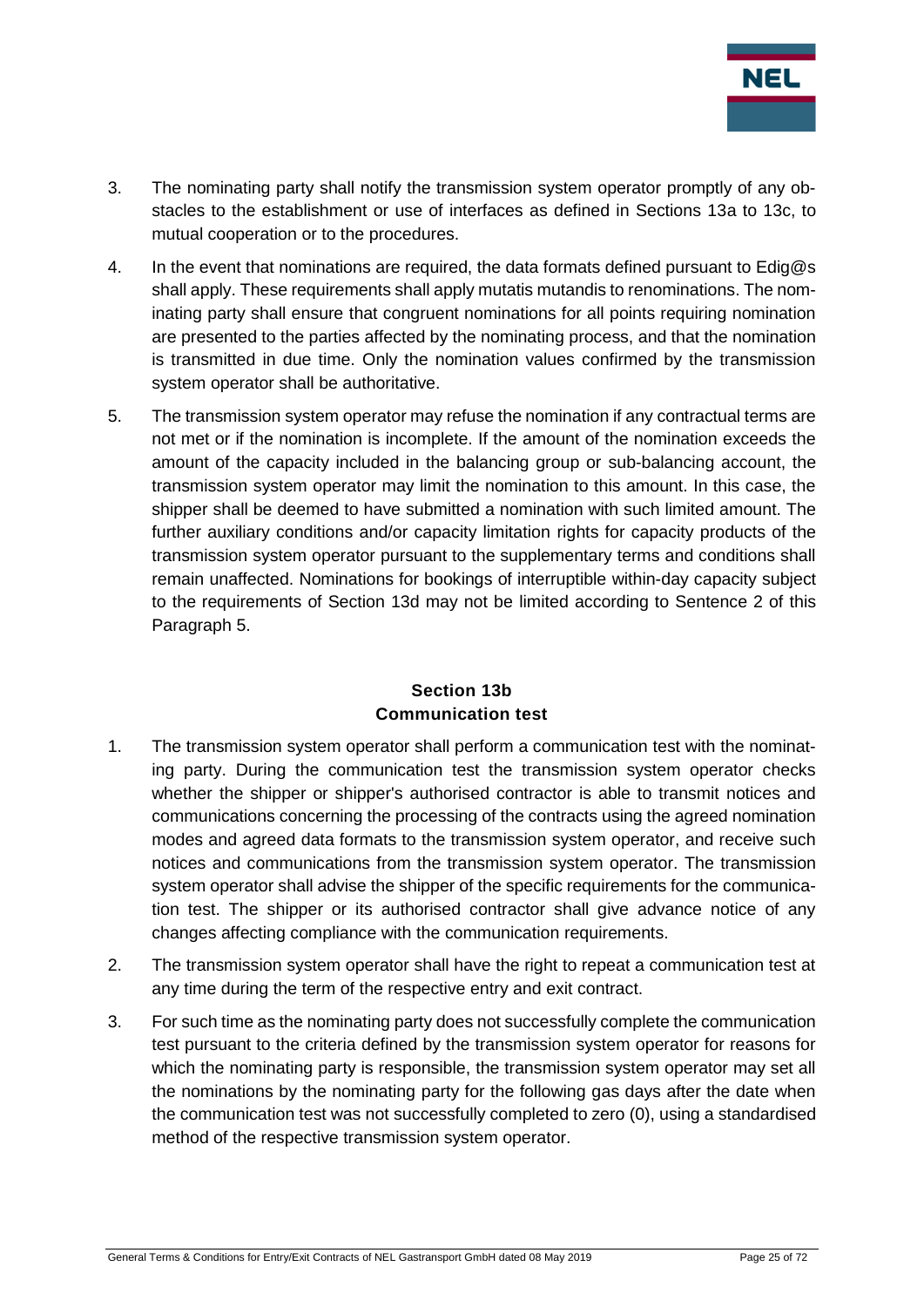

#### **Section 13c Alignment of nominations ("Matching")**

- <span id="page-25-0"></span>1. The nominating party shall ensure that it submits nominations for the entry points and exit points of the balancing group which require nomination to the respective network or plant operator.
- 2. At all points where nomination is required, the transmission system operator shall carry out matching with the adjacent grid or plant operators and synchronise all the nominations received with the adjacent system operators affected in each case, taking into account the lesser rule in accordance with the provisions of the Common Business Practice (CBP). The restriction for renominations pursuant to Paragraph 5, Sentence 2 and Paragraph 6, Sentence 2 of Section 12 hereinabove shall be taken into account, unless they are invalidated at a booking point by the aforementioned "lesser" rule.
- 3. If the respective pair of balancing group numbers or sub-balancing account numbers do not agree upon matching, or are unknown on either side, the nomination or renomination for the gas day shall be set to zero (0). The same shall apply to cross-border interconnection points if the shipper codes do not match.

## <span id="page-25-1"></span>**Section 13d Over-nomination at market area interconnection and cross-border interconnection points and at storage facility points**

- 1. Booking interruptible within-day capacity through over-nomination is only possible if the firm capacity is marketed in full at the respective booking point or if interruptible capacity only is offered.
- 2. If the total nominations by the balancing group manager exceed the capacity included by the shipper in the balancing group or sub-balancing account for the particular combination of booking point and direction, then that proportion of the nomination shall be deemed an offer to book interruptible within-day capacity provided the requirements of Paragraph 1 are satisfied. The contract is concluded without any explicit declaration of acceptance by the transmission system operator. The transmission system operator shall inform the shipper that the interruptible within-day capacity has been booked.
- 3. Interruptible within-day capacity through over-nomination at a booking point may be used by the shipper on an interruptible basis subject to a lead time of two hours provided that booking point already has a balancing group or sub-balancing account in which the shipper has included capacity for the relevant gas day. If several shippers have included capacity in the same balancing group or the same sub-balancing account for the relevant gas day, then the over-nomination shall be distributed among the respective shippers pro rata the capacity which they have respectively included. The over-nomination shall be rejected if no capacity has been included in the balancing group or the sub-balancing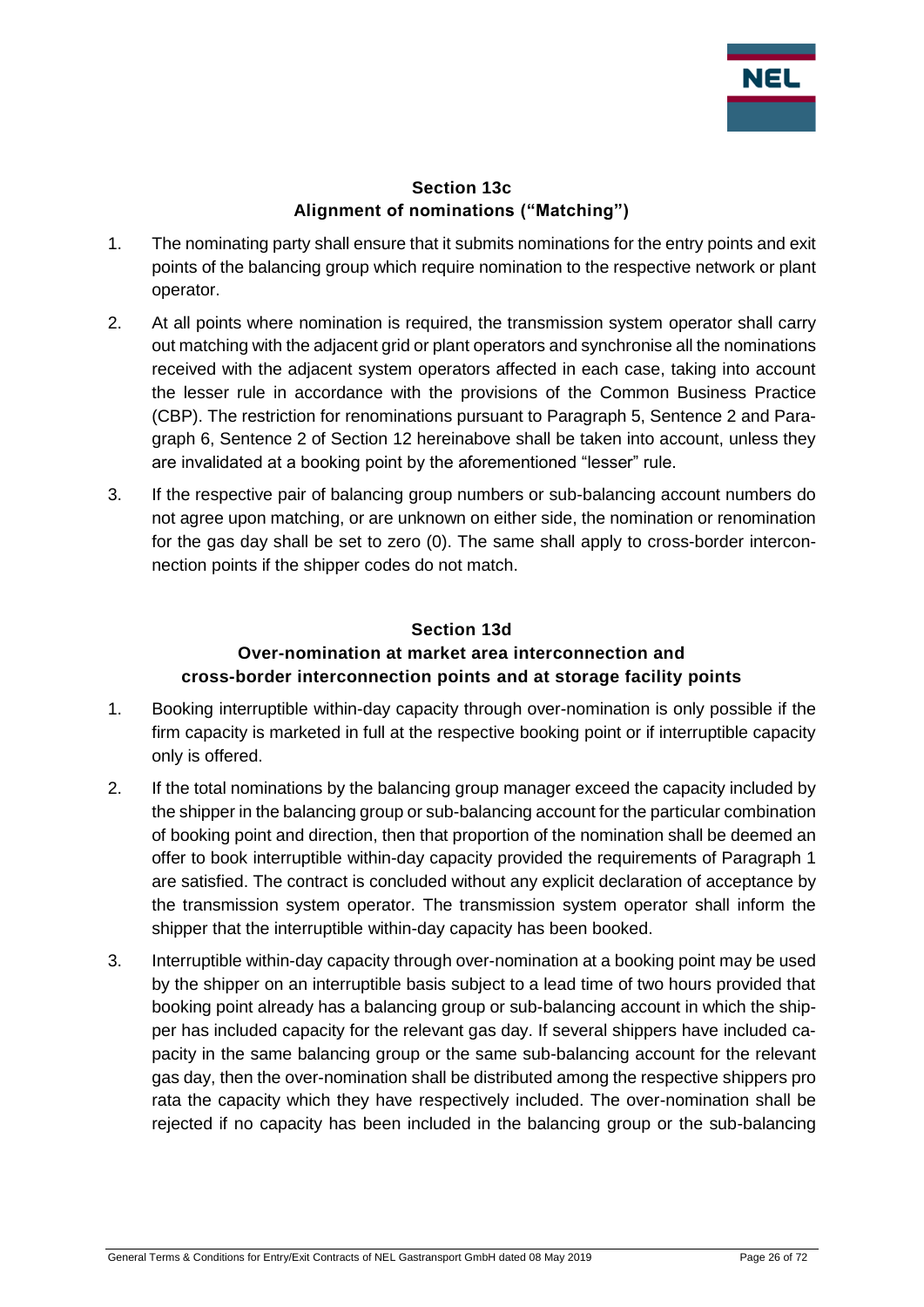

account for the relevant gas day. In their supplementary terms and conditions the transmission system operators may make provision for the over-nomination option irrespective of whether capacity is included or not.

4. The respective daily tariffs for interruptible capacity are charged for interruptible withinday capacity from over-nomination. Further details on the invoicing of bookings of interruptible within-day capacity through over-nomination are provided in the transmission system operator's price list.

If interruptible within-day capacity is booked via over-nomination at an entry or exit point at a gas storage facility using a specially designated balancing group/sub-balancing account for non-discounted capacity, this capacity shall be priced as non-discounted capacity.

If interruptible within-day capacity is booked via over-nomination at an entry or exit point at a gas storage facility using a balancing group/sub-balancing account without any special designation for non-discounted capacity, this capacity shall be priced as discounted capacity.

5. The nomination replacement procedure according to Section 14 shall not apply to overnomination.

### **Section 14 Nomination replacement procedure**

- <span id="page-26-0"></span>1. Transmission system operators shall offer a nomination replacement procedure if technically feasible and economically viable. This requires the transmission system operator and shipper to conclude a separate contract. The transmission system operator shall indicate on its website whether a nomination replacement procedure is offered. If a nomination replacement procedure is offered, the conditions for such procedure shall be published on the transmission system operator's website.
- 2. The nomination replacement procedure may be agreed to begin or end on the first day of a month. An implementation deadline of 10 business days applies to the conclusion and termination of contracts for such procedures. When initially applying the procedure, the shipper shall notify the entry or exit network operator of the entry or exit points whose metering data are to be utilised in the nomination replacement method, in addition to concluding the agreement 20 business days before the nomination replacement procedure agreed with the entry network operator is applied. Sentence 3 shall apply mutatis mutandis to notice of termination of application of the nomination replacement procedure.
- 3. The nomination replacement procedure shall be applied only if sufficient firm capacity is booked for the respective points in an entry or exit contract. A nomination replacement procedure shall not be applied to capacity booked as interruptible.
- 4. If the transmission system operator offers an online flow control or time lag method, the prerequisite for use is the availability of a flexible flow source to which the transmission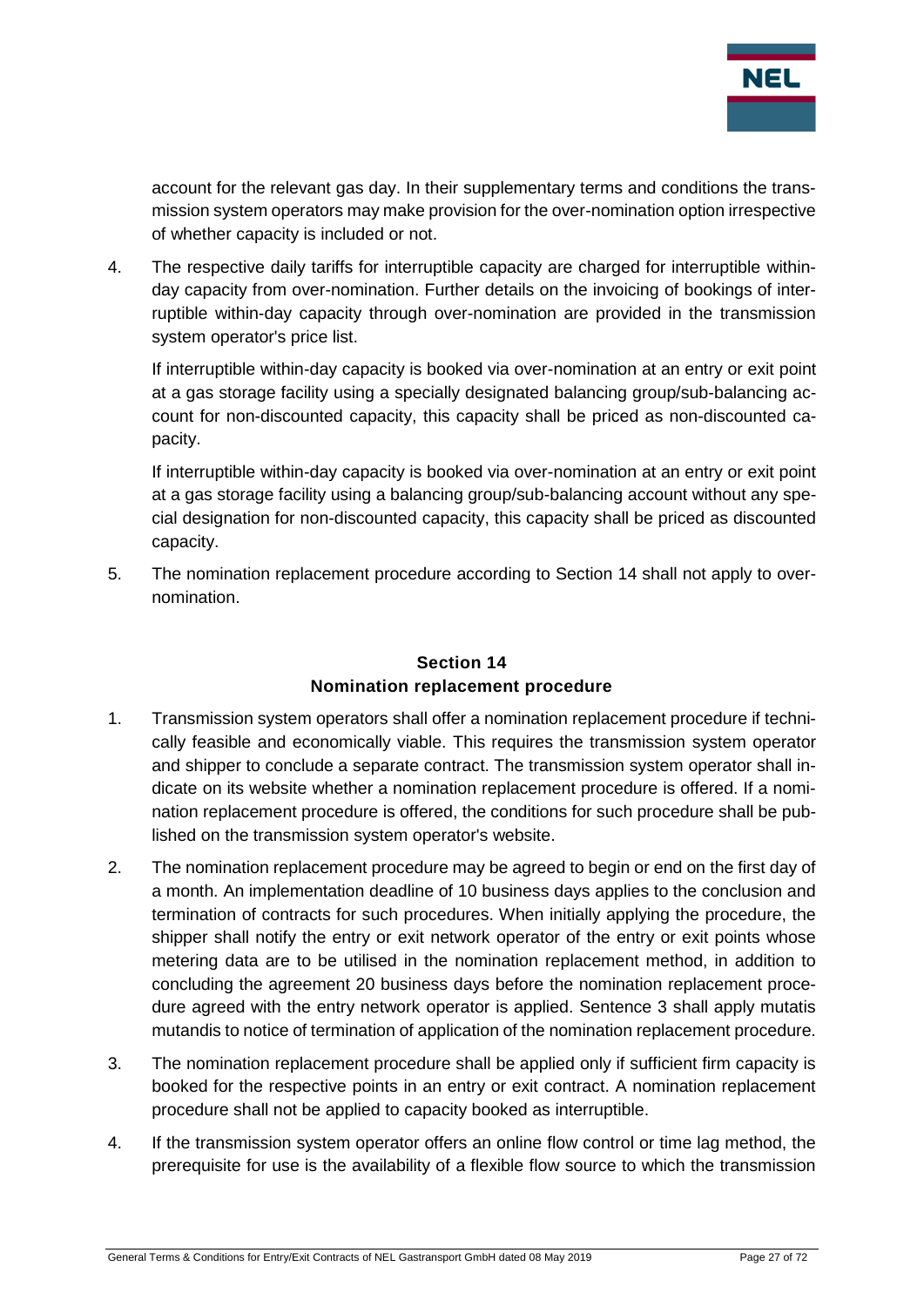

system operator with whom the shipper has concluded a nomination replacement procedure agreement has access. The virtual trading point is not a flexible flow source, but may connect a flexible flow source with entry or exit points whose metering data are utilised in the nomination replacement procedure. The transmission system operator with whom the shipper has concluded the nomination replacement procedure agreement shall also be responsible for controlling the entry quantities at the agreed entry point. This is based on metering data from one or more entry or exit points. The shipper shall make the metering data available. With the time-lag method, the hourly metered value shall be deemed to be a nomination for the entry point; the maximum time lag shall be 4 hours.

## **Section 15 Technical feed in and offtake notices**

- <span id="page-27-0"></span>1. For end-consumers with recording demand metering and generally unpredictable, extremely high and volatile gas consumption, the exit network operator may require prior technical offtake notice and compliance with the technical limits stated in § 8 (5) GasNZV, where this is necessary for maintaining system integrity on the network. In any such case, the exit network operator shall publish the relevant metering point. In addition, the exit network operator shall notify the shipper in writing under an existing contract in advance of retroactive introduction of the obligation to submit technical offtake notices in advance.
- 2. If the exit network operator requires offtake notices in accordance with Paragraph 1 of this Section 15, EDIG@s-messages shall be used. If the shipper is not able to generate EDIG@s-messages, the parties may agree on another format on a transitional basis. For this purpose, the parties shall agree on the type, extent, technical details of provision and documentation of data.
- 3. The procedure stated hereinabove shall apply mutatis mutandis to technical feed in notices in accordance with Section 13 Paragraph 1.

#### **Section 16 Surrender of capacity**

- <span id="page-27-1"></span>1. The shipper shall be entitled to surrender booked firm capacity in whole or in part, with respect to the booking period and quantity, to the transmission system operators via the capacity booking platform at any time up to 14:00 hours on the day before delivery day. Any subsequent primary use or secondary marketing of the surrendered capacities by the shipper is excluded, except as provided for in Paragraph 8 of this Section 16.
- 2. Bundled firm capacity may be surrendered in bundled form only.
- 3. Confirmation of capacity surrender shall be given to the shipper via the joint booking platform with a time stamp. This confirmation shall not release the shipper from its payment obligation.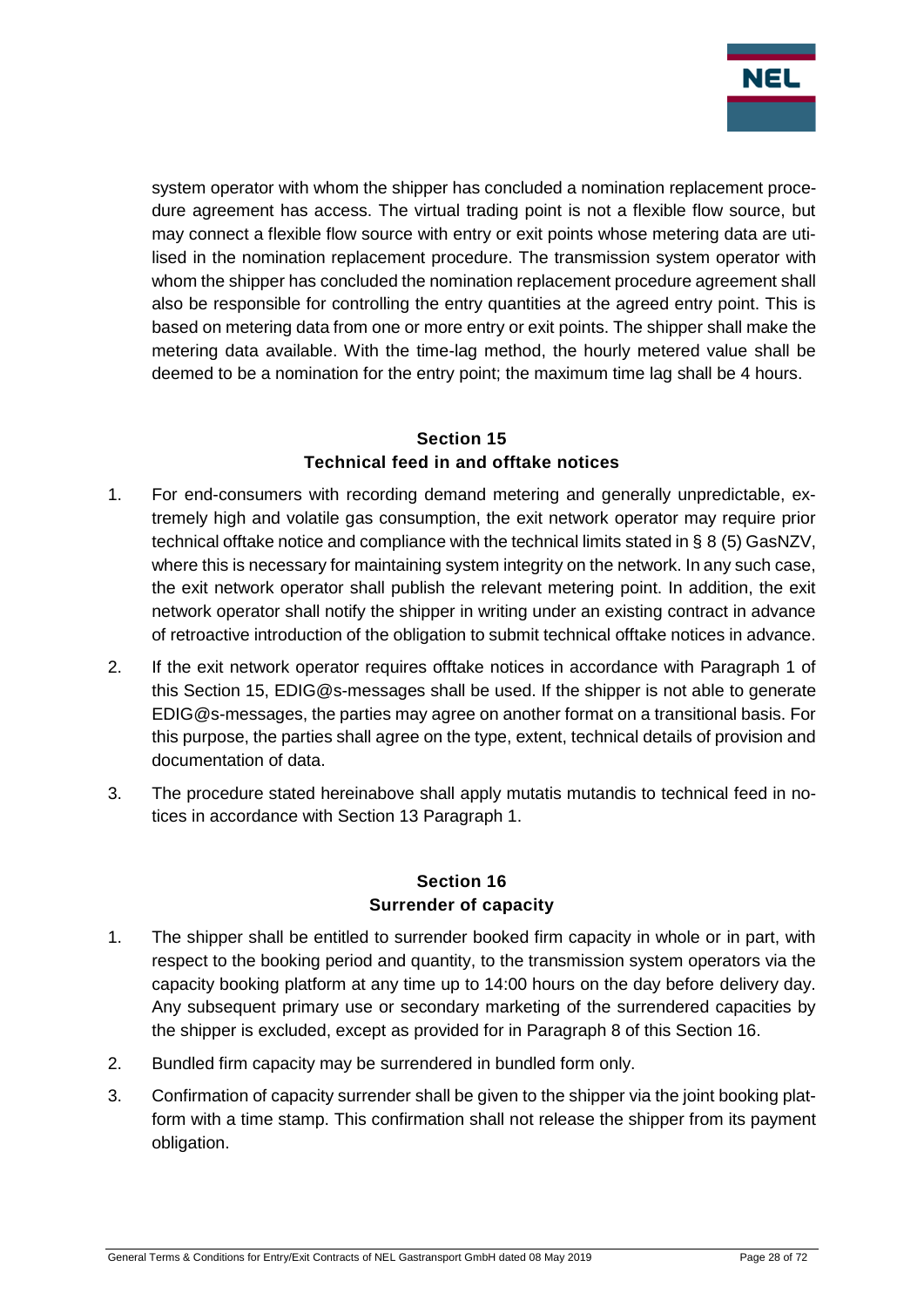

- 4. Capacity may be surrendered for any day or days in the future and for any proportion of the capacity originally booked.
- 5. The transmission system operators shall market surrendered capacities as primary capacity under the applicable rules. They may combine surrendered capacities and any primary capacity that is still available to offer products of longer duration. Surrendered capacity shall be marketed subordinated to primary capacity available for the period in question. If a shipper surrenders capacity by 09:00 hours on the 7th calendar day prior to the day of the notification of the amount of the capacity offered in an annual, quarterly or monthly auction, said surrendered capacity shall be taken into account for the calculation of the marketable capacity for the relevant auction. The foregoing cannot be guaranteed for capacity surrendered after the above deadline. If the capacity is not taken into account for the calculation as described above, it will be offered in subsequent auctions of products with shorter terms.
- 6. If the transmission system operator markets surrendered capacity, in whole or in part, the shipper shall be released from its obligation to pay for such surrendered capacity which has been marketed. The extent of release from the obligation to pay depends on the revenues obtained for surrendered capacity subject to a maximum limit of the regulated transport tariff for the period of primary marketing and the amount of re-marketed capacity. If the capacity surrendered by the shipper was obtained at an auction, the obligation to pay the surcharges to be added to the regulated transport tariff remains unaffected.
- 7. If several shippers surrender capacity for a particular day, the capacities shall, in the event of a capacity surplus, be re-marketed by the transmission system operator in the order in which they were surrendered (time stamp).
- 8. Surrendered capacity that could not be re-marketed shall be made available again to the shipper daily for the following day after the completion of day-ahead marketing, but no later than 18:30 hours for use in the balancing group in which it had been included prior to surrender.
- 9. The transmission system operator shall issue to the shipper a credit note for the tariff referred to in Paragraph 6 of this Section 16. Such credit notes shall be issued monthly and shall be set off against any outstanding transportation tariffs.
- 10. The release of the shipper from payment obligations in accordance with Paragraph 6 of this Section 16 shall apply only upon the receipt of the credit note by the shipper. Credit notes shall be issued in the month following marketing of the capacity.
- 11. The transmission system operator shall notify the shipper by 18:30 hours of the capacity amount which has been made available again in accordance with Paragraph 8 of this Section 16.
- 12. The provisions of Section 16 shall not apply to exit points to end-consumers. § 16 GasNZV shall remain unaffected.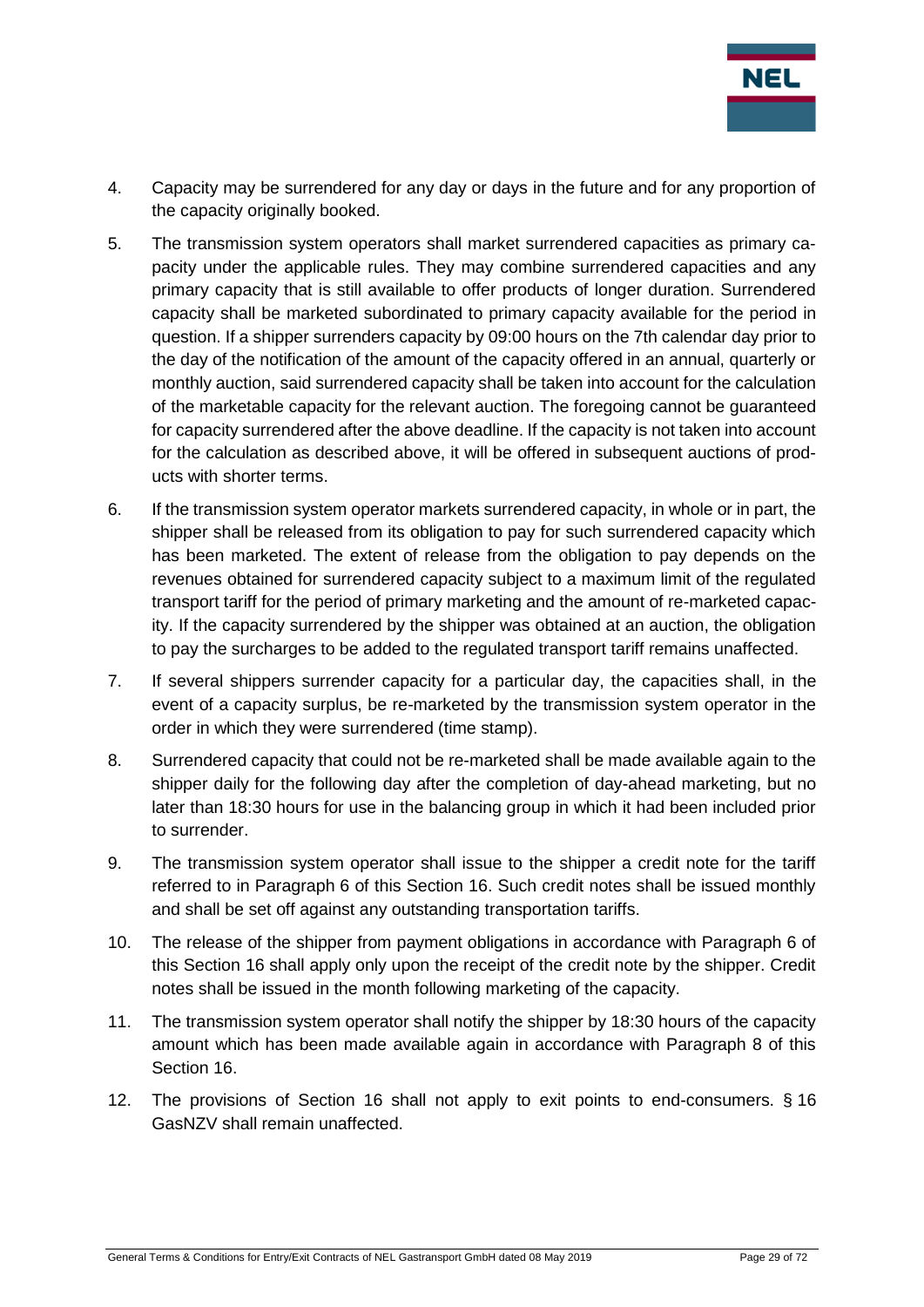

#### **Section 17**

### **Offering by transmission system operator of firm capacity left unused at short notice in accordance with § 16 (2) GasNZV**

- <span id="page-29-0"></span>1. The transmission system operator may offer firm capacity booked by the shipper that cannot be used in whole or in part for the next day, taking into account existing renomination rights.
- 2. The shipper shall remain obligated to pay charges if capacity is successfully remarketed.
- <span id="page-29-1"></span>3. § 16 (4) GasNZV shall not apply.

#### **Section 18 Withdrawal of capacity left unused for a significant time in accordance with § 16 (3) and (4) GasNZV**

1. Pursuant to § 16 (3) GasNZV, the transmission system operator may withdraw firm capacity left unused or partially unused by the shipper over a significant period at any entry or exit point with the exception of market area and cross border interconnection points if a contractual congestion occurs. For market area and cross border interconnection points Section 18a shall apply to the withdrawal of capacities insufficiently utilised in the long term.

A contractual congestion shall be deemed to exist in the event of a network access denial in accordance with § 20 EnWG (Energy Industry Act).

- 2. Withdrawal shall apply to all contracts in place for the entry or exit point which have a combined term of at least one year, irrespective of the terms of the individual contracts concerned.
- 3. Capacity shall be withdrawn in the amount of firm capacity booked by the shipper left continuously unused on an hourly basis over a period of 3 consecutive months or more in the preceding calendar year. One of the three months shall be January, February, March, October, November or December. If several such periods of three consecutive calendar months can be identified, the minimum amount of capacity continuously not utilised in each such period shall be determined and then the lowest such minimum value shall be determined. Capacity shall only be withdrawn up to said lowest minimum value. The capacity to be withdrawn shall be determined on the basis of the capacity continuously available to the shipper during the previous calendar year, in terms of both timing and quantity. Any partial resale, surrender or reduction in booked capacity by the shipper shall be taken into consideration.
- 4. The shipper shall be entitled to appeal against the withdrawal of capacity in accordance with § 16 (4) GasNZV.
- 5. If several shippers have booked capacities at an entry or exit point and include such capacities in same balancing group in a combined nomination, the transmission system operator may withdraw capacity from the respective shippers proportionately, weighted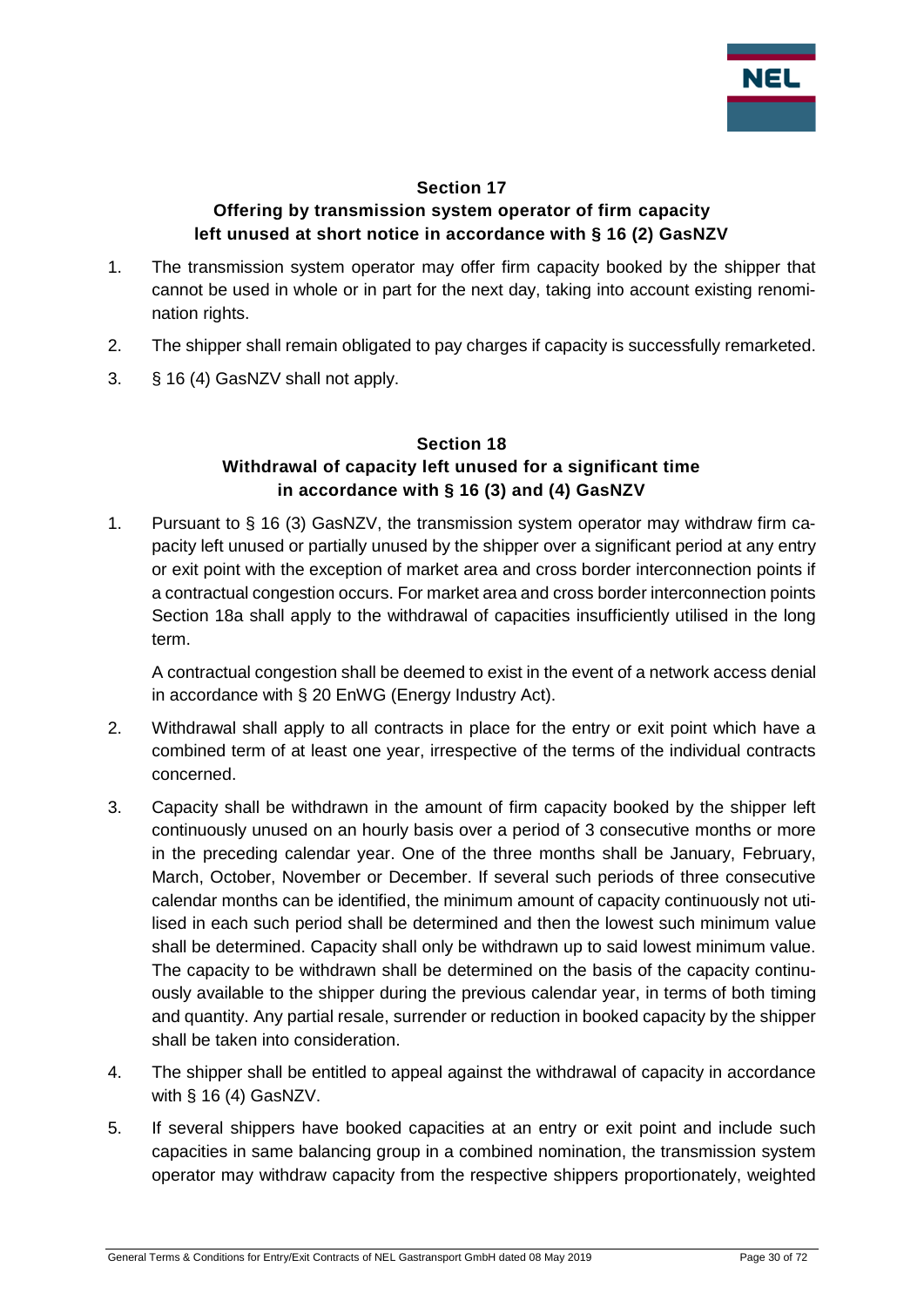

by the capacity booked at that entry or exit point. This shall not apply if the balancing group manager makes nominations for each shipper in separate sub-balancing accounts.

6. Section 16 shall apply mutatis mutandis to the invoicing and handling of withdrawn capacity that is actually marketed.

## **Section 18a Withdrawal of capacities insufficiently used in the long term at market area and cross border interconnection points**

- <span id="page-30-0"></span>1. At market area and cross border interconnection points, the transmission system operator shall withdraw capacities if required by the Federal Network Agency. The transmission system operator shall regularly provide the Federal Network Agency with all data necessary to monitor the extent to which booked capacities under contracts with an effective duration of more than one year or succeeding quarters covering at least two years are used. Each primary use or secondary trading of withdrawn capacity by the shipper is excluded subject to Sentence 4 of this Paragraph 1. Withdrawn capacity that could not be re-marketed will be made available again to the shipper on each day for the following day no later than 18:30 hours for use in the balancing group in which it was included prior to surrender. Furthermore the rights and obligations of the shipper under the entry/exit contract shall remain unaffected until the time of marketing of the capacity by the transmission system operator and to the extent to which the capacity is not marketed by the transmission system operator.
- 2. Section 16 shall apply mutatis mutandis to the invoicing and handling of withdrawn capacity that is actually marketed.

#### **Section 19 Secondary trading**

- <span id="page-30-1"></span>1. In accordance with § 12 (2) GasNZV, the shipper may only transfer booked capacity for use or assign booked capacity to a third party by using the capacity booking platform. Bundled capacity may only be transferred for use or assigned as bundled capacity. The transfer for use and assignment of entry and exit contracts/contract rights shall be subject to the following provisions.
- 2. The shipper may transfer for use capacity rights (with or without nomination rights) under an entry or exit contract by a third party in whole or in part without the permission of the transmission system operator. The shipper shall remain obligated towards the transmission system operator to perform its obligations under the entry or exit contract, including without limitation the payment of charges.
- 3. The shipper may assign the entry or exit contract to a third party in whole or in part with the permission of the transmission system operator. The third party concerned shall be subject to approval by the transmission system operator. Permission may only be withheld for reasons that would justify the rejection of initial conclusion of an entry or exit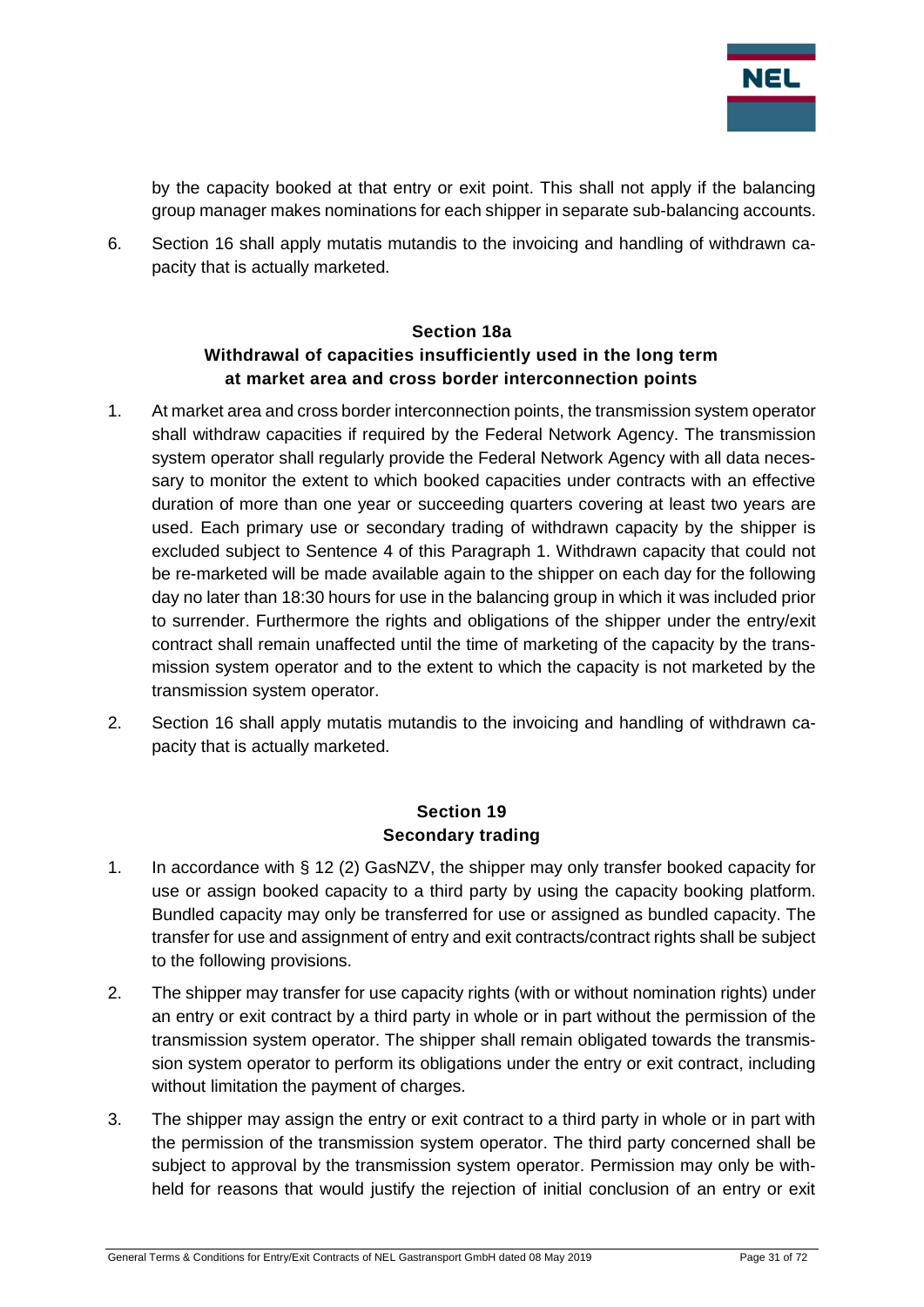

contract with the third party in question. Without limitation, the transmission system operator shall be deemed to have such justification in the event that the third party meets the conditions for requiring a deposit under Section 36 and has not provided a deposit. The assignment of an entry or exit contract to a third party shall be binding upon the transmission system operator provided each shipper being party to the assignment has submitted to the transmission system operator a request for consent in text form to this effect by no later than 11:00 hours on day D-3 business days, and the transmission system operator has given its consent. Sentence 2 applies mutatis mutandis. The transmission system operator shall use its reasonable efforts to facilitate an assignment even if the participating shippers only request consent by 11:00 hours on day D-1. The transmission system operator shall be entitled to request that at the time of the assignment, the transferring shipper has included all of the capacities concerned in a balancing group or sub-balancing account, and that the assignee shipper must also specify a balancing group or subbalancing account when the secondary marketing is concluded.

Where an entry or exit contract is assigned to a third party for a period of less than one year pro rata temporis, the transportation tariffs for the assigned capacity shall be determined using the multiplier relevant for the term of the assigned capacity according to the Federal Network Agency's 'Determination of 24 March 2015 setting out requirements for converting annual demand charges to demand charges for capacity rights of less than one year and for the proper determining of transport tariffs according to  $\S$  15 (2) to (7) GasNEV (BEATE).

### **Section 20 Technical requirements**

- <span id="page-31-0"></span>1. The shipper shall ensure that the gas available for entry meets the requirements in accordance with § 19 GasNZV. Gas quantities to be delivered shall be in accordance with Code of Practice G 260, 2nd Gas Family, of the German Technical and Scientific Association for Gas and Water (DVGW) as amended from time to time, and to the applicable nominal value of the Wobbe number. § 36 (1) GasNZV states the technical requirements for biogas entry.
- 2. On its website the transmission system operator shall publish the technical requirements, including gas quality and pressure specification, for the gas to be fed in at the respective entry or exit points. These published technical requirements shall form an integral part of the entry or exit contract and may further narrow the requirements referred to in Paragraph 1 Sentence 2 of this Section 20 and/or provide for additional requirements. Either party shall be entitled to request that an impartial third party investigate whether the gas quality conforms to the transmission system operator's requirements in accordance with Sentence 1 of this Paragraph 2. If the parties cannot reach agreement on an impartial third party within one month of the receipt of the other party's request, such investigation shall be conducted by the Engler-Bunte-Institut at Karlsruhe University. The party requesting the investigation shall bear the cost of investigation if compliance is confirmed. If compliance is not confirmed, the respective other party shall bear the cost.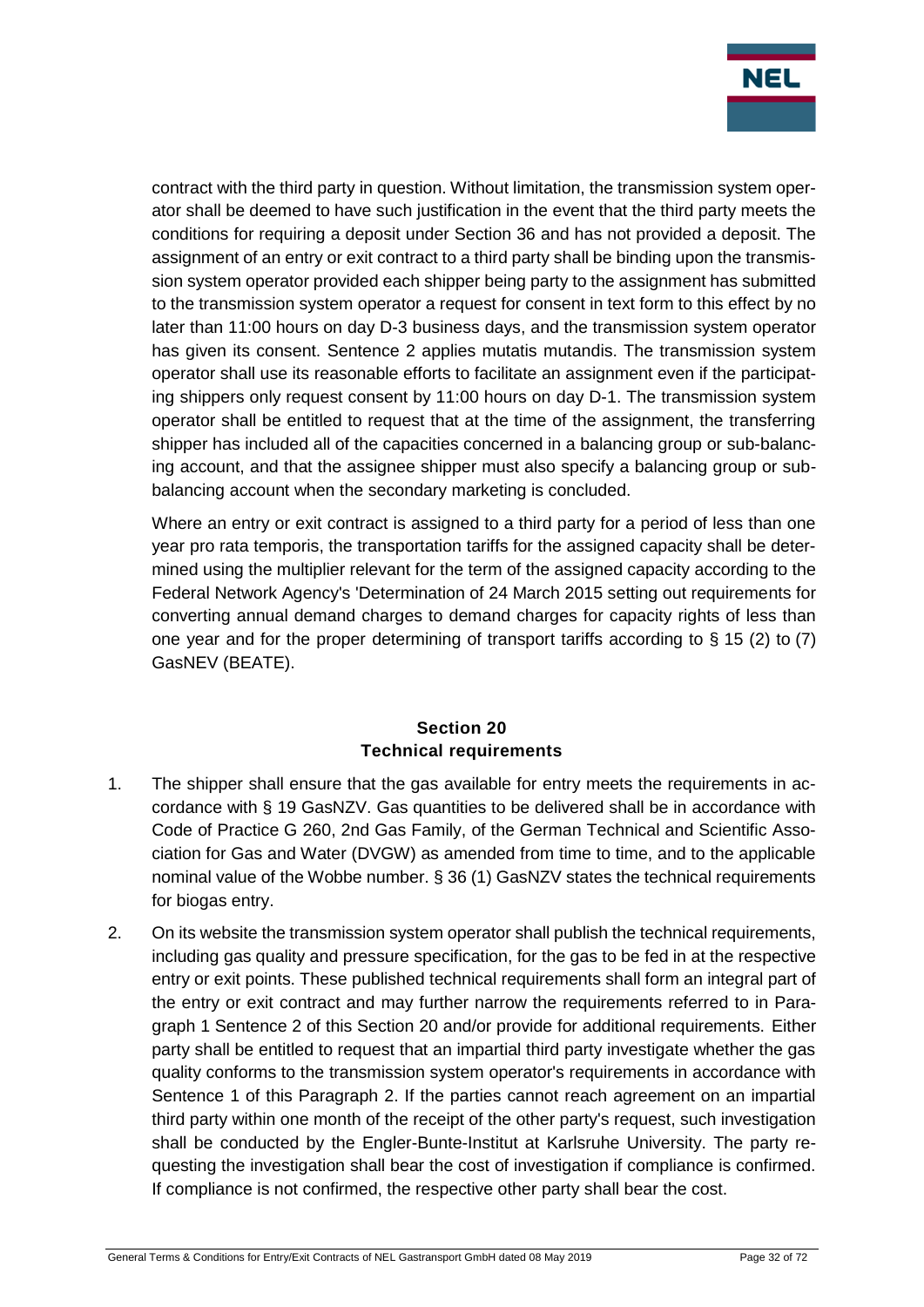

- 3. The transmission system operator shall notify shippers in text form, as promptly as possible given the circumstances, of any changes in technical requirements which may be necessary as a result of statutes or official regulations or changes to technical rules of the DVGW. The transmission system operator shall amend the respective contracts affected by changes with effect from the effective date of the amendments or technical rules of DVGW in accordance with Sentence 1 of this Paragraph 3. In the event that a change in technical requirements is necessary to fulfil the transmission system operator's obligations under applicable laws and ordinances to cooperate, the transmission system operator shall be entitled to make such changes to the respective contract concerned within 4 months after notifying the shipper thereof in text form. A change of the technical requirements in accordance with Sentence 3 of this Paragraph 3 may become necessary, without limitation, if the transmission system operator, with due consideration for § 15 (1) EnWG and § 7 (1) no 2 GasNZV agrees with other transmission system operators upon the provisions on the gas quality at a network interconnection between said transmission system operators and if said gas quality differs from the technical requirements published so far in accordance with Paragraph 2, Sentence 1 without violating the specifications pursuant to Paragraph 1 and Paragraph 2, Sentence 2. If the contractual changes referred to in Sentences 1 and 3 have an adverse effect on the shipper's use of capacity, the shipper shall be entitled to terminate the respective contract as of the effective date of the change with 3 months' notice. If the transmission system operator provides notice under sentence 1 less than 4 months in advance of the effective date of the change, the shipper shall be entitled to terminate the contract in question without notice as of the effective date of the change.
- 4. In deviation from Sentence 3 of Paragraph 3 of this Section 20, the transmission system operator shall be entitled to change gas quality or pressure specifications without the shipper's consent by giving advance notice of 3 years before the start of the conversion period. The transmission system operator shall inform the shipper thereof in text form as early as possible under the given circumstances.

In case of a change of gas quality from L-gas to H-gas as part of the L-gas/H-gas market area conversion, the transmission system operator shall give the shipper minimum notice of 2 years and 4 months before the anticipated start of the conversion period. The conversion date for balancing purposes as part of the market area conversion which is within the said conversion period, and which is the first day of the month from which allocation values are notified in H-gas balancing groups only, shall be announced at least 1 year before the conversion. The shipper shall be obligated to notify the balancing group manager of the conversion period and the conversion date for balancing purposes. The shipper shall ensure that the entry and exit points that are relevant to the conversion are included in H-gas balancing groups/sub-balancing accounts according to the existing deadlines in advance of the conversion date for balancing purposes.

In deviation from Paragraphs 1 and 2 of this Section 20, the transmission system operator may, with the shipper's consent, change the gas quality or pressure specification subject to a shorter period of notice.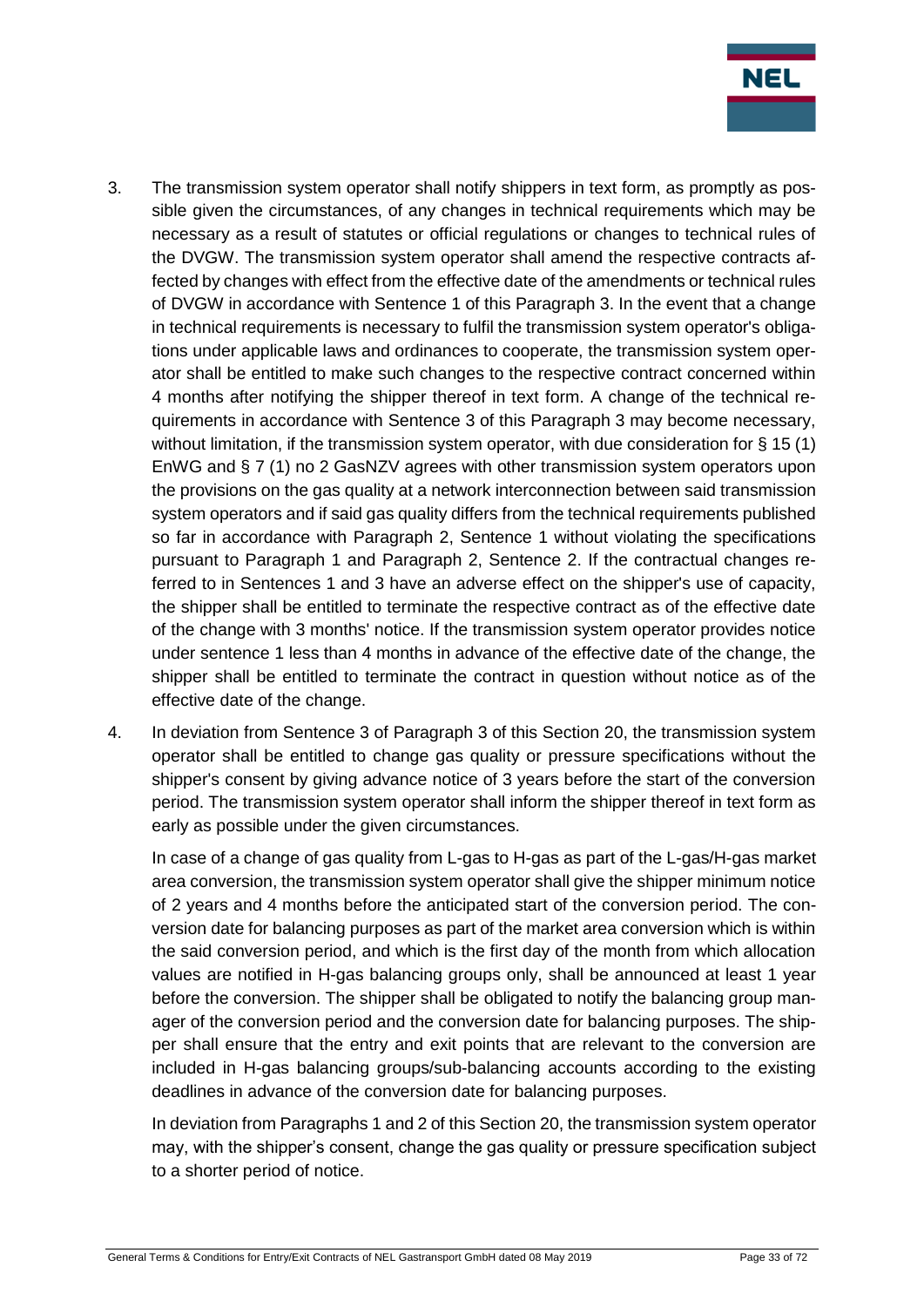

If a new entry or exit contract begins during the notice periods after the transmission system operator has announced a change, the notice periods already applicable shall also apply to that contract. Any change in gas quality or pressure specifications shall be limited to the entry or exit points affected by the change. The contract affected by the change shall be amended with effect from the effective date of the change in gas quality or pressure specifications. In the event that the transmission system operator changes gas quality or pressure specifications in accordance with Paragraphs 1 and 2 of this Section 20 without the shipper's consent, the shipper shall be entitled to terminate the contract for the corresponding entry or exit points with one year's notice as of the effective date of the change in gas composition or pressure specifications.

5. In deviation from Paragraphs 3 and 4 of this Section 20, the transmission system operator shall be entitled to change the gas quality from L-gas to H-gas without giving the shipper any prior notice and without the shipper's consent once the conversion charge no longer applies. Sentence 1 of this Paragraph 5 shall not apply in the event of a change of market area allocation, which is governed by Paragraph 7 of Section 31. The transmission system operator shall inform the shipper of the gas quality change without delay after agreement of the conversion schedule among the network operators concerned, but not less than 13 months prior to the conversion date for balancing purposes. In justified cases the conversion date for balancing purposes may be postponed within the notice period commenced. The date may also be brought forward by no more than three months relative to the original conversion date for balancing purposes, as advised, as long as a minimum notice period of six months prior to the changed conversion date for balancing purposes is observed. The shipper shall not be entitled to terminate the contract on account of the gas quality change after the conversion fee is no longer charged. The opportunity to feed the existing national gas production capacities into the system shall be retained to the extent required in future.

## **Section 21 Non-compliance with gas quality or pressure specification**

- <span id="page-33-0"></span>1. If gas quantities supplied by the shipper at the entry point do not meet the technical specifications for gas quality or pressure in accordance with Section 20 Paragraphs 1 and 2 (hereinafter referred to as "off-spec gas"), the entry network operator shall be entitled to refuse acceptance of the off-spec gas in whole or in part. In any such case, the shipper shall immediately adjust its nomination at the entry point concerned accordingly and reduce the supply of off-spec gas at that entry point accordingly. None of the transmission system operator's rights as towards the shipper shall be affected.
- 2. If gas quantities supplied by the exit network operator at the exit point do not meet the technical specifications for gas quality or pressure in accordance with Section 20 Paragraphs 1 and 2, the shipper shall be entitled to refuse acceptance of the off-spec gas in whole or in part. The exit network operator shall in any such case immediately reduce the supply of off-spec gas at that exit point accordingly. None of the shipper's rights as towards the exit network operator shall be affected.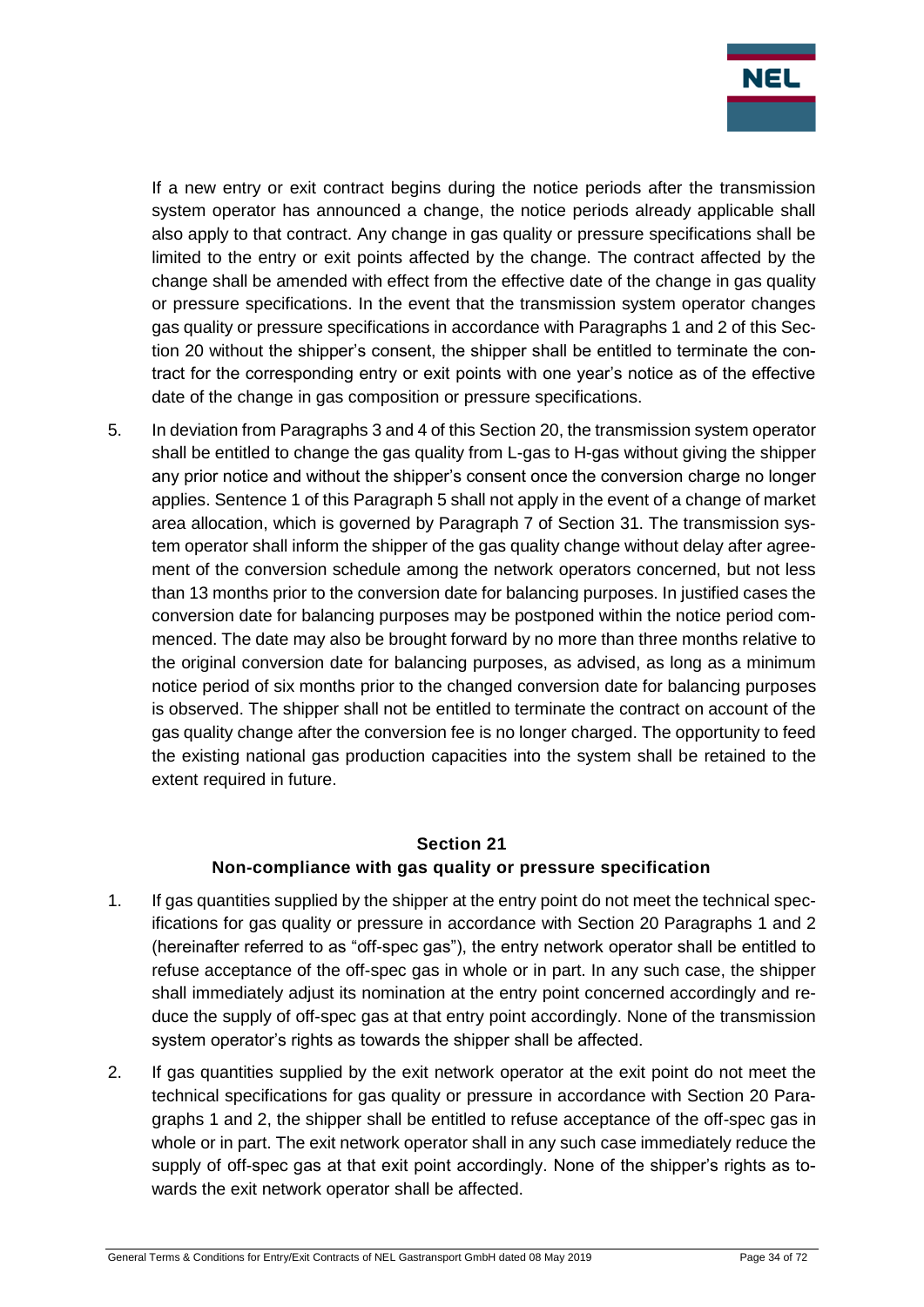

- 3. In the case of reduction in accordance with the preceding provisions, renominations shall be made immediately in order to avoid imbalances.
- 4. Each party shall promptly inform the other party if it becomes aware of the supply of offspec gas at an entry or exit point, or expects off-spec gas to be supplied.

## **Section 22 Allocation of quantities**

- <span id="page-34-0"></span>1. The entry network operator to whom entry nominations were submitted in accordance with Section 12 Paragraphs 1 and 2 and Section 13 shall determine for each balancing group or sub-balancing account the gas quantities fed in at entry points and allocate such quantities to the respective balancing groups or sub-balancing accounts based on nominations or using the allocation procedure specified by the transmission system operator.
- 2. In allocating biogas entry quantities, any liquefied petroleum gas quantities added by the entry network operator for conditioning for adjustment to the calorific value required for the entry network operator's network in accordance with § 36 (3) GasNZV shall not be taken into consideration.
- 3. The exit network operator shall allocate gas quantities taken off at exit points to storage facilities, at market area interconnection points and at cross-border interconnection points to the respective balancing groups or sub-balancing accounts on the basis of nominations or using the allocation procedure specified by the transmission system operator.
- 4. For each balancing group or sub-balancing account, the exit network operator shall determine the gas quantities taken off at exit points to metered end-consumers ("RLM") based on metered values and shall allocate such quantities accordingly to the balancing group or sub-balancing account concerned.
- 5. For each balancing group or sub-balancing account the exit network operator shall determine the gas quantities taken off to end-consumers with standard load profiles at exit points and shall allocate such quantities to balancing groups or sub-balancing accounts on the basis of the standard load profile determined by the exit network operator.
- 6. If entry or exit points are included in several balancing groups, shippers and the respective entry/exit network operators shall agree on and implement allocation rules in the entry/exit contract to ensure that gas quantities allocated to this point are only accounted for once.

#### **Section 23 Meter operation and metering**

<span id="page-34-1"></span>1. Metering data determined by the transmission system operator as the competent meter operator in principle or a third party in accordance with § 5 of the Meter Operation Law (MsbG) shall be used by transmission system operators for balancing and calculating supply overruns and deficits and capacity limit overruns.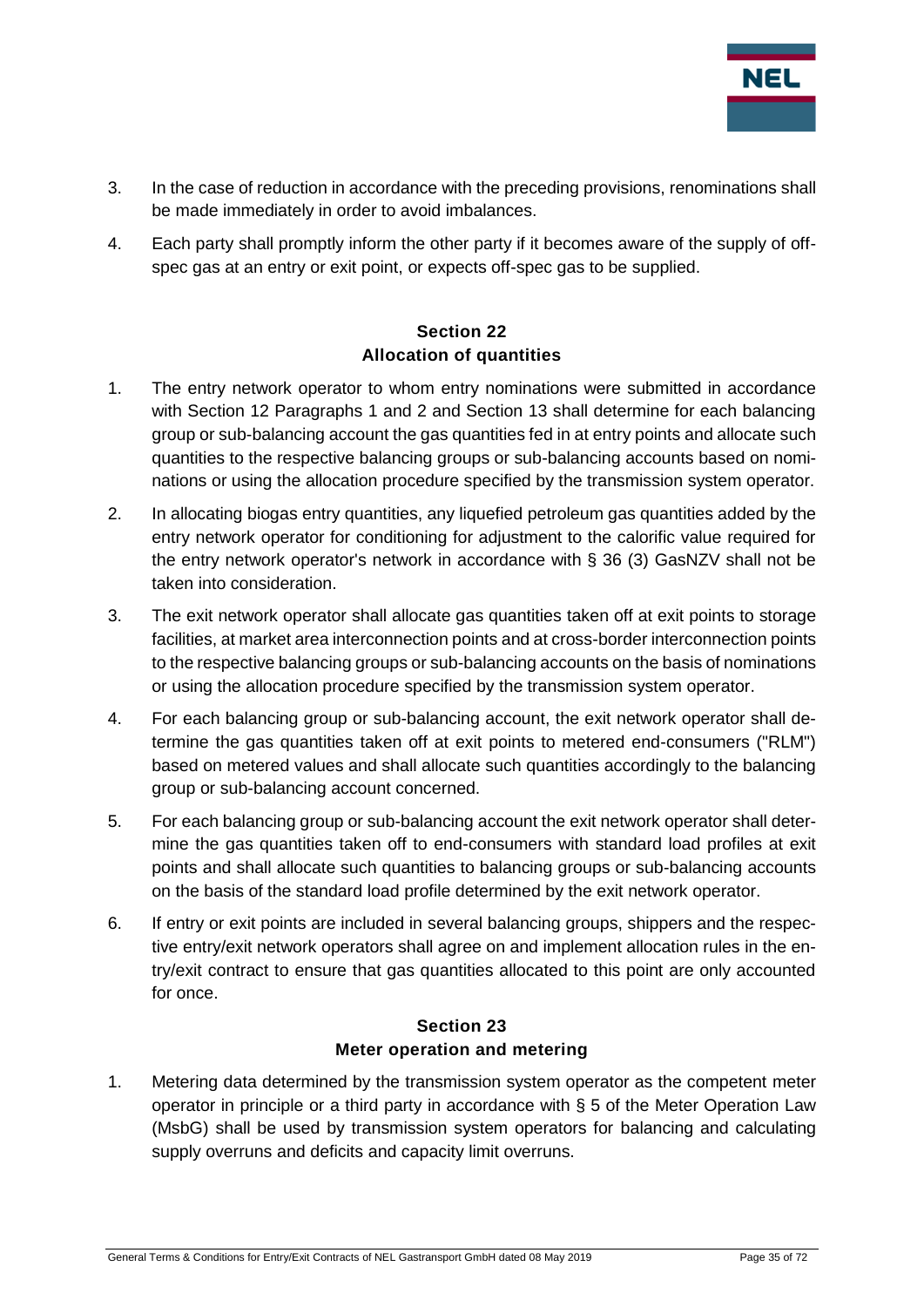

- 2. Regarding the performance of meter operations, the transmission system operator if it is the competent meter operator in principle is a meter user in the sense of the German Weights and Measures Law and to this extent is responsible for meeting all of the requirements and obligations imposed by the said law.
- 3. Unless otherwise agreed between the connection user and a third party in accordance with § 5 MsbG, the provisions outlined below shall apply, in which case the transmission system operator shall be the competent meter operator in principle and shall provide metering data to the shipper.
- 4. The transmission system operator shall determine the type, number and size of metering and control devices, in accordance with § 8 MsbG. Such determinations shall be appropriate with respect to the consumption amount and consumption behaviour and shall also give adequate consideration to energy industry interests. The transmission system operator shall provide and operate the metering and control devices required for measurement and meter reading for metered end-consumers.
- 5. For remote reading, a suitable, externally dialable telecommunications connection without time limit and a 230 V connection shall be available on the end consumer's premises. The transmission system operator may use a GSM modem instead of a telecommunications connection. Upon request, the transmission system operator shall notify the end consumer of the relevant technical specifications (distances between connections, connections to metering installation etc.). Remote reading shall be available prior to commencing supply to a RLM meter or the conversion of an SLP into an RLM meter. The establishment and use of telephone and electricity connections shall be free of charge to the transmission system operator. Any cost incurred as a result of delays caused by the transmission system operator shall not be borne by the shipper or the end consumer. Any cost incurred as a result of delays caused by the end consumer shall not be borne by the transmission system operator.
- 6. The transmission system operator shall notify the shipper promptly, but no later than at 13:00 hours each day, of the previous day's load profile, recorded hourly and read daily at the RLM exit points in the MSCONS format. The load profile energy amounts shall be calculated using the balancing calorific value.

After the end of the supply month, all load profiles shall be plausibility-checked in accordance with DVGW (German Technical and Scientific Association for Gas and Water) code of practice G 685 and substitute values shall be calculated or corrected if applicable. Load profiles shall be converted using the calorific value used for invoicing. The transmission system operator shall notify the shipper of the load profile at RLM exit points for the supply month no later than on day M +10 business days. Any correction shall be highlighted in the data submitted.

If the transmission system operator calculates replacement values using DVGW code of practice G 685, the load profile shall also be submitted to the shipper, converted using the balancing calorific value, within M +10 business days.

The calorific value and compressibility factor Z shall be published on MSCONS.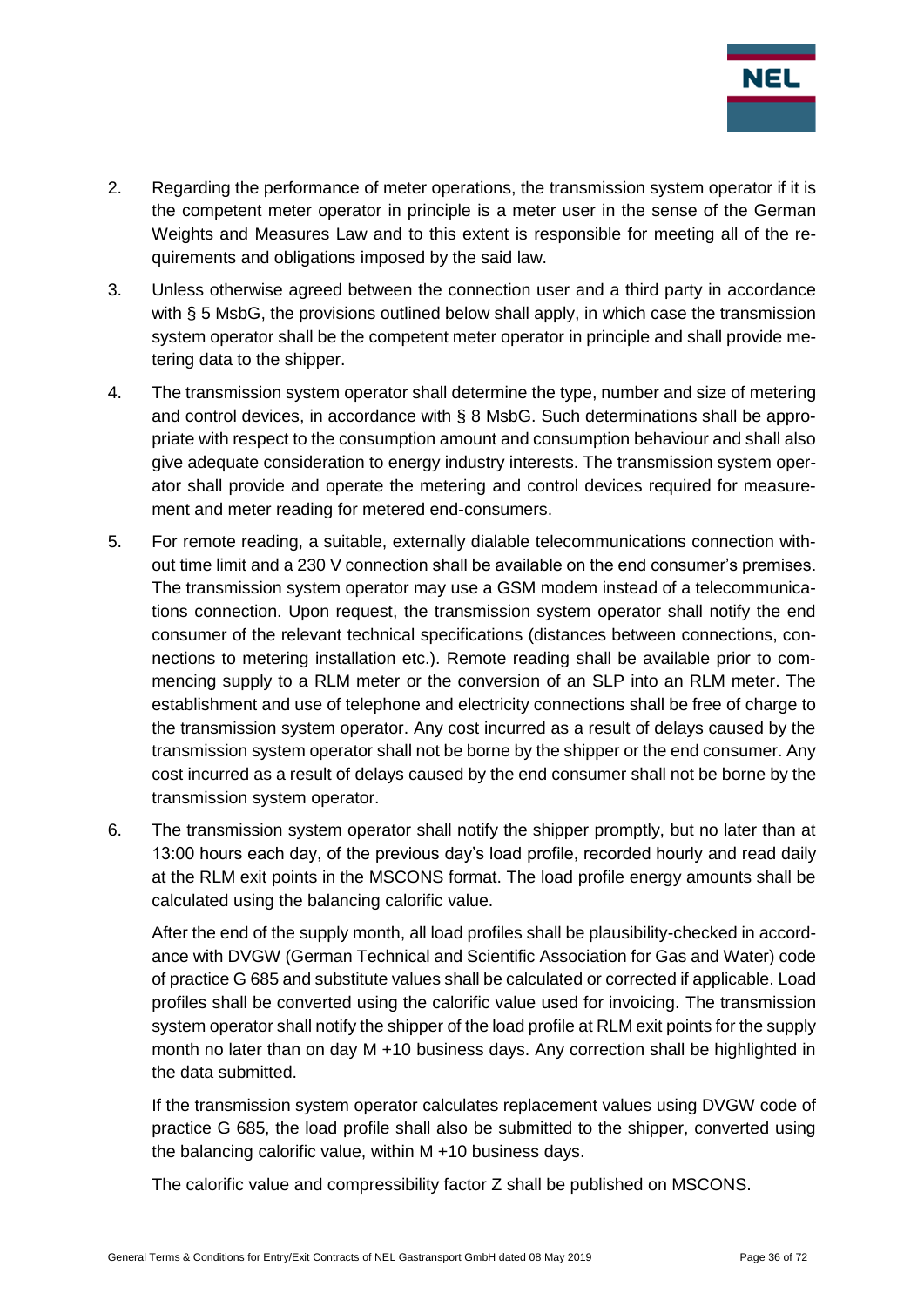

Transmission system operators have an obligation to submit, without delay, to a shipper upon the shipper's request the load profiles at RLM exit points to end-consumers, which are recorded and read out at hourly intervals.

- 7. For RLM exit points, the load profile determined according to Paragraph 1 of this Section 23 shall be corrected on day M+12 business days using the invoicing gross caloric value in accordance with DVGW code of practice G 685. If a correction of the gas law deviation factor (K) is necessary in accordance with DVGW code of practice G 486 this shall also be taken into account. For all RLM timelines, the exit network operator shall on day M+12 business days notify the market area coordinator of the complete monthly timeline converted using the balancing gross calorific value and the complete monthly timeline converted using the invoicing gross calorific value in the applicable ALOCAT format as amended from time to time.
- 8. For end consumers supplied using the load profile method, metering devices shall be read by the transmission system operator, its agent or by the end consumer at the request of the transmission system operator at regular intervals not substantially exceeding 12 months on a date and in accordance with a schedule determined by the transmission system operator. If an agreement in accordance with § 40 (2) sentence 2 EnWG is in place, the shipper shall observe the meter reading schedule specifications stated therein.

The transmission system operator shall arrange for interim meter readings in accordance with GeLi Gas between regular readings, including without limitation upon a change of supplier, relocation of the end-consumer, termination of this contract or a material change in demand. If this is not possible, the transmission system operator may estimate consumption by way of extrapolation or on the basis of the last reading. Due consideration shall be given to the actual situation.

- 9. The shipper shall make additional payment to the transmission system operator for any additional reading requested by the shipper.
- 10. The inspection of metering equipment and the metering errors is carried out in accordance with § 71 MsbG and the generally recognised codes of practice. If an inspection of metering equipment reveals that error margins have been exceeded, the amount overcharged or undercharged shall be reimbursed or paid as the case may be.

If the extent of an errouneous RLM end-consumer's metering device cannot be determined with accuracy or the device does not give any reading or cannot be read properly, the transmission system operator shall estimate consumption for the period since the last accurate meter reading on the basis of the average consumption for the metering periods preceding and following reading, or the previous year's consumption. Due consideration shall be given to the actual situation.

If the amount error of an SLP end-consumer's metering device cannot be determined with accuracy or the device does not give any reading or cannot be read properly, replacement values for missing or implausible values shall be determined in accordance with § 71 MsbG and the latest valid version of DVGW code of practice G 685.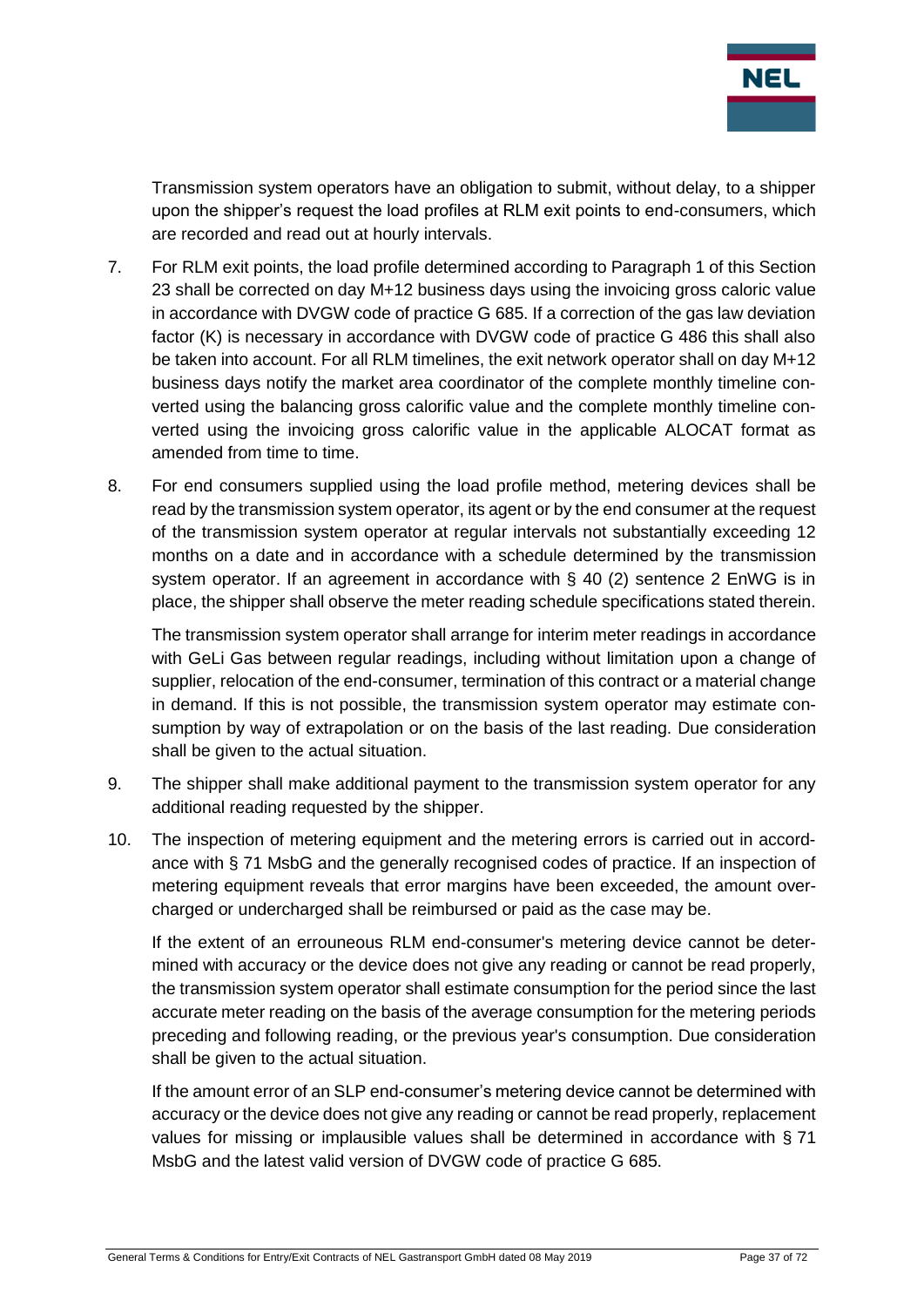

Claims in accordance with sub-paragraph 1, Sentence 1 of this Paragraph 10 shall be restricted to the reading period preceding determination of the error, unless the impact of the error can be determined over a longer period. In any such case, claims shall be limited to a maximum of three years.

- 11. Unless otherwise agreed in accordance with § 5 MsbG, metering data provided by the meter operator to the transmission system operator and processed by the transmission system operator should be used as a basis for implementation and invoicing under the contract. Paragraph 10, sub-paragraphs 2, 3 and 4 shall apply in the event that the metering data are not made available to the transmission system operator or not made available properly to the transmission system operator or the data made available are implausible.
- 12. A written request from the connection user and the shipper is required for recording demand metering with an annual offtake of less than 1,500,000 kWh and a maximum hourly offtake rate of less than 500 kWh/h in accordance with § 24 (1) GasNZV, or below the limits specified by the transmission system operator in accordance with § 24 (2) GasNZV.

The shipper shall bear the cost of changeover from standard load profile metering to recorded demand profile metering in the cases described above, unless otherwise agreed.

Following conversion and commencement of recorded demand metering, charges for recorded demand metering shall be in accordance with the price list published by the transmission system operator, regardless of actual consumption and annual energy quantities.

13. The quantity of biogas entering the system shall be stated in "kWh" as the product of volume at normal conditions multiplied by invoicing calorific value, i.e. the calorific value for invoicing determined for the entry point. The transmission system operator shall be entitled to calculate replacement values if no metering data are available for biogas quantities delivered by the shipper. Replacement values shall be determined in accordance with DVGW code of practice G 685.

### **Section 24 SLP surplus and shortfall quantities**

- 1. Invoicing of surplus and shortfall quantities by the transmission system operator shall be in accordance with the guideline drawn up by the associations AFM+E, BDEW, BNE and VKU entitled "Processes for Determining and Billing Surplus and Shortfall Quantities" *("Prozesse zur Ermittlung und Abrechnung von Mehr-/Mindermengen Strom und Gas")* as amended from time to time, subject to Paragraphs 2 to 7.
- 2. The transmission system operator shall calculate the surplus and shortfall quantities when the measurement values and data required for invoicing have been determined. For each SLP exit point, the consumption of the SLP exit points determined in accordance with DVGW code of practice G 685 shall be compared with the final quantity allocated by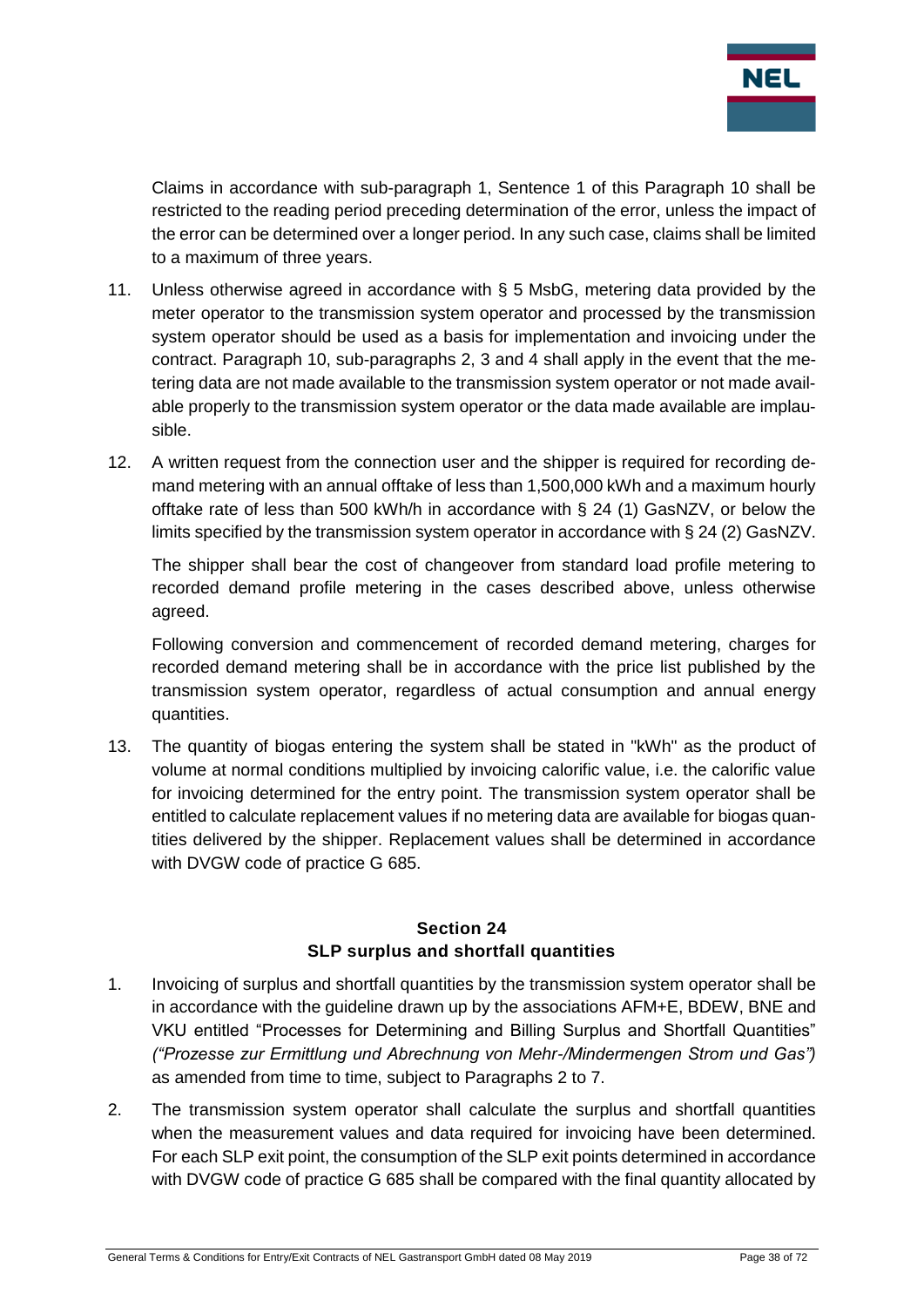

the transmission system operator to the balancing groups and/or sub-balancing accounts including any substitute allocation values of the market area manager for the respective surplus/shortfall period which have been divided up by the transmission system operator.

3. The surplus/shortfall period always covers the booking period and the balancing period.

□ Surplus quantities arise as quantity differences in the surplus/shortfall period if the exit gas quantity at the exit point is less than the gas quantity allocated by the transmission system operator to the balancing group/sub-balancing account. Shortfall quantities arise as quantity differences in the surplus/shortfall period if the exit gas quantity at the exit point is greater than the gas quantity allocated by the transmission system operator to the balancing group/sub-balancing account. The transmission system operator shall pay the shipper for surplus quantities. The transmission system operator shall invoice the shipper for shortfall quantities. Invoices shall be raised even with zero surplus/shortfall quantities.

4. The shipper may request the ongoing monthly transmission of a monthly list of allocation quantities broken down by day and by exit point.

The transmission system operator shall provide the requested allocation list for all exit points assigned to the shipper for balancing purposes in month M. When requested, the allocation lists shall be transmitted in the third month following month M and before the transmission of the first surplus/shortfall invoice containing the month concerned. No allocation list shall be transmitted for months in which the shipper is not allocated any exit points for balancing purposes.

The balanced quantities shown in the allocation list by exit point must be given in kWh rounded to 3 decimal places using commercial rounding principles. The balanced quantity notified by the transmission system operator for the surplus/shortfall period may differ from the total of daily values in the allocation list by exit point as a result of rounding differences. Rounding differences may result in differences between the allocation list by exit point and the balancing group result from the allocation processes up to a maximum of 744 kWh per balancing group and month. Where such differences exceed 744 kWh per balancing group, the shipper shall be entitled to require the transmission system operator to provide proof.

5. The surplus/shortfall quantities shall be respectively invoiced or credited by the transmission system operator to the shipper in electronic format on the basis of the standard national surplus/shortfall price published by the market area manager, as may change from time to time, for the invoicing period.

Invoices shall be raised not earlier than the end of the second month following the end of the month in which the surplus/shortfall period ends  $(M + 2M)$  and not later than the end of the third month in which the surplus/shortfall period ends  $(M + 3M)$ .

Before invoicing, the transmission system operator shall communicate the balanced quantity in an electronic format if balancing has taken place in the surplus/shortfall period. In this case the invoice shall be raised by not later than the end of the 10th business day following the communication of the balanced quantity.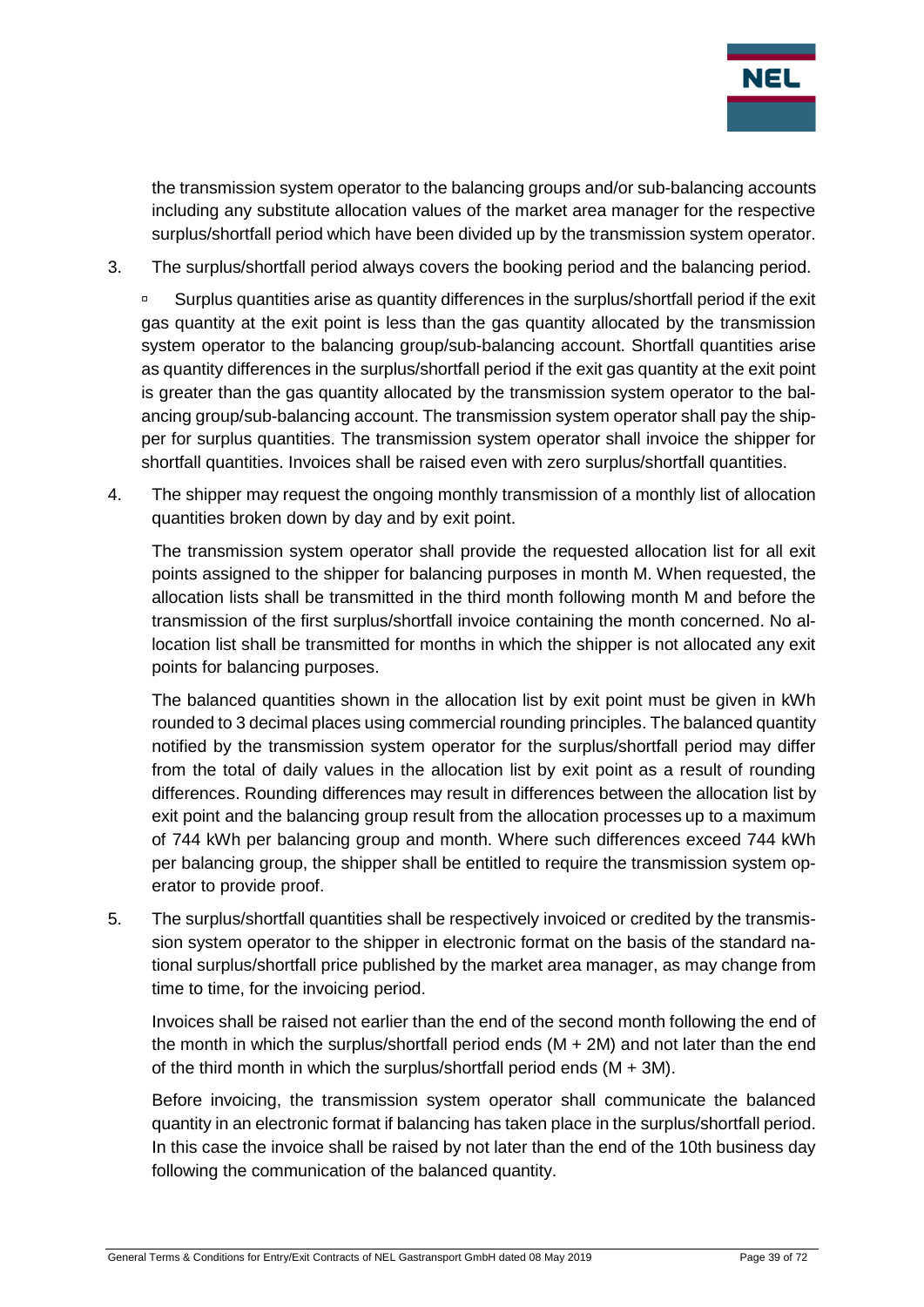

- 6. The settlement of surplus and shortfall quantities between transmission system operator and shipper shall only be exempt from energy tax if one party to the contract has received a declaration by the other party's responsible customs office in accordance with Section 38 (3) of the Energy Tax Act (EnergieStG). The other party shall be notified promptly in writing of any changes pertaining to the declaration, including for example the revocation thereof by the responsible customs office.
- 7. Corrections to surplus/shortfall quantity invoices between transmission system operator and shipper after the 1 April 2016 which were initially raised before 1 April 2016 using the old procedure shall without exception be carried out with the old procedure used up until 31 March 2016. The parties shall always use the pricing method which was valid at the time when the surplus/shortfall quantity was first settled.

# **Section 25 Tariffs**

- 1. The shipper shall be obligated to pay to the transmission system operator the transportation tariffs stated in the respective contract in accordance with the price list, including the respective specific capacity charge, plus any surcharge for capacity in accordance with Section 1 Paragraph 2 and the metering charge and the meter operation charge plus any applicable concession or other charges and taxes including biogas pass-on costs in accordance with § 20b of the Gas Transport Tariff Ordinance (GasNEV) and market area conversion costs to be passed on in accordance with § 19a of the Energy Industry Act (EnWG). The charges applicable under the pricelist of the transmission system operator shall be posted on the transmission system operator's website.
- 2. In determining revenue caps in accordance with § 17 (1) of the Incentive Regulation Ordinance (ARegV) and adjusting such caps in accordance with  $\S 17 (2)$  ARegV in conjunction with § 4 (3) to (5) ARegV, the transmission system operator shall be entitled to adjust transportation tariffs if this results in a transportation tariffs increase. The transmission system operator shall adjust transportation tariffs if this results in lower tariff charges. In such cases, the transmission system operator shall adjust tariff charges in accordance with § 17 ARegV in conjunction with the provisions of § 2 (2) and (3) GasNEV and § 5 (3) ARegV. The transmission system operator shall notify the shipper promptly in text form of adjusted transportation tariffs (price list).
- 3. Transportation tariffs may only be adjusted with effect from January 1 of the following calendar year.
- 4. In the event of an increase in transportation tariffs and charges, the shipper may terminate the contract either in whole or partially, with reference to the amount of capacity booking, by 10 business days' notice in writing with effect from the effective date of the adjustment. If the shipper does not receive the information in accordance with Paragraph 2 Sentence 5 of this Section 25 at least 20 business days prior to the effective date of the adjustment, the shipper shall in deviation from Sentence 1 of this Paragraph 4 be entitled to terminate the contract in whole or partially, with reference to the amount of capacity booking, within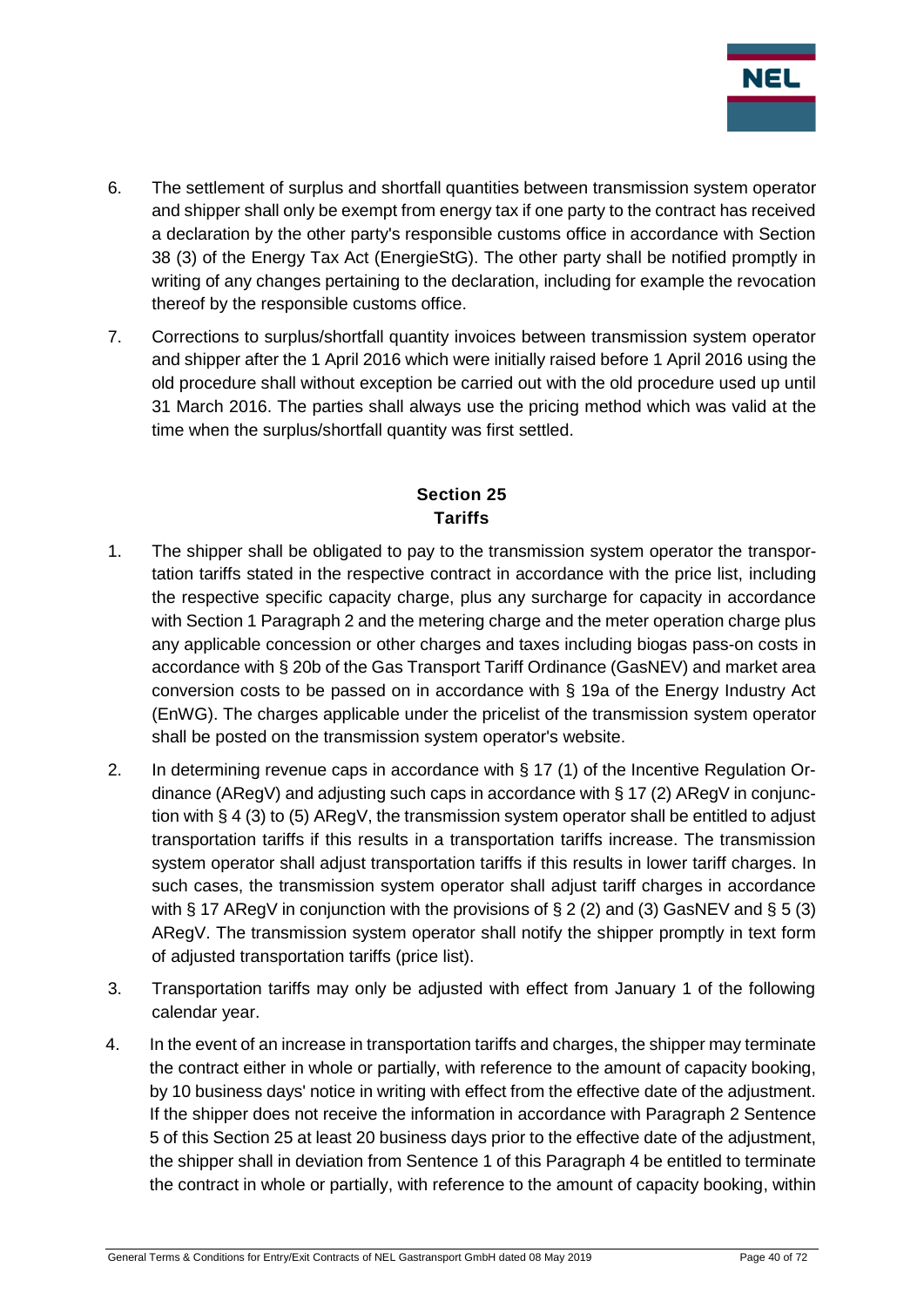

10 business days after receiving such information with 5 business days' notice in writing, with effect from the effective date of the adjustment at the earliest. Partial termination under Sentences 1 and 2 of this Paragraph 4 shall only be permitted if the capacity is reduced consistently for the whole remaining term of the contract. The shipper shall not have any termination right under Sentences 1 and 2 of this Paragraph 4 if the increase in transportation tariffs is lower or equal to the increase in the consumer price index for Germany (VPI) as published by the Federal Statistical Office ("Statistisches Bundesamt"). For this purpose, the relevant increase shall be the increase in the annual average of the VPI compared to the preceding year last published by the Federal Statistical Office before the date of the announcement of the adjustment of transportation tariffs.

5. The discount for discounted capacity at entry/exit points to/from gas storage facilities which give the storage customers access to another market area or to the market of a neighbouring country will only be granted to the shipper in accordance with the provisions of Paragraph 2 lit. d) of the operative provisions of BEATE if the shipper can prove to the transmission system operator that it complies with the conditions detailed in Section IX No. 8 (Requirement 2) of the grounds of the BEATE decision.

If the storage operator no longer provides such proof, the non-discounted capacity fee as stated by the transmission system operator for the relevant entry or exit point shall apply to the discounted capacity from the time such proof is found to be lacking. The transmission system operator shall inform the shipper in text form without delay that the discount is no longer granted. In such case, the shipper is entitled in accordance with Paragraph 4, Sentences 1 to 3 to terminate the respective contract.

- 6. In the event that taxes and other public levies due on transportation tariffs and charges under the respective contract – including taxes and other public charges on services forming the basis for transportation tariffs and charges under the respective contract – are introduced, eliminated or adjusted, the transmission system operator shall implement a corresponding increase or reduction in transportation tariffs and charges under the respective contract as of the effective date of the introduction, elimination or adjustment of such taxes/public charges, unless the revenue cap applies.
- 7. In the event that revenue caps are adjusted in view of hardship in accordance with  $\S 4 (4)$ sentence 1 no. 2 ARegV, the transmission system operator shall be entitled to adjust transportation tariffs in accordance with the Federal Network Agency determinations, or on January 1 of the following calendar year.
- 8. The transmission system operator shall also be entitled and/or obligated to adjust transportation tariffs and charges in accordance with Paragraph 1 of this Section 25 if such adjustments are required pursuant to legal or regulatory changes or judicial decisions.
- 9. The right and obligation of the transmission system operator to adjust transportation tariffs shall apply to all entry and exit capacities, regardless of the manner in which they are allocated.
- 10. The transmission system operator shall pay to the shipper a flat rate for network costs avoided in connection with biogas physically fed directly to the system, in the amount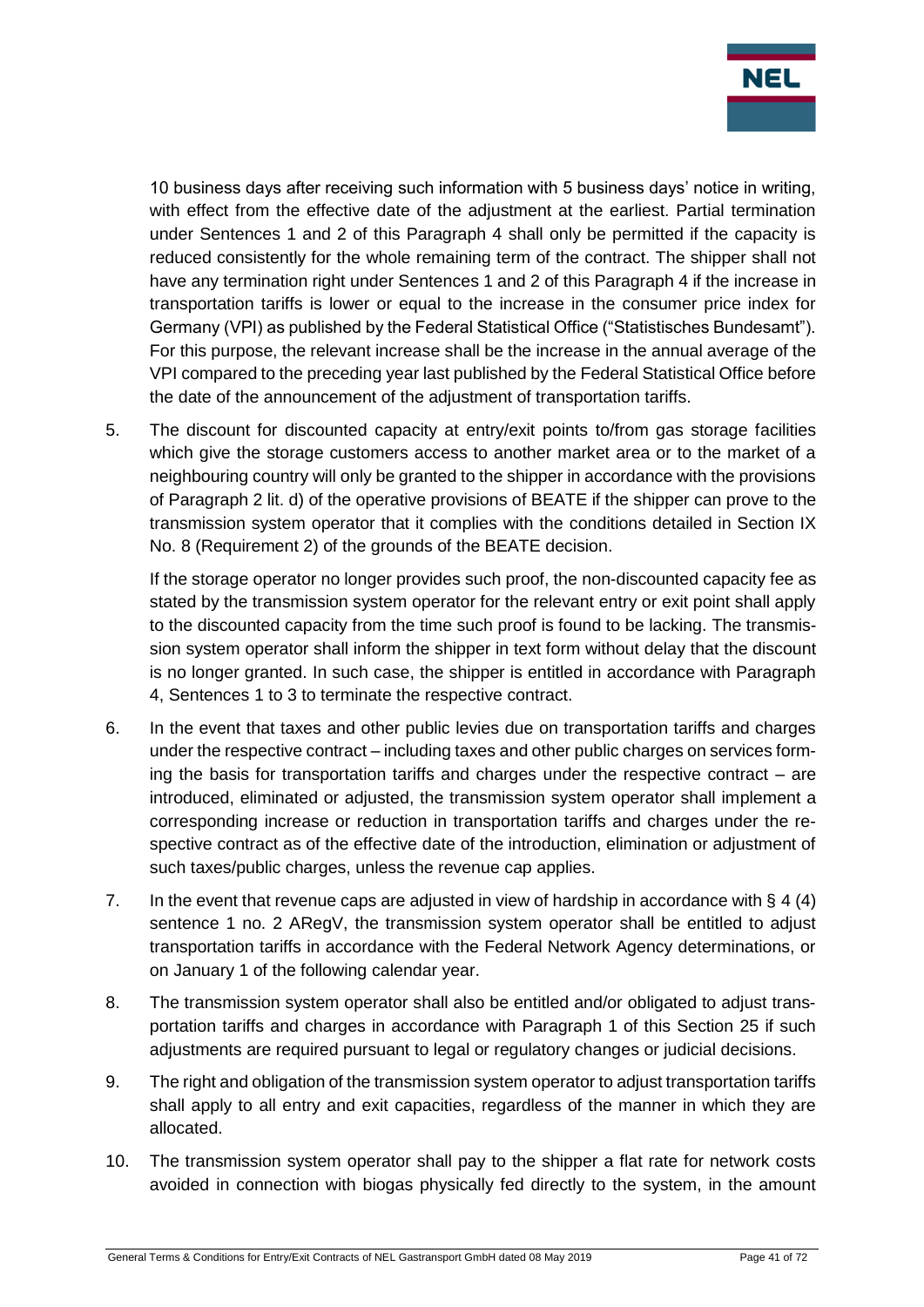

provided for by law. Network costs avoided shall be settled finally on a monthly basis on the basis of the technical quantity calculation in accordance with Section 23 Paragraph 11. Any liquefied petroleum gas quantities added by the network operator for conditioning for adjustment to the calorific value required for the network operator's network in accordance with § 36 (3) GasNZV shall not be taken into consideration.

- 11. The conditions concerning transportation tariffs, charges and payments stated in the supplementary terms and conditions of the transmission system operator posted on the internet shall also apply.
- 12. For exit points to end-consumers, the shipper shall pay the stated meter operation charge and metering charge in accordance with Paragraph 1 of this Section 25 for such time as the transmission system operator is the competent meter operator in principle in accordance with § 2 Nr. 4 and § 3 MsbG at the respective exit point to the end-consumer. The transmission system operator shall inform the shipper about a change of the meter operator without undue delay.

## **Section 26 Invoicing and payment**

- 1. The transmission system operator can set out procedures for invoicing and any payments on account in its supplementary terms and conditions. The network use billing process provided for by GeLi Gas shall remain unaffected.
- 2. If there is a reasonable indication of an evident error in the invoice, the shipper shall be entitled to postpone or refuse payment.
- 3. The transmission system operator shall be entitled to charge a flat late payment penalty. The shipper shall be entitled to prove that the loss or damage suffered by the transmission system operator by reason of late payment is lower than such penalty.
- 4. The transmission system operator shall refund any overpayment and the shipper shall pay any outstanding amount resulting from calculation errors in invoice amounts or invoicing data. Invoices shall not be corrected later than three years from the receipt of the invoice concerned.
- 5. The parties may only offset counterclaims that are uncontested or upheld by enforceable judgment.
- 6. The place of performance for payments is the transmission system operator's administrative centre. Payments are deemed made on time when the amounts concerned are credited to the transmission system operator's specified bank account within the payment period indicated by the transmission system operator.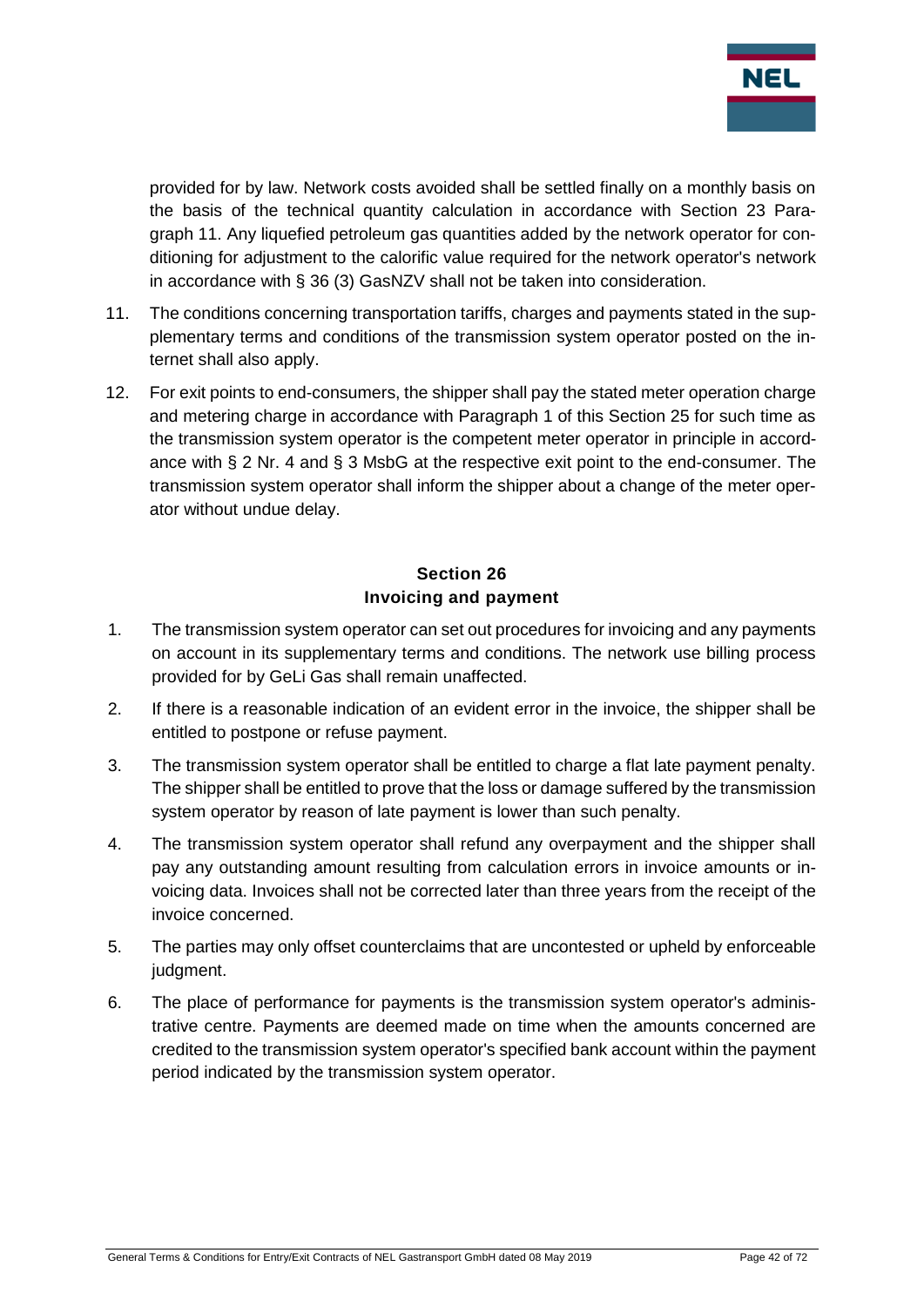

#### **Section 27 Taxes**

1. The shipper shall pay the applicable charges plus energy tax at the applicable rate on gas quantities delivered by the transmission system operator to a shipper who is not a supplier within the meaning of Section 38 (3) of the Energy Tax Act (EnergieStG).

Such a delivery shall be deemed to have taken place, without limitation, in the event that the transmission system operator delivers gas quantities to the shipper at the exit point in addition to the gas quantities delivered by the shipper to the transmission system operator for transport.

If gas quantities are delivered to a shipper that is a registered supplier within the meaning of Section 38 (3) EnergieStG, the shipper shall document to the transmission system operator that it meets the requirements of Section 38 (3) EnergieStG by submitting a current registration certificate in accordance with Section 78 (4) of the Energy Tax Regulation (EnergieStV) issued by the responsible customs office, establishing that the shipper is entitled to purchase gas quantities tax-free as a registered supplier. Documentation that the shipper meets the requirements of Section 38 (3) of EnergieStG shall be provided to the respective transmission system operator no later than one week before the date of delivery. If adequate documentation that the shipper meets the requirements of Section 38 (3) EnergieStG is not submitted within the prescribed period, the transmission system operator may invoice the shipper for charges due plus energy tax at the applicable rate on the gas quantity delivered.

The shipper shall notify the transmission system operator promptly in writing if the shipper is not or is no longer a supplier within the meaning of Section 38 (3) EnergieStG. A current delivery confirmation from the customs administration is required for address changes, company name changes and changes in legal organisational form. The shipper shall reimburse the transmission system operator for resulting energy tax payable if this requirement is not met on time.

- 2. All transportation tariffs and charges stated in the contract do not include applicable taxes. The shipper shall pay such taxes in addition to the transportation tariffs and charges.
- 3. The charges per the relevant contract and these provisions, plus any surcharges thereon, represent the payment amount for the purposes of the Value Added Tax Act (UStG), and do not include Value Added Tax (VAT). The shipper shall pay VAT at the applicable rate to the transmission system operator in addition to such charges, unless the reverse charge mechanism applies. If the recipient of the service fulfils the conditions of the Value Added Tax Act, it shall submit to the other party as proof of the applicability of the reverse charge mechanism the certificate for resellers of natural gas (UST 1 TH) in accordance with Section 13b (2) no 5, lit. b) and (5) of the Value Added Tax Act for the first time one week before the delivery as well as the current certificate after expiry of the validity period of the previous certificate without being explicitly asked to do so. If invoicing is by way of a credit note procedure in accordance with Section 14 (2) sentence 2 of the Value Added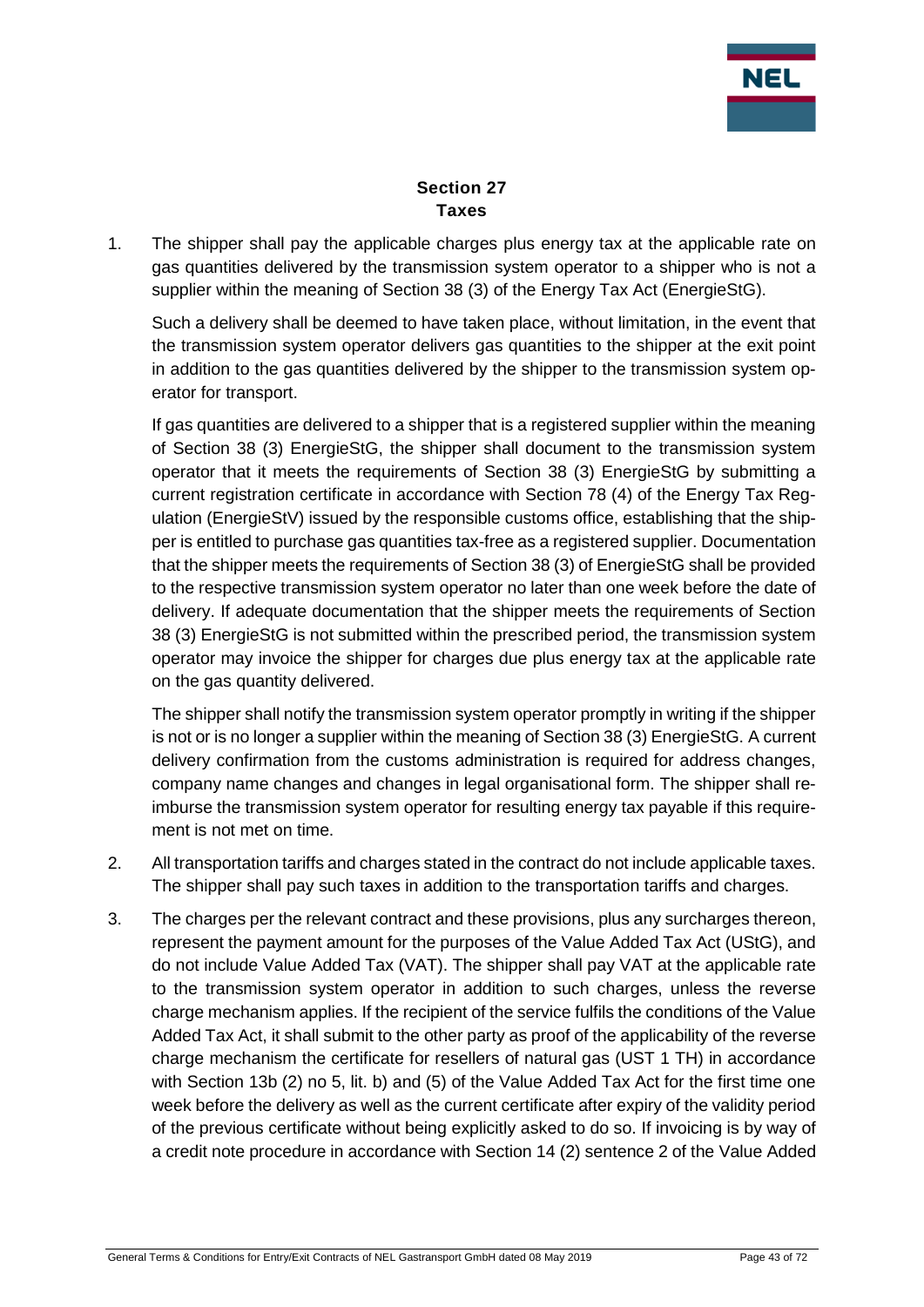

Tax Act, the invoice must carry the note "Gutschrift" ("credit") (Section 14 (4) no. 10 of the Value Added Tax Act).

## **Section 28 Maintenance**

- 1. The transmission system operator shall be entitled to carry out maintenance (servicing, inspection and repair) on its pipeline system, as well as measures for the construction, modification and expansion of systems. The transmission system operator shall be released from obligations under this contract if and to the extent that the transmission system operator is not able to fulfil its contractual obligations as a result of such measures. The shipper shall be obligated to cooperate, without limitation by restricting network usage during maintenance activities planned by the transmission system operator.
- 2. The transmission system operator shall give the shipper proper advance notice of measures under Paragraph 1 of this Section 28 in an appropriate manner if and to the extent that network usage under this contract should actually be impaired, in whole or in part. In the event of any scheduled maintenance work planned in advance, the transmission system operator shall, in addition to the obligations under EU Regulation 715/2009, inform the shipper about the duration and likelihood of any restricted use of the network no later than 15 business days before any such restriction occurs. This advance notice period may only be reduced if an advance notice is not possible for reasons for which the transmission system operator is not responsible or the remedial action necessary to eliminate any interruption of service would be delayed by such advance notice. In any such case the transmission system operator shall inform the shipper about the estimated duration and the reason of the restriction without undue delay.
- 3. In the event that measures under Paragraph 1 of this Section 28 that do not constitute measures within the meaning of § 16 (2) EnWG restrict the agreed capacity and/or gas flow at the respective entry or exit point affected for more than 14 gas days per gas year, the shipper shall be released from its payment obligations for the duration and scope of restriction beyond 14 gas days. This period shall be reduced pro rata for contracts with a term of less than one year. The shipper shall also be released from its obligations.

Notwithstanding the provision in Paragraph 1 of this Section 28, the following agreement applies to transport capacity with a minimum contract term of one quarter and which is not transport capacity to network connection points to end-consumers: The transmission system operator shall, in the event of any maintenance measures, charge the shipper regardless of any actual restrictions to network use from the 15th gas day of the possible restrictions the transportation tariffs payable for a corresponding interruptible capacity, less a 30% risk deduction, cumulated for the relevant gas year and for each of the entry and/or exit points affected thereby until the end of the period stated by the transmission system operator towards the shipper pursuant to Paragraph 2of this Section 28 and to the extent of the contractually agreed firm capacity stated in said announcement.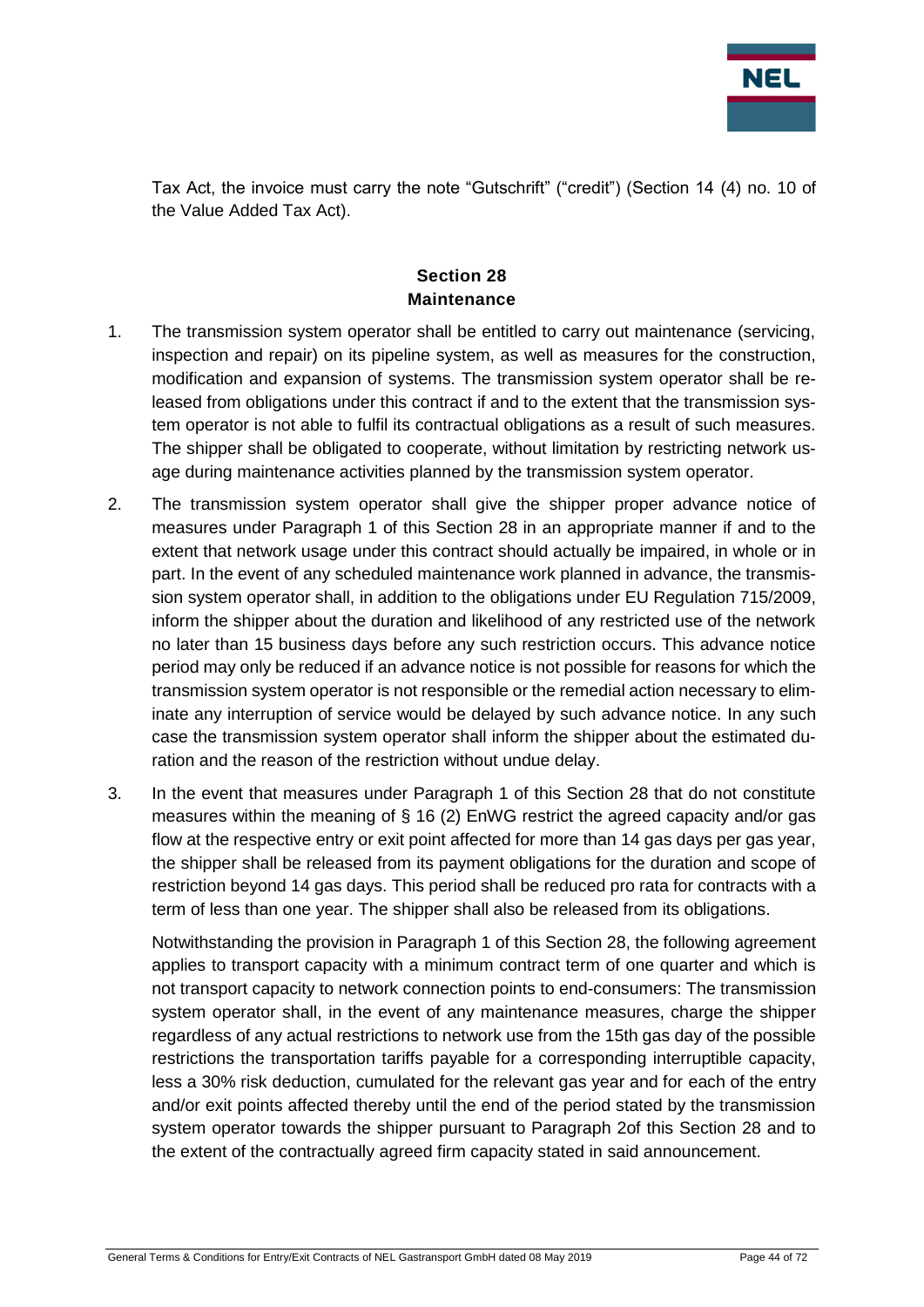

- 4. The provisions of this Section 28 shall apply mutatis mutandis in the event that third parties carry out measures in accordance with Paragraph 1 this Section 28 and the transmission system operator is, as a result of such measures, in whole or in part not in a position to perform its obligations under the contract.
- 5. Paragraph 1 Sentences 2 and 3 and Paragraph 2 of this Section 28 shall apply mutatis mutandis in the event that the transmission system operator is entitled by law or provisions of contracts with third parties to interrupt network connection or the use of a network connection.

### **Section 29 Interruption of interruptible capacity**

- 1. The transmission system operator shall be obligated to provide booked interruptible capacity at an entry or exit point as long as the use of booked firm capacity is not affected. The transmission system operator shall also be entitled to interrupt booked interruptible capacities in whole or in part if it is requested by another transmission system operator of the same market area in accordance with § 16 (1) EnWG to interrupt such capacities to avoid detrimental impact on booked firm capacities on its network.
- 2. The transmission system operator shall give the shipper or, in the cases provided for in Section 13 Paragraph 2 and Section 12 Paragraph 1, the designated balancing group manager, at least 3 hours' advance notice of the interruption, unless it is not possible to give such notice due to operational reasons. The transmission system operator shall notify the shipper of the reasons for the interruption without undue delay no later than upon the occurrence of the interruption.
- 3. In the event of interruption at an exit point to an end-consumer, the shipper shall ensure that the withdrawal is reduced by the end-consumer accordingly. The renomination deadlines in accordance with the supplementary terms and conditions of the transmission system operator shall not apply as long as renomination is technically and operationally feasible. If use continues despite an interruption, Section 30 shall apply mutatis mutandis.
- 4. Interruption of interruptible capacity at an entry or exit point shall be effected in the chronological order of the respective entry/exit contract concluded, starting with the most recently concluded contract. If under the process according to Sentence 1 of this Paragraph 4 there are two or more interruptible capacities of equal status and if the transmission system operator does not interrupt all capacities, the nominations for these capacities shall be reduced on a pro-rata basis. Biogas capacity shall be interrupted with a lower priority than other interruptible capacity. According to Article 35 of Commission Regulation (EU) 2017/459, the preceding sentence does not apply at market area interconnection points and cross-border interconnection points.
- 5. In cases provided for in § 16 (1) and (2) EnWG, the transmission system operator may deviate from the procedure laid down in Section 29 Paragraph 4 if the safety or reliability of the network would otherwise be jeopardised or compromised.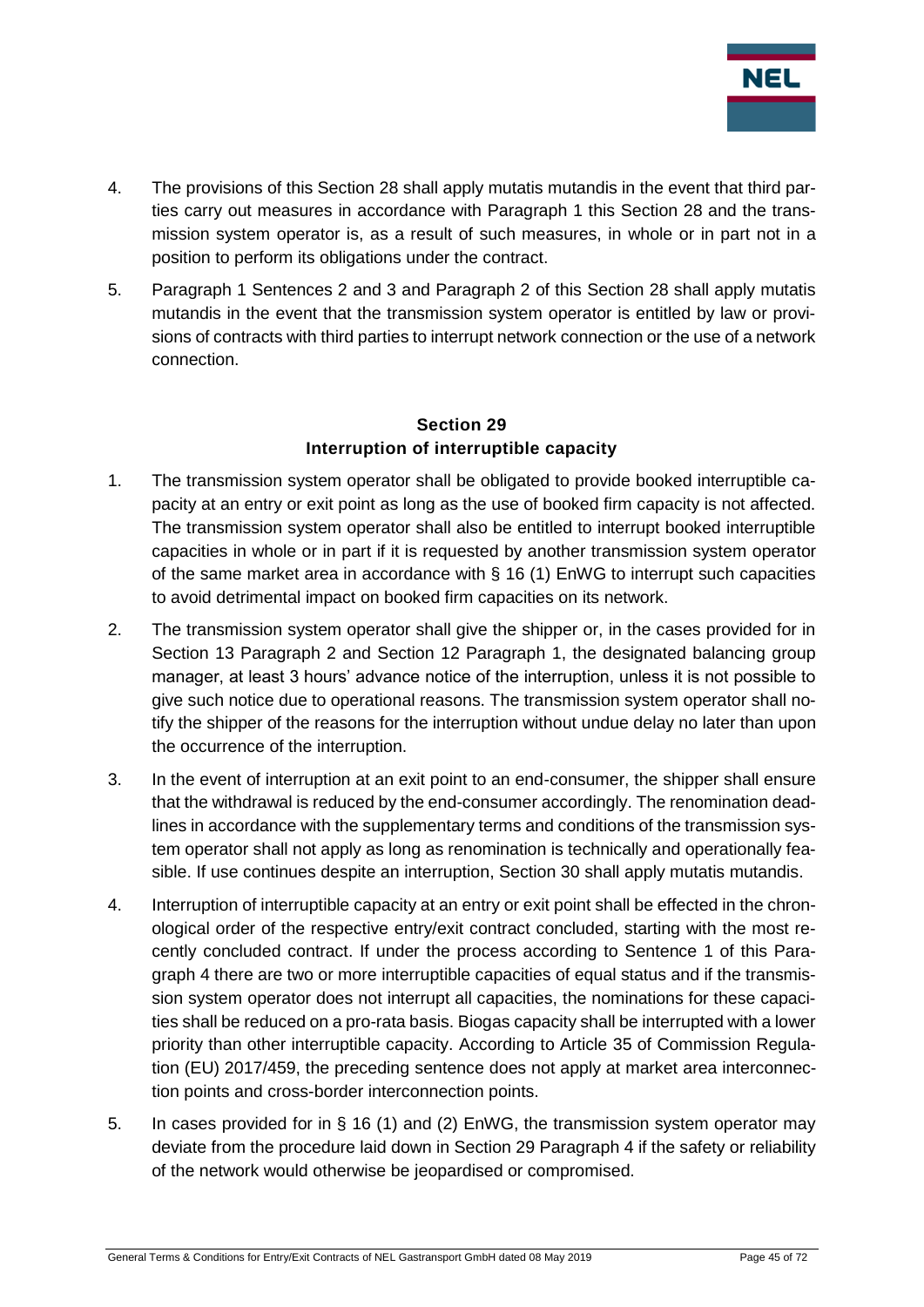

## **Section 29a Reduction procedure for firm capacity nomination**

In the event that the sum of all nominations of booked firm capacities for any hour at an entry or exit point is higher than the available firm capacity after the interruption of all interruptible capacities in accordance with Section 29, such nominations shall be reduced in accordance with lit. a) and b) of this Section 29a. This shall be without prejudice to the provisions of Sections 34 and 35.

- 1. The firm capacity nominations of all biogas balancing groups/sub-balancing accounts shall be considered preferentially. Such nominations shall not be reduced provided that the available capacity is sufficient. If the available capacity is insufficient, then lit. b) of this Section 29a shall apply.
- 2. If the remaining firm capacity resulting from lit. a) of this Section 29a is less than the amount of the sum of all nominations relating to capacity included in the balancing group/sub-balancing accounts, the firm capacity shall initially be distributed on a pro rata basis taking into account the ratio of the firm capacities included in the balancing group/sub-balancing accounts. In the event that any capacity remains because more firm capacity has been has been distributed to one or more balancing accounts than was nominated and the nomination of at least one other balancing group has been reduced, then such residual amounts shall be distributed additionally on the basis of the ratio of the capacities included. If residual amounts remain again after this distribution, the distribution process shall be repeated considering the capacities included until the residual amounts have been distributed.

In the event of the reduction of nominations, the shipper shall be promptly notified of the cause and the estimated duration of the reduction.

### **Section 30 Capacity overrun**

- 1. The shipper shall be entitled to use booked capacity at the entry and/or exit point in the amount included in the balancing group/sub-balancing account. The shipper shall not be entitled to any use exceeding that amount.
- 2. If, contrary to Paragraph 1, Sentence 2 of this Section 30, the allocated hourly gas quantities exceed 100% of the capacity included in the balancing group for an entry or exit point at the respective entry or exit point in question, an hourly capacity overrun shall be deemed to have occurred. With RLM exit points, the hourly load profile plausibilitychecked in accordance with DVGW code of practice G 685 at M+10 business days and if necessary corrected with substitute values and converted with the invoicing gross calorific value, will be used instead of the allocated hourly gas quantities. An hourly overrun shall not increase the booked capacity.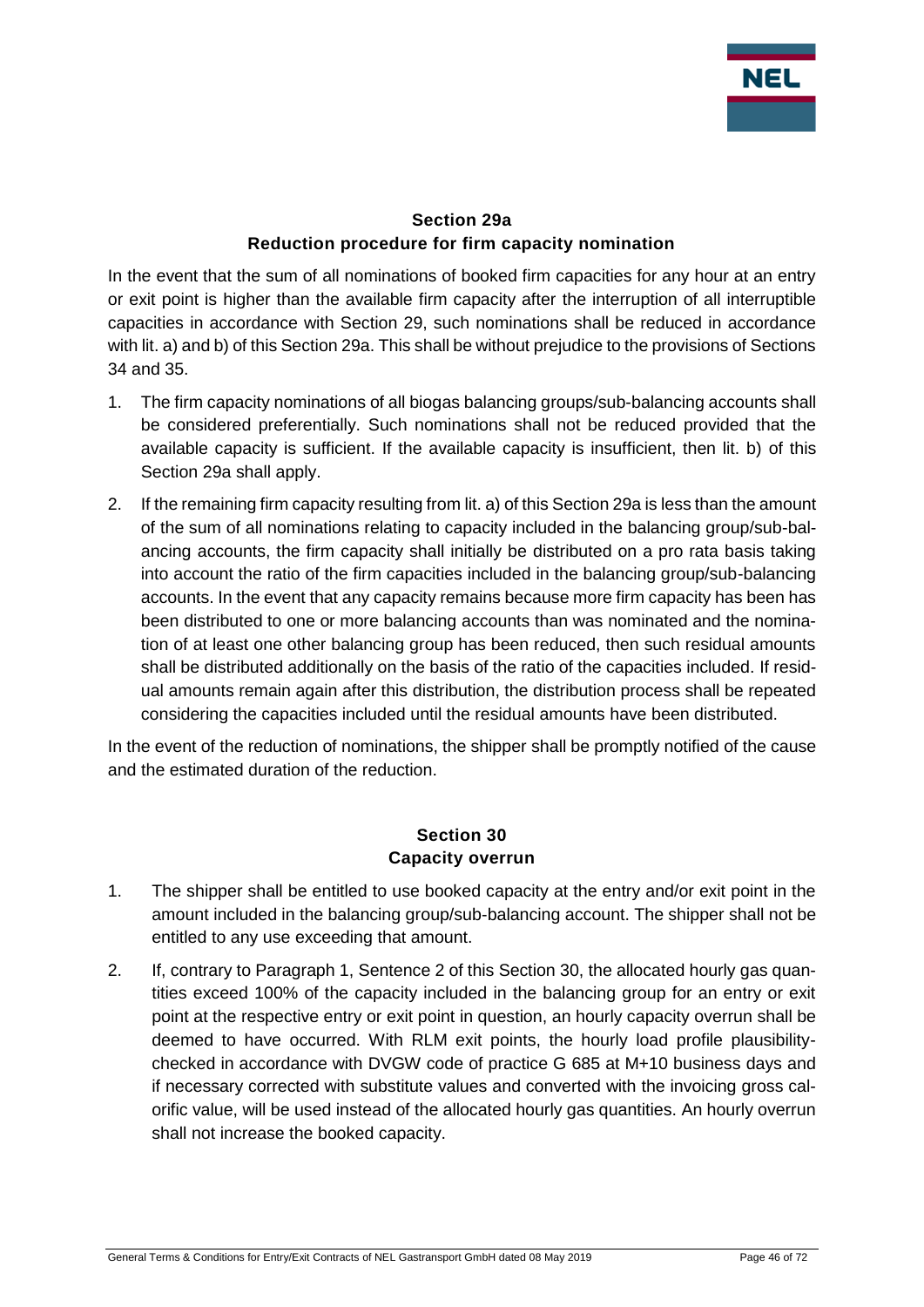

- 3. In the event that several shippers have booked capacities at an entry and/or exit point and included such capacities in the same balancing group, the transmission system operator shall be entitled to invoice each shipper for capacity overruns proportionately weighted by the capacity included at that entry and/or exit point. This shall not apply if the balancing group manager makes nominations in separate sub-balancing accounts for each shipper.
- 4. If the shipper exceeds the capacity included, a contractual penalty shall be payable in accordance with the supplementary terms and conditions and/or price list of the transmission system operator.
- 5. The provisions of Paragraph 4 of this Section 30 shall be without prejudice to the rights of the transmission system operator to claim compensation for additional loss or damage caused by overruns. Contractual penalties already paid shall be set off against such compensation payable for specific capacity overruns.
- 6. Paragraph 1, Sentence 2 and Paragraphs 2 to 5 of this Section 30 shall not apply to market area interconnection points and cross-border interconnection points provided the over-nomination requirements in accordance with Section 13d are met.

# **Section 31 Suspension or amendment of contractual obligations**

- 1. In accordance with § 16 EnWG, the transmission system operator shall be entitled to introduce capacity allocation restrictions or use restrictions for the necessary period, modify existing allocation requirements or use restrictions or convert booked firm capacity into interruptible capacity to the extent necessary to ensure the safety and reliability of the transmission system operator's network.
- 2. The transmission system operator shall also be entitled to adopt measures under Paragraph 1 of this Section 31 if capacity usage differs from the load flow simulation assumptions made in accordance with good gas industry practice under § 9 (2) GasNZV, and if the different capacity usage forces the transmission system operator to modify the assumptions applied in determining capacity as per § 9 GasNZV so that capacity can no longer be offered in the amount previously offered. The transmission system operator shall be entitled to adopt measures under Paragraph 1 of this Section 31 if capacity and steering instruments such as load flow commitments and balancing gas to secure the firm, freely allocable capacity required by the transmission system operator cannot be obtained, cannot be obtained in full or can only be obtained at conditions which are economically not reasonable and other network or market measures are not possible. Measures applied by the transmission system operator under this Paragraph shall be reported in advance to the Federal Network Agency, stating the reasons.
- 3. If the entire booked firm capacity at a point is not equally affected by the measures in accordance with Paragraph 1 of this Section 31, the transmission system operator shall determine on a non-discriminatory basis for which capacities or contracts these measures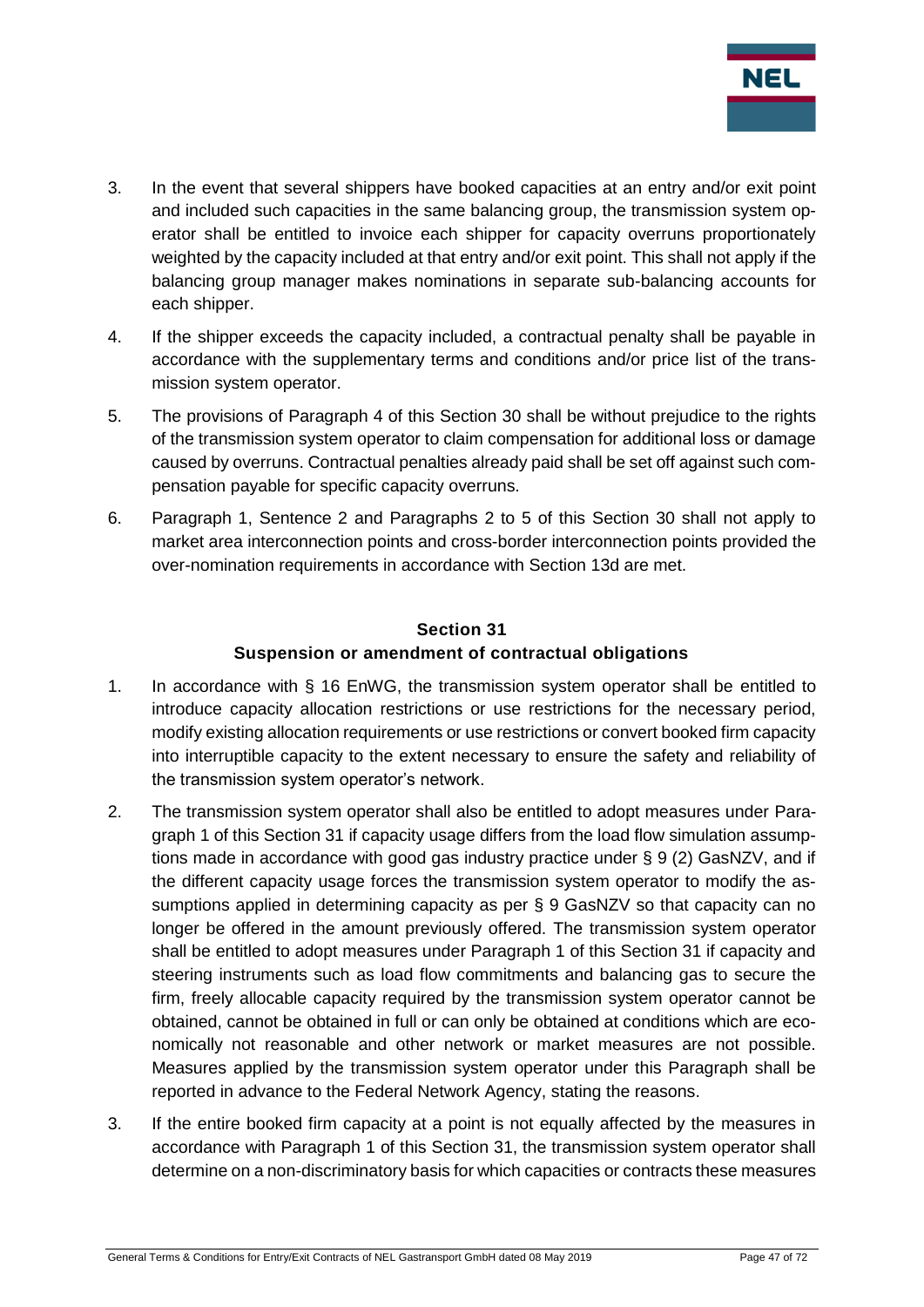

are to be implemented. In the case of the conversion of booked firm capacity into interruptible capacity, the booked firm capacity shall be converted into interruptible capacity in proportion to the firm capacity booked by the shippers. For the interruption of this capacity, Section 29 shall apply provided, however, that interruption shall be carried out in the chronological order in which firm capacity was booked. Interruption shall be carried out following the interruption of existing interruptible capacity bookings. Section 29 Paragraph 4, Sentences 2, 3 and 4 shall apply mutatis mutandis.

- 4. The transmission system operator shall notify the shipper promptly in advance in the event that the shipper's rights are to be restricted under Paragraphs 1 to 3 of this Section 31; in the event of developments which can be foreseen by the transmission system operator well in advance (e.g. as a result of market area mergers) the transmission system operator shall normally give the shipper at least three months' advance notice of such restrictions. In each case, the transmission system operator shall notify the shipper of the reasons for such restrictions.
- 5. The shipper shall be entitled to extraordinarily terminate the contracts concerned, in whole or in part, within 14 calendar days of the notification date, if the amendment continues for longer than 14 calendar days in any contract year. Termination shall take effect on the effective date of the amendments to the contracts concerned. If the terminated capacity is firm capacity at a cross-border interconnection point or market area interconnection point, the shipper shall be entitled to require the transmission system operator to auction the terminated capacity again at the same point.
- 6. The contracts concerned shall be amended accordingly if the shipper does not exercise its right of termination. If an amendment results in firm capacity being converted into interruptible capacity in whole or in part, the applicable charges for interruptible capacity in accordance with Section 25 shall apply to the converted portion. In any such case, any auction surcharges shall be eliminated pro rata from the date of adjustment by the transmission system operator. If capacity allocation limitations or use conditions are imposed or changed, the respective charges under the supplementary terms and conditions of the transmission system operator shall apply. Any auction surcharges shall continue to apply in any such case.
- 7. The transmission system operator may assign entry and exit points to another market area subject to 2 years and 4 months' advance notice given to the shipper. If a market area change has to take place within a shorter period of time, the transmission system operator shall give reasons for this. Reasons for a reassignment may include but shall not be limited to flow-mechanical requirements. The transmission system operator shall inform the shipper of the market area change without delay. The shipper may object to the market area change within a period of 4 weeks of becoming aware thereof, if the period of notice pursuant to Sentence 1 of this Paragraph 7 was not observed and if there are supply contracts for the exit points in question with a term ending after the reallocation date. The shipper shall provide proof thereof to the transmission system operator, stating the end of the contract term, the expected supply quantity and the service. Entry and exit points for which such proof has been furnished will be reassigned to the new market area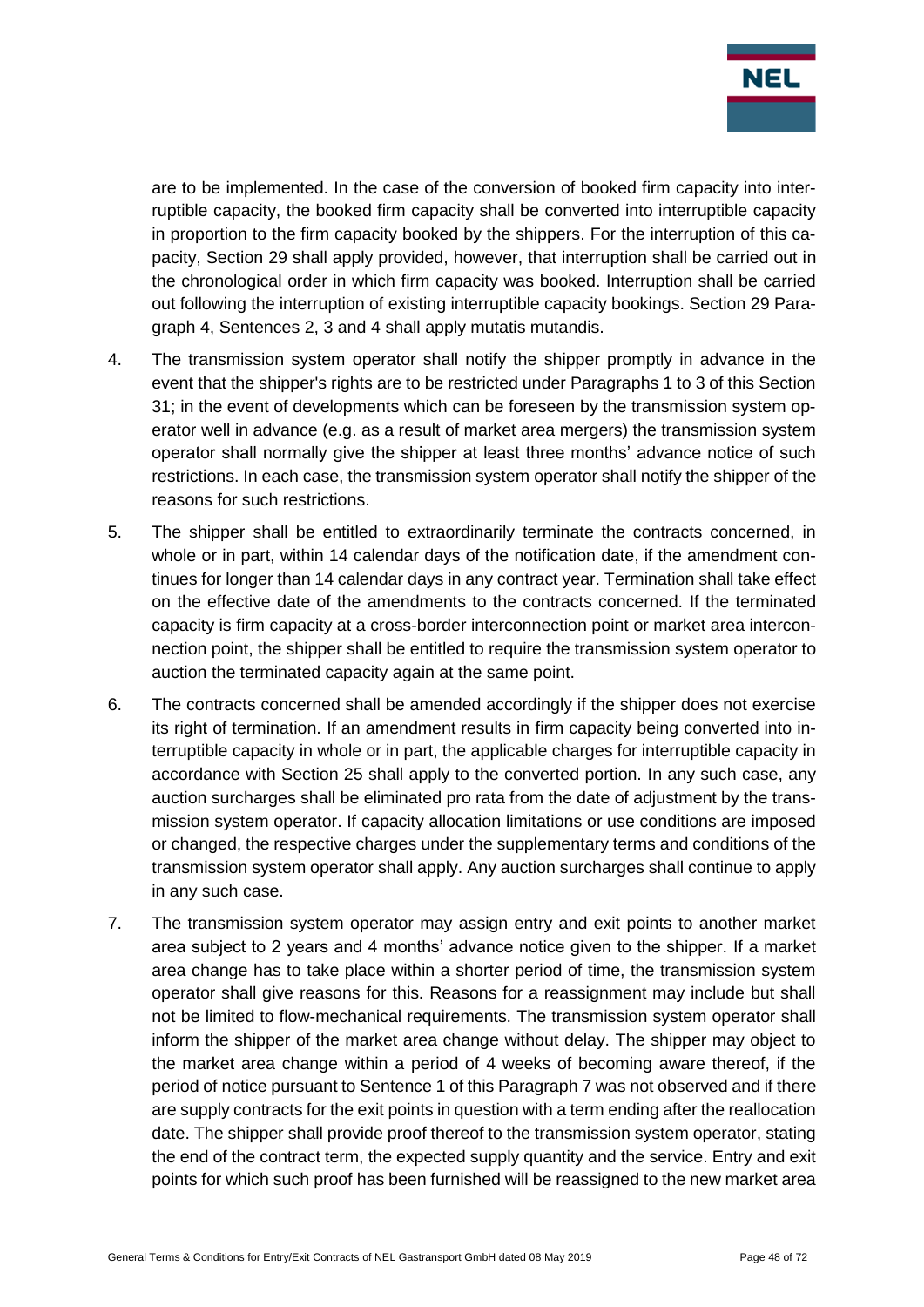

but, for the shipper in question, they will be accounted for in the previous market area until the end of the contract term but no later than until the end of the period pursuant to Sentence 1 of this Paragraph 7. The shipper shall assign the entry and exit points affected to a separate balancing group/sub-balancing account which only contains these exit points. The transmission system operator shall inform the market area manager about the separate balancing group and the separate sub-balancing account. If the proof pursuant to Sentence 7 of this Paragraph 7 is not furnished by the shipper within 4 weeks, or if the entry and exit points affected have not been assigned to a separate balancing group/sub-balancing account, the points shall be accounted for in the new market area as of the reallocation date.

### **Section 32 Transmission System Operator's contact persons and availability**

The information of the transmission system operator's contact persons are published on its website.

## **Section 33 Data transmission and data processing**

The transmission system operator shall be entitled to disclose consumption, invoicing and contract data to other system operators or market area managers to the extent that and for such time as such disclosure is necessary for the proper performance of the respective contract. The transmission system operator shall also be entitled to gather, store and process data received from the shipper or the shipper's user as part of the use of the capacity booking platform or of its systems for processing network access, and as permitted under data protection acts. The shipper consents to automated data processing by the transmission system operator or provider contracted by the transmission system operator in accordance with data protection laws.

### **Section 34 Force majeure**

- 1. A party to the contract shall be released from its obligations to the extent that it is prevented from performing such obligations by force majeure in accordance with Paragraph 2 of this Section 34. The other party in each case shall be released from its obligations to the extent that and for such time as the first party is prevented from performing its obligations by force majeure.
- 2. Force majeure is defined as any unforeseeable external event that is unavoidable, even by the exercise of due care reasonably to be expected and the deployment of resources which the party concerned could be reasonably expected to deploy from the technical and economic point of view. Such events shall include without limitation natural disasters, terrorist attacks, power failures, telecommunications failures, strikes and lawful lockouts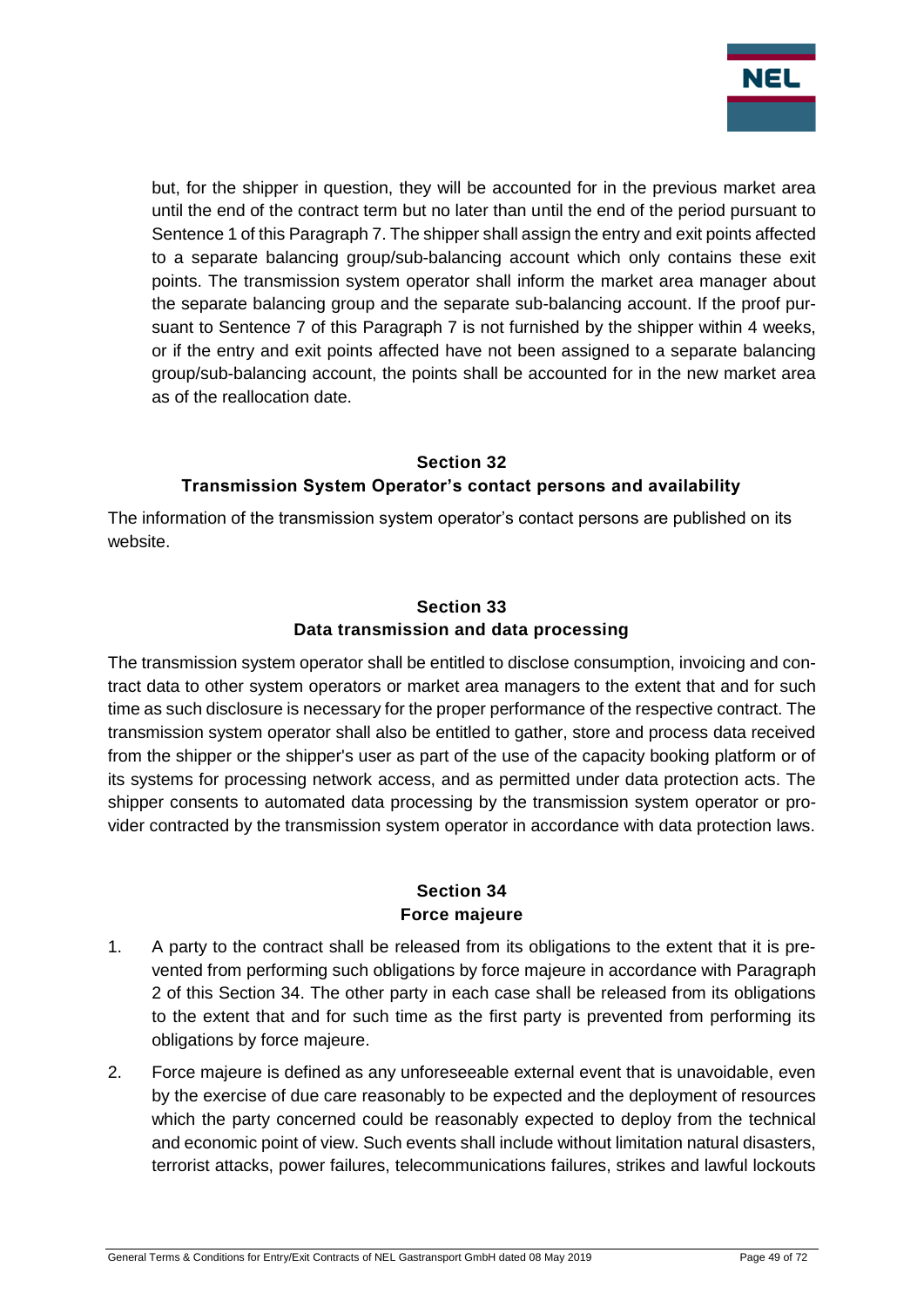

or statutory provisions or acts of governments, courts or authorities (regardless of their legality).

- 3. The affected party to the contract shall notify the other party promptly, stating the circumstances of force majeure and their expected duration. The affected party shall endeavour to restore its ability to fulfil its obligations as soon as possible, deploying all technically feasible and economically viable resources to do so.
- 4. If a party to the contract utilises third-party services to perform contractual obligations, an event which would constitute force majeure or other circumstances within the meaning of Paragraph 2 of this Section 34 for the third party concerned shall also constitute circumstances of force majeure for that party to the contract.

# **Section 35 Liability**

- 1. The transmission system operator shall be liable for damage to property ("Sachschäden") and financial loss ("Vermögensschäden") suffered by the shipper at all pressure levels as a result of the interruption of or disturbances in network access in accordance with § 5 GasNZV in conjunction with § 18 NDAV (Ordinance Concerning General Conditions for Network Connection)(see Appendix 2).
- 2. Each of the parties shall be liable to the other party for death, personal injury or damage to health, unless the party itself and its statutory representatives or vicarious agents ("Erfüllungs- und Verrichtungsgehilfen") have neither acted wilfully nor negligently.
- 3. In all other respects each of the parties shall be liable to the other party for damage to property and financial loss arising out of a culpable breach of their contractual obligations.
	- a) In the event of a breach of a material contractual obligation ("wesentliche Vertragspflichten"), each of the parties shall be liable to the other party for damage to property ("Sachschäden") and financial loss ("Vermögensschäden"), unless such loss or damage was not caused by a wilful act or omission or negligence on the part of the party itself, its statutory representatives or vicarious agents. The liability of the parties in the event of damage to property or financial loss caused by slight negligence shall be limited to the loss or damage typically foreseeable in connection with such contracts.
		- (i) Material contractual obligations are obligations the performance of which is prerequisite to the proper performance of the contract, and the performance of which the parties to the contract normally rely on and may at all times expect.
		- (ii) Loss or damage typically foreseeable is loss or damage a party to the contract foresaw as a possible consequence of a breach of contract or ought to have foreseen as a possible consequence of a breach of contract under the circumstances of which the party was aware at that time or ought to have been aware at that time if it had exercised due care ("verkehrsübliche Sorgfalt").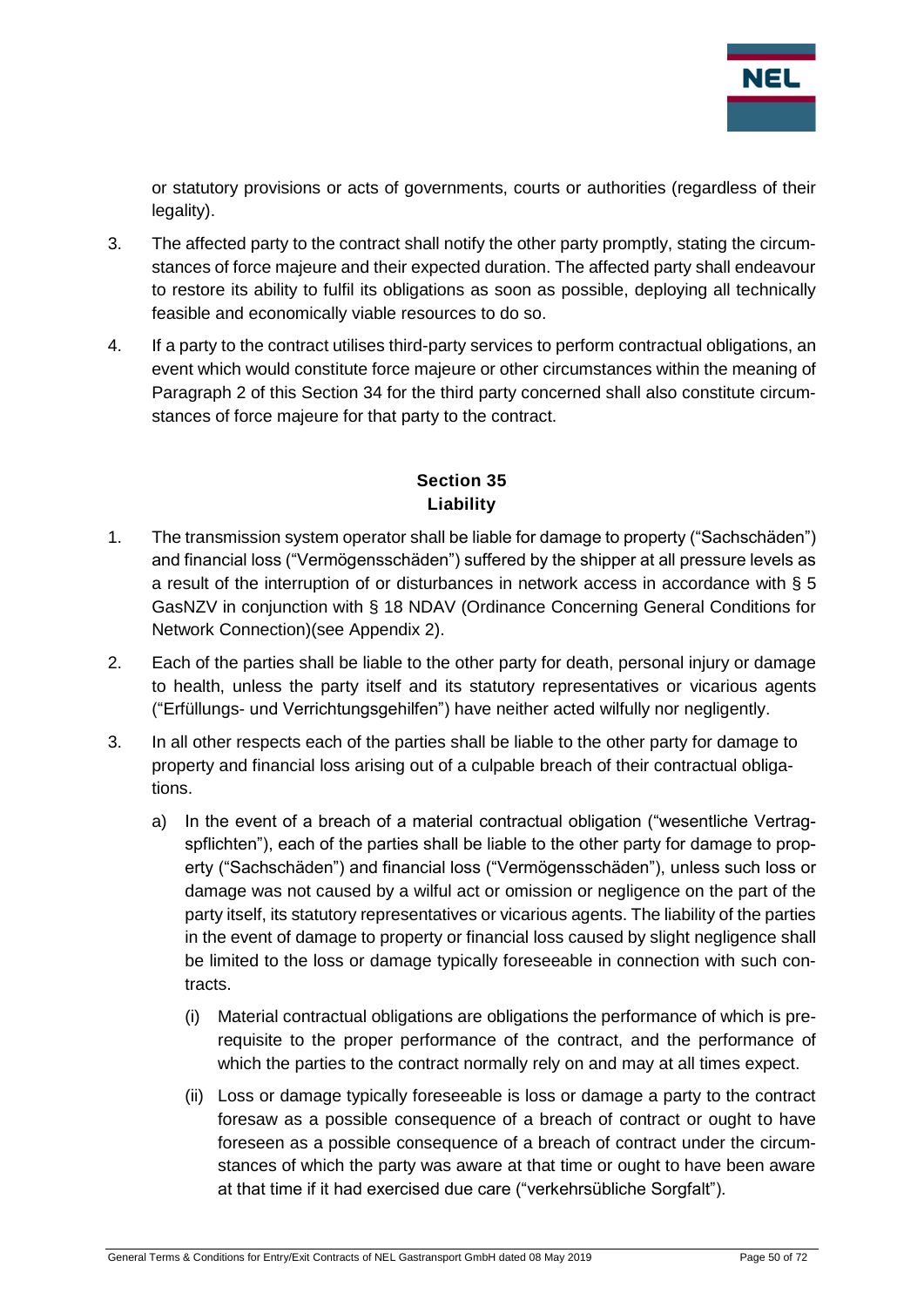

- (iii) It is to be assumed that the typical loss or damage in connection with contracts of this type is EUR 2.5 million for damage to property and EUR 1 million for financial loss.
- b) In the event of a breach of non-material contractual obligations, each of the parties shall be liable to the other party for damage to property and financial loss, unless such loss or damage was not caused by wilful act or omission or gross negligence on the part of the party itself, its statutory representatives or vicarious agents.
	- (i) In the case of damage to property or financial loss caused by gross negligence, the liability of the parties and their statutory representatives or managing vicarious agents ("Leitende Erfüllungs- und Verrichtungsgehilfen") shall be limited to the loss or damage typically foreseeable in connection with such contracts.
	- (ii) In the case of damage to property caused by gross negligence, the parties' liability for ordinary vicarious agents ("einfache Erfüllungsgehilfen") shall be limited to EUR 1.5 million for damage to property, and EUR 0.5 million for financial loss.
- 4. §§ 16 and 16a EnWG shall not be affected. Measures in accordance with § 16 (2) EnWG shall include, without limitation, action taken to ensure a secure natural gas supply for domestic customers in accordance with § 53a EnWG.
- 5. The parties' liability under mandatory provisions of the Public Liability Act ("Haftpflichtgesetz") and other laws shall not be affected.
- 6. Paragraphs 1 to 5 of this Section 35 shall also apply to the statutory representatives, employees, vicarious agents of the parties, if and to the extent that these conditions are applicable to the respective party.

## **Section 36 Deposit**

- 1. The transmission system operator may in justified cases require the shipper to pay a reasonable deposit or to make advance payment in accordance with Section 36a for payment claims arising from the commercial relationship with the shipper. If requested by the transmission system operator, the shipper shall provide current documents pursuant to Section 2a Paragraph 1 to 3. The reasons for any such request for a deposit or advance payment shall be stated to the shipper in text form. If the transmission system operator has requested a deposit from the shipper, the transmission system operator can, if there still is a justified case, at any time request a changeover to advance payment in accordance with Section 36a. In such case, the deposit, if used, shall be refunded without delay upon receipt of the first advance payment.
- 2. Without limitation, the transmission system operator shall be deemed to have reasonable cause for requiring a deposit or advance payment if:
	- a) the shipper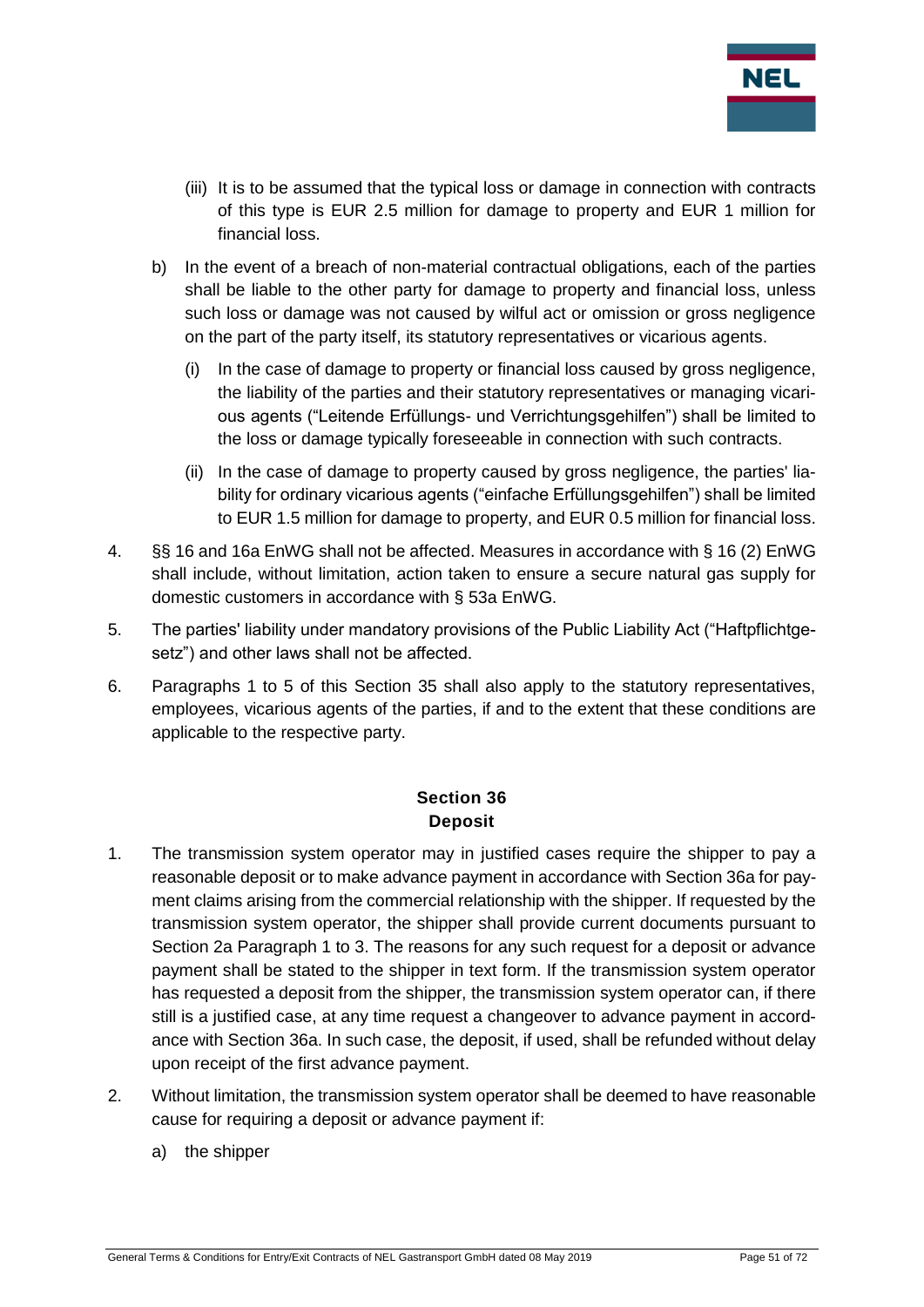

aa) is in arrears with a significant amount, i.e. usually at least 10% of the charge payable by this shipper according to the last invoice or a request for a downpayment, and has failed to make the payment in full upon receipt, after having gone into arrears, of an explicit request for payment in writing threatening withdrawal of the shipper's network access and termination of the shipping contracts, or

bb) has been in arrears twice in twelve months with payments due, or

- b) enforcement measures have been initiated against the shipper for financial claims (§§ 803 - 882a Code of Civil Procedure (ZPO)), unless said financial claims are insignificant, or
- c) an earlier entry or exit contract between the transmission system operator and the shipper has been terminated effectively in accordance with Paragraph 2, lit. b) of this Section 37 within the last 2 years before the signing of this contract, or the permission to use the capacity booking platform has been effectively withdrawn from the shipper during this time, or
- d) the transmission system opterator acting in good faith has reasonable doubts due to actual indications that the shipper will not meet its contractual obligations.

In addition, the transmission system operator shall be deemed to have reasonable cause for requiring a deposit or advance payment if, according to information obtained from a generally recognised credit agency or rating agency, the shipper does not have an appropriate credit rating.

Without limitation, the shipper's credit rating shall be deemed inappropriate if it fails to meet at least one of the following requirements:

- a Standard & Poor's long-term rating of BBB- or better, or
- a Fitch rating of BBB- or better, or
- a Moody's long-term rating of Baa3 or better, or,
- a Dun & Bradstreet Risk Indicator 3 or better, or
- a Creditreform rating (credit index score 2.0) of at least risk class II or better (in accordance with Creditreform Rating Map Germany as amended from time to time) or, if risk classes according to Creditreform (credit index score 2.0) are not available for the shipper, 235 points or less according to Creditreform (credit index score 2.0).

This shall also apply if the shipper does not have a corresponding comparable rating of any other recognised rating agency.

The transmission system operator shall disclose to the shipper in full the data and the essential content of the information obtained that gives the transmission system operator reasonable cause for concern.

The shipper may rebut the claim that it does not have an appropriate credit rating by furnishing appropriate proof of its creditworthiness within 5 business days. Such proof can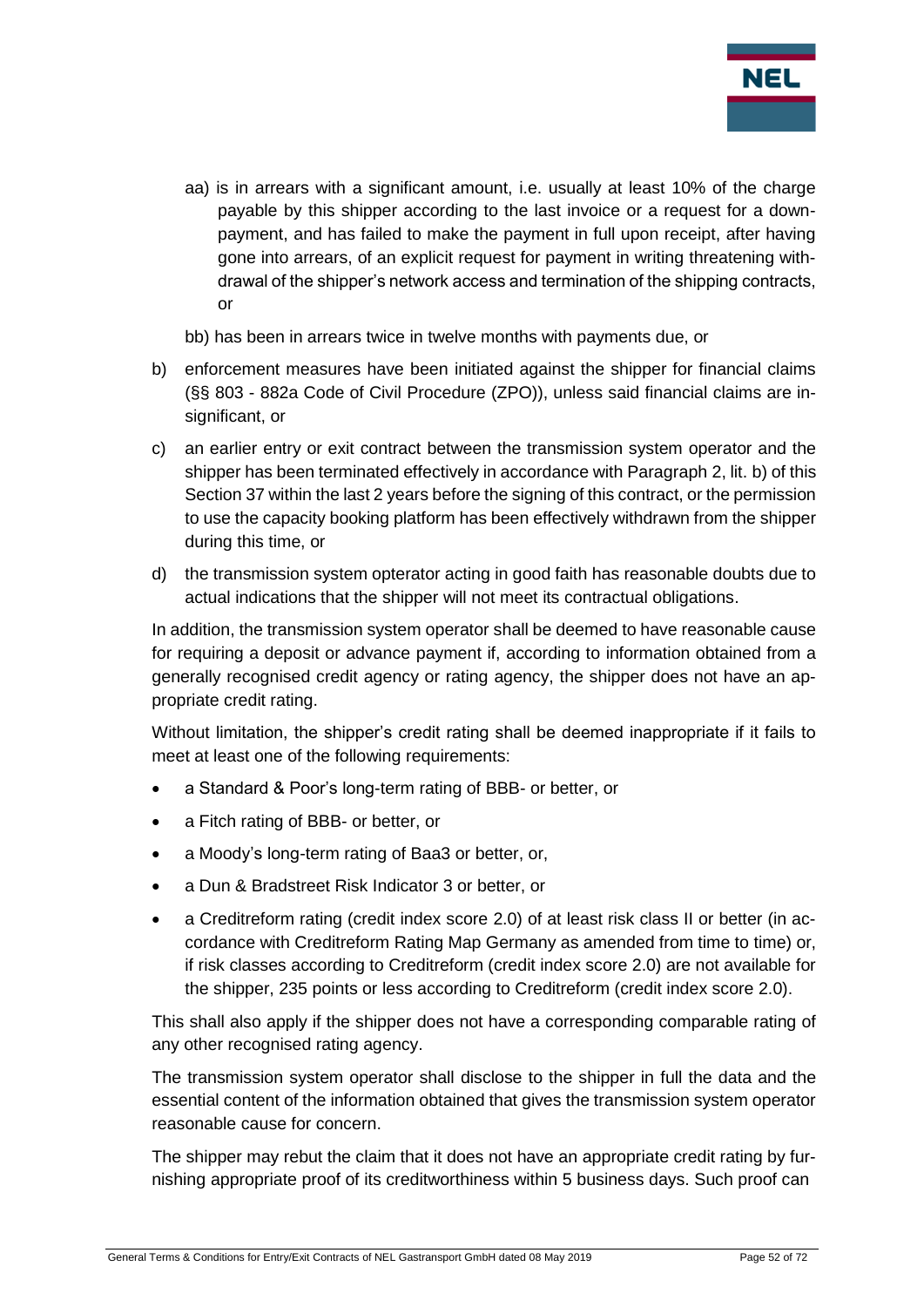

be submitted e.g. in the form of an auditor's certificate, a confirmation of sufficient liquidity by a bank authorised to do business in Germany, an up-to-date annual report as well as any other information relevant to the shipper's creditworthiness, as may be required.

- 3. Deposit types include irrevocable, unconditional bank guarantees, irrevocable unconditional corporate guarantees (binding letters of comfort and affiliate guarantees) and irrevocable, unconditional, abstract guarantees of a bank authorised to do business in the Federal Republic of Germany. The type of deposit shall be determined at the discretion of the shipper. The transmission system operator may also accept cash or assignments of receivables.
- 4. The shipper shall provide the deposit to the transmission system operator within seven business days of the corresponding request.
- 5. The requirements for individual deposit types are as follows:
	- a) Bank securities must be provided in the form of an unconditional, irrevocable and abstract indemnity letter or guarantee of a bank authorised to do business in the Federal Republic of Germany. The bank issuing the deposit shall have a Standard & Poor's long-term rating of A- or better, a Moody's long-term rating of A3 or better, or be part of the German savings and cooperative bank sector.
	- b) For corporate guarantees and indemnity letters, the issuing company providing the deposit shall have
		- a Standard & Poor's long-term rating of BBB- or better, or
		- a Fitch rating of BBB- or better, or
		- a Moody's long-term rating of Baa3 or better, or
		- a Dun & Bradstreet credit rating with a Risk Indicator 3 or better, or
		- a Creditreform credit index score (credit index score 2.0) of risk class II or better (in accordance with Creditreform Rating Map Germany as amended from time to time) or, if risk classes according to Creditreform (credit index score 2.0) risk classes are not available for the shipper235 points or less according to Creditreform (credit index score 2.0).

The corporate guarantee or indemnity amount shall not exceed 10% of liable equity capital of the company providing the deposit. The shipper shall document compliance with this requirement to the transmission system operator upon providing the deposit.

- c) Any cash deposit provided shall be deposited to an account specified by the transmission system operator. Interest shall be payable on such amounts at the base rate published by Deutsche Bundesbank on the first bank business day of the month.
- d) The indemnity or guarantee amount shall be payable and shall include a general waiver of the right to insist on prior failed attempt at direct enforcement, waiver of contestability and waiver of offset against claims unless undisputed or upheld by legal judgment. An abstract indemnity or guarantee letter shall be valid for at least 12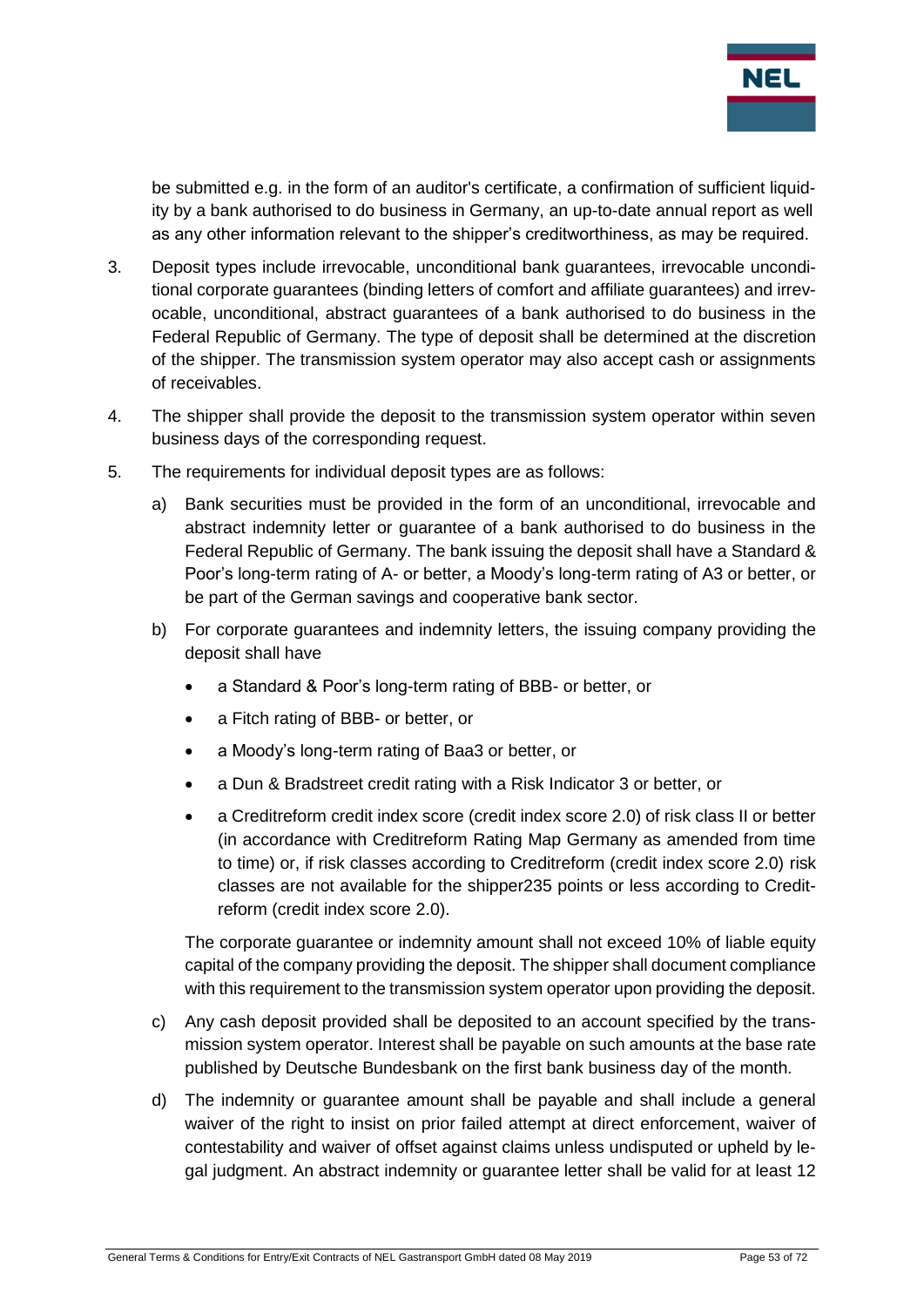

calendar months, and shall expire no later than two months after the end of the contract term.

- 6. The deposit amount shall be the higher of the following amounts:
	- a) twice the average monthly capacity charges receivable from the shipper for the past 12 months. If the network use period is less than 12 months, this period shall be used as a basis for calculation of the deposit amount, or
	- b) the capacity charges receivable from the shipper for the two following months.

In deviation from Sentence 1 of this Paragraph 6, for a period of 6 months from the moment of admission according to Section 2a Paragraph 2, the amount of the deposit shall amount to twice the average monthly capacity charges for expected capacity bookings for a period of 12 months. The shipper shall be obligated to provide the transmission system operator with any requested information necessary for this in text form.

- 7. The transmission system operator may restrict the shipper's admission to the capacity booking platform in accordance with Section 2a so that the shipper can only book capacities up to the extent to which the total charges for the capacities requested and already booked, if any, correspond to the amount of the deposits made. It is possible at any time to adapt the extent of admission after the shipper has previously increased its deposit in accordance with the amended expected capacity.
- 8. The transmission system operator may restrict the shipper's admission to book interruptible within-day capacity via over-nomination in accordance with Section 13d so that the shipper can only book interruptible within-day capacities via over-nomination up to the extent to which the total charges for the capacities requested and already booked, if any, correspond to the amount of the deposits made. It is possible at any time to adapt the extent of admission after the shipper has previously increased its deposit in accordance with the amended expected capacity.
- 9. The transmission system operator may have recourse to the deposit provided that it has issued a payment due notice for overdue amounts after payment has been delayed and the reasonable deadline set for making payment has not been met. In such a case the transmission system operator may request that another deposit be made under the conditions detailed in Paragraph 8 of this Section 36. The shipper shall make said deposit within 7 days of the request.
- 10. Deposits provided shall be returned promptly in the event that the reasons for the requirement of securities no longer apply. The transmission system operator shall review the reasons justifying the requirement for a deposit or advance payment every six months. During such review, the transmission system operator shall verify whether the deposit amount meets the requirements of Paragraph 6 of this Section 36. In the event that such review reveals that the realisable value of all securities provided exceeds the amount of the applicable value in accordance with Paragraph 6 of this Section 36 temporarily, the transmission system operator shall return the corresponding portion of the deposit. If several deposits have been provided, the transmission system operator may choose at its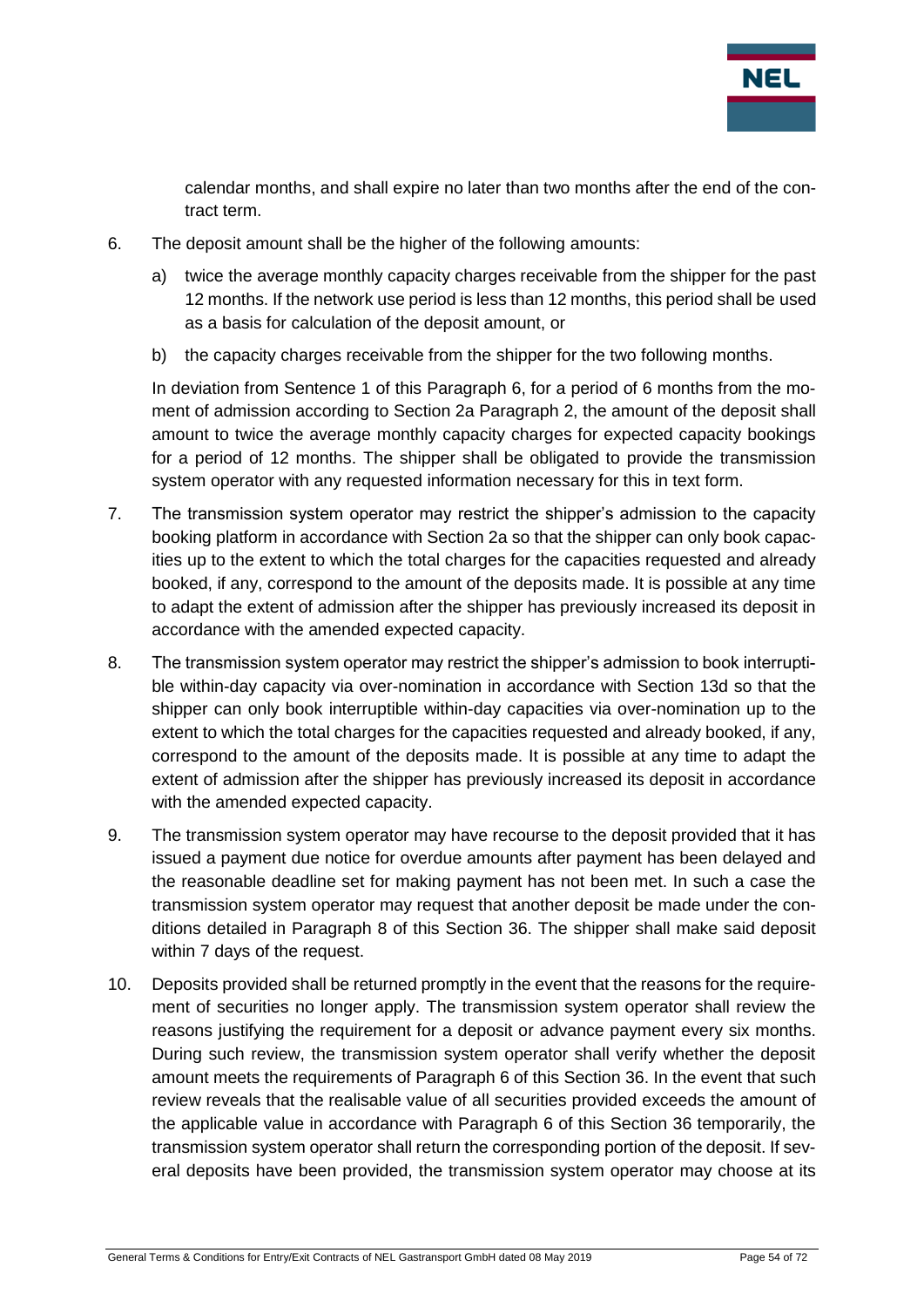

discretion which deposits to return. In the event that the realisable value of all deposits provided falls below the amount of the applicable value in accordance with Paragraph 7 of this Section 36 by a more than insignificant amount, the transmission system operator may require the shipper to adjust the amount of such securities accordingly.

11. The transmission system operator may also return a deposit if the shipper has not booked any capacity 12 months after its admission to the capacity booking platform. At the same time as the deposit is returned, the shipper's right to book capacity or its admission to the capacity booking platform will be withdrawn. In this case the transmission system operator shall give the shipper 8 weeks advance notice in text form of the withdrawal of its admission. The deposit will not be returned and admission will not be withdrawn if the shipper appeals in text form within 4 weeks of the advance notice. The period according to Sentence 1 of this Paragraph 10 begins to run again on receipt of the appeal by the transmission system operator.

## **Section 36a Advance payment**

- 1. The shipper shall be entitled to make an advance payment instead of providing a deposit. To do so, the shipper shall state to the transmission system operator in text form within five business days of the receipt of the request for a deposit by the transmission system operator that it will make an advance payment instead of the deposit.
- 2. If the transmission system operator requests an advance payment in accordance with Paragraph 1 of this Section 36a or if the shipper chooses providing an advance payment instead of a requested deposit in accordance with Paragraph 1 of this Section 36a, the shipper shall be required to make future payments in response to capacity charge requests as advance payments.
- 3. The transmission system operator may request an advance payment once every month, every fortnight or every week.
- 4. The amount of the advance payment shall be determined on the basis of the average monthly capacity charge requests made to the shipper over the past 12 months. If the actual period of use is less than 12 months, said actual period shall be used as a basis for calculating the average monthly capacity charge requests. If the circumstances of a particular case give reason to believe that the actual capacity charge requests are higher or lower than the average capacity charge requests calculated, then this shall be duly taken into account by the transmission system operator when determining the amount of the advance payment. To this end the transmission system operator may ask the shipper to provide a booking forecast, or the shipper may submit a booking forecast. However, the transmission system operator shall not be bound by any such forecast in a given case.
- 5. The transmission system operator shall advise the shipper by the  $13<sup>th</sup>$  business day of the month preceding the month M of the amount of the monthly advance payment and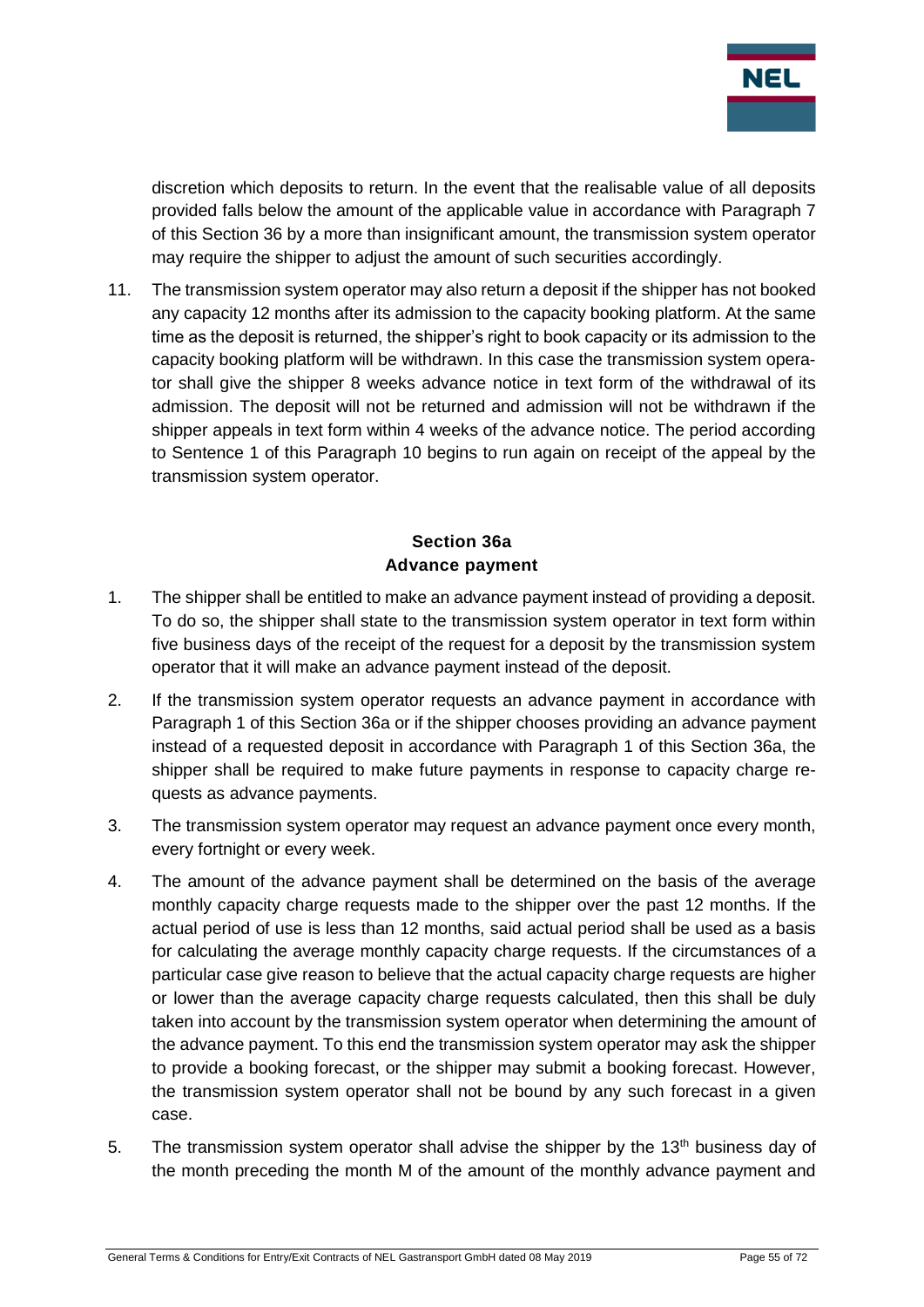

the advance payment to be made according to the selected period. The advance payment shall be made in time so that it is credited to the transmission system operator's account by the last business day of the month preceding the month M, and for advance payments made every two weeks or every week, by the last business day of the week preceding the delivery week. The transmission system operator shall be entitled to request proof from the shipper that the payment order was issued in good time.

- 6. The advance payment shall be offset from the capacity charge requests made by the transmission system operator for the month M in which the payment was made.
- 7. If a particular advance payment does not suffice to cover the charge requests for the month M in question, the shipper shall pay the difference by the date on which the charges are due and payable in accordance with the transmission system operator's terms and conditions concerning charges and payment. If a particular advance payment exceeds the capacity charge request for the month in question, the difference shall be reimbursed to the shipper.
- 8. The transmission system operator may restrict the shipper's admission to the capacity booking platform in accordance with Section 2a so that the shipper can only book capacities up to the extent to which the total charges for the capacities requested and already booked, if any, correspond to the amount of the advance payment made. It is possible at any time to adjust the scope of admission after the shipper has previously increased its advance payment in accordance with the amended expected capacity.
- 9. The transmission system operator may restrict the shipper's admission to book interruptible within-day capacity via over-nomination in accordance with Section 13d so that the shipper can only book interruptible within-day capacities via over-nomination up to the extent to which the total charges for the capacities requested and already booked, if any, correspond to the amount of the deposits made. It is possible at any time to adapt the extent of admission after the shipper has previously increased its deposit in accordance with the amended expected capacity.
- 10. The transmission system operator shall check the first time after 6 months of the first advance payment, and then every 6 months thereafter, whether there is reasonable cause for requiring an advance payment as provided for in Section 36 Paragraph 2 above. The shipper may request after 18 months at the earliest that the advance payments be stopped, provided there is no longer any reasonable cause for requiring advance payments as provided for in Section 36 Paragraph 2 above and provided that the shipper's payments over the previous 18 months have been made in full and on time. If it has been established that the conditions requiring advance payments to be made no longer exist, the transmission system operator shall confirm to the shipper that advance payment are no longer required. The duty to make advance payments ends upon receipt of said confirmation.
- 11. The transmission system operator may include additional provisions on payment intervals and due dates in the supplementary terms and conditions. The foregoing shall be without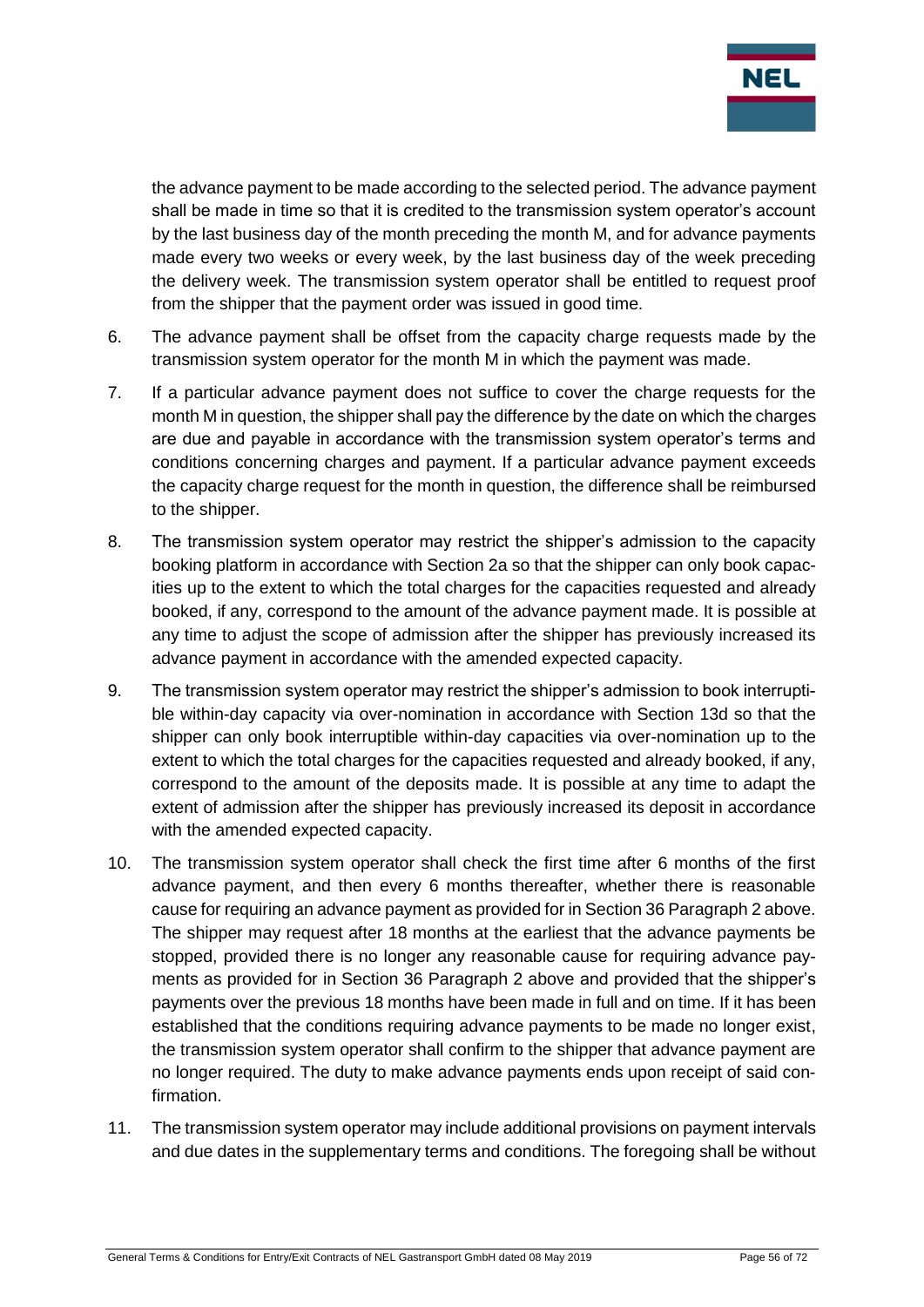

prejudice to the transmission system operator's option to agree upon preliminary invoices as part of the conditions concerning charges and payment.

## **Section 37 Termination of contract**

- 1. This contract may be terminated in writing by letter, e-mail or fax with immediate effect for good cause ("wichtiger Grund").
- 2. Without limitation, the following shall be deemed to constitute reasonable cause for the termination of the contract with immediate effect:
	- a) serious, repeated breach of material contractual obligations despite the issue of a notice to desist or
	- b) failure of the shipper to promptly meet its obligation to provide a deposit in accordance with Section 36 or make advance payment in accordance with Section 36a or to pay such deposit or make such advance payment in full.

## **Section 38 Good faith clause**

- 1. Should unforeseen circumstances arise during the term of the contract which have significant technical, economic, commercial or legal impact on the contract and for which there are no provisions in the contract or the standard terms and conditions or which were not taken into consideration upon the conclusion of the contract and should it therefore become unreasonable for either party to remain bound by any of the provisions of the contract, the party affected by any such change shall be entitled to require the other party to amend the provisions of the contract to reflect the changed conditions and to take into account all the commercial, technical and legal effects on the other party.
- 2. The party relying on such circumstances shall set forth and prove the facts of the matter.
- 3. The party concerned shall become entitled to require an amendment of the contract provisions as a result of changes in circumstances upon the date when the party concerned first requests such amendments, except where the party concerned cannot reasonably be expected to have made such request at an earlier date.

### **Section 39 Confidentiality**

1. The parties shall keep the content of the contract and all information obtained thereunder by one party from the other party (hereinafter referred to as "confidential information") confidential and shall not disclose or make available such confidential information to third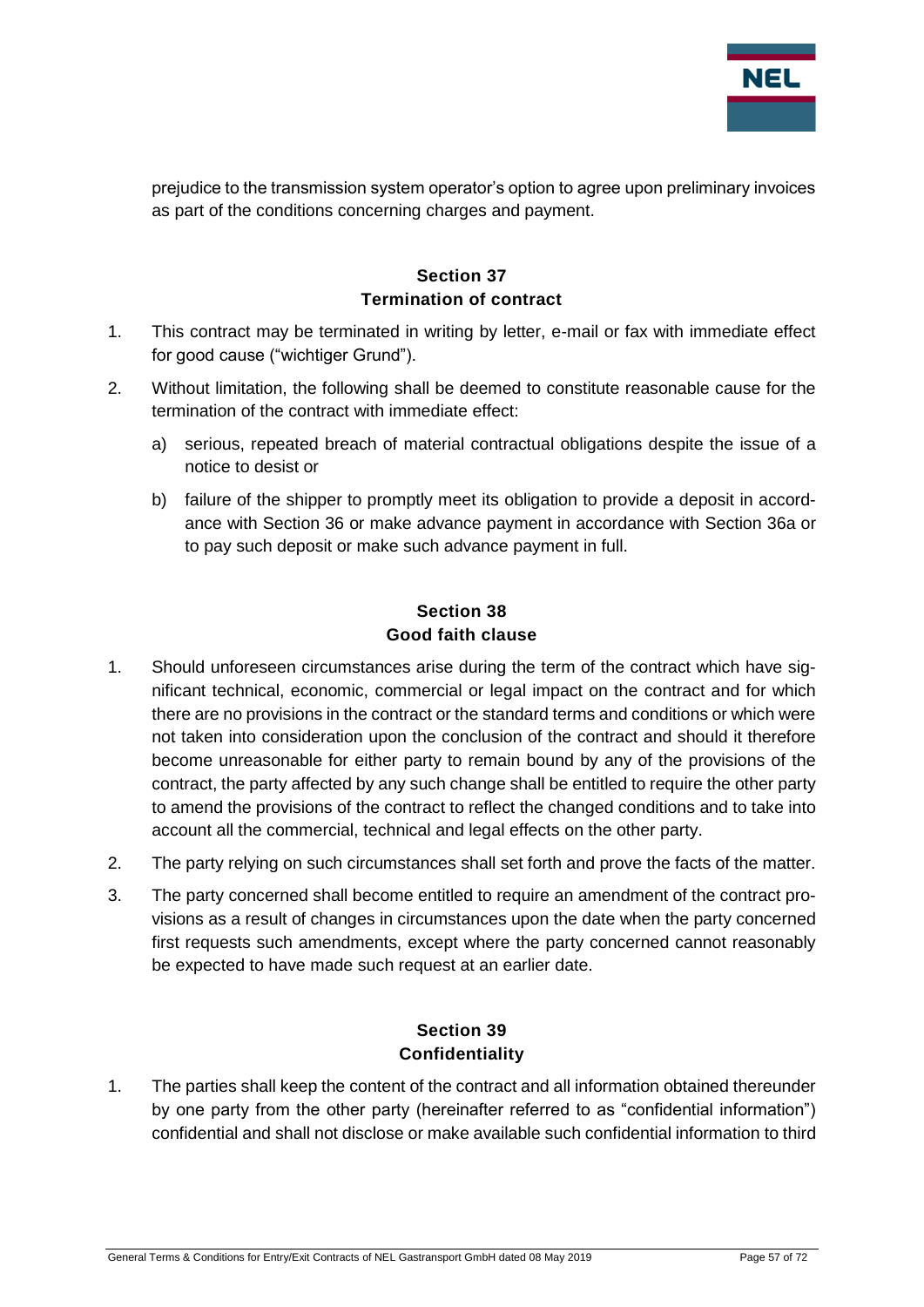

parties without the prior written consent of the other party, except as provided under Paragraph 2 of this section 39 and Section 33. Each party shall use the confidential information solely for the purpose of performing the respective contract.

- 2. Either party shall be entitled to disclose confidential information obtained from the other party without written consent:
	- a) to an affiliated company which is subject to the same confidentiality obligations as the disclosing party,
	- b) to the competent market area manager, which itself has entered into an obligation to keep the confidential information confidentail,
	- c) to its representatives, advisors/consultants, banks and insurance companies if and to the extent that such disclosure is required for the proper performance of contractual obligations and prior to making such disclosure such person or company has itself has entered into an obligation to keep the confidential information confidential or is under a statutory obligation of confidentiality by virtue of its profession; or
	- d) to the extent that such confidential information
		- aa) has already been lawfully disclosed to the party receiving such information prior to the date of its receipt from the other party,
		- bb) is already public knowledge or becomes available to the public other than through the act or omission of the obtaining party,
		- cc) is required to be disclosed by a party under applicable law or by a judicial or government order, or by a request of a regulatory authority.
- 3. The confidentiality obligation shall end 2 years after expiry of the respective contract.
- 4. § 6a EnWG shall not be affected.

#### **Section 40 Legal succession**

- 1. Subject to Section 19, contractual rights and obligations shall not be assigned whether in whole or in part without the prior written permission of the other party, which permission shall not be withheld except for reasonable cause.
- 2. Assignment of all of the rights and obligations of a party under the contract to an affiliated company as defined by Section 15 Joint Stock Corporation Act (AktG) shall not require the prior permission but only the written notification of the other party.

### **Section 41 Contract amendments**

1. The transmission system operator may amend the general terms and conditions outlined in this contract for the future if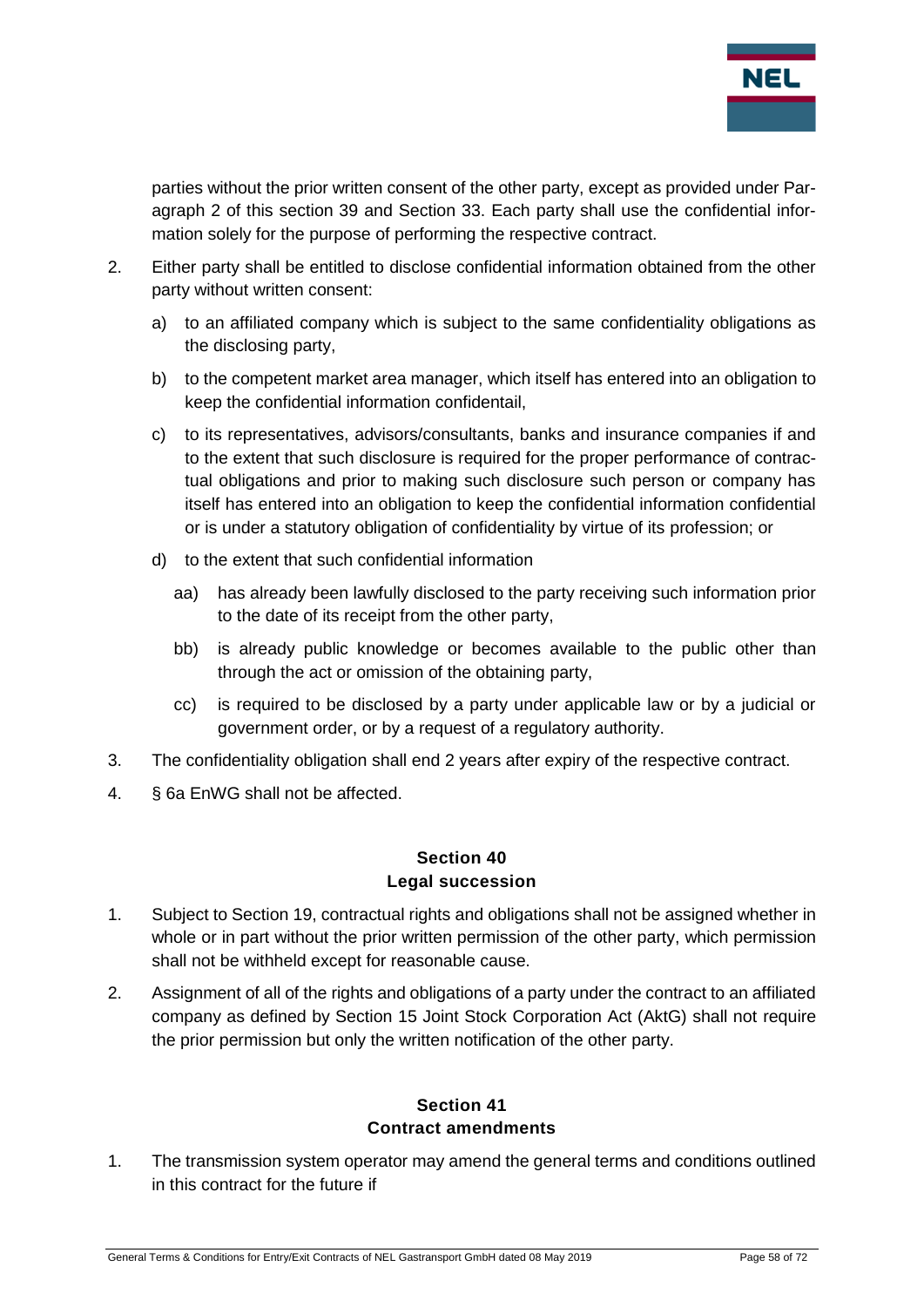

- a) a change is required to comply with applicable laws, regulations or legally binding orders by national or international courts or authorities – including without limitation determinations and related announcements of the Federal Network Agency – or to comply with generally approved technical standards; this also covers relevant common network operating tools (including Business Requirements Specification) according to Article 8 (3a) of Regulation (EC) No. 715/2009, or.
- b) in the event that the transmission system operator has a justified interest in changes to the contractual arrangements for network access. Without limitation, the transmission system operator shall be deemed to have such a justified interest if the changes are in connection with the issue of standardised entry and exit contracts in accordance with § 3 (3) GasNZV.
- 2. The transmission system operator shall give the shipper two months' advance notice of any such amended terms and conditions of the contract in text form and publish the amended terms and conditions of the contract on its website. In justified cases, the transmission system operator may deviate from said notice period of two months, but the notice period should in any case not be less than 15 business days. Without limitation, a justified case shall be deemed to exist if a change pursuant to Paragraph 1, lit. a) of this Section 41 is required. Amendments to the terms and conditions of this contract shall be deemed to have been accepted by the shipper unless the shipper terminates the contract within 30 days of the receipt of notification thereof, with said termination taking effect from the time the amendments to the terms and conditions of this contract become effective. The termination notice period shall be reduced to an appropriate period if the transmission system operator deviates from said notice period of two months Sentences 2 and 3 of this Paragraph 2. No compensation shall be payable to the shipper. The shipper shall not be entitled to terminate the contract if the amendment concerned does not represent any or any significant commercial or financial disadvantage to the shipper. In the event that the shipper considers that any such amendment would represent significant financial disadvantage to the shipper, the shipper shall submit evidence of such disadvantage. The transmission system operator shall notify the shipper of the start of the termination notice period, and in the case described in Sentence 5 of this Paragraph 2 of a reduced period, and of the fact that the amended contract terms and conditions will be deemed to have been accepted by the shipper in the event that the shipper does not terminate the contract.
- 3. Adjustments of charges shall be subject to Section 25.

## **Section 42 Severability**

1. If any provision of this contract or the appendices hereto is or becomes ineffective or inoperable, the other provisions of this contract or appendices hereto shall remain in full force and effect.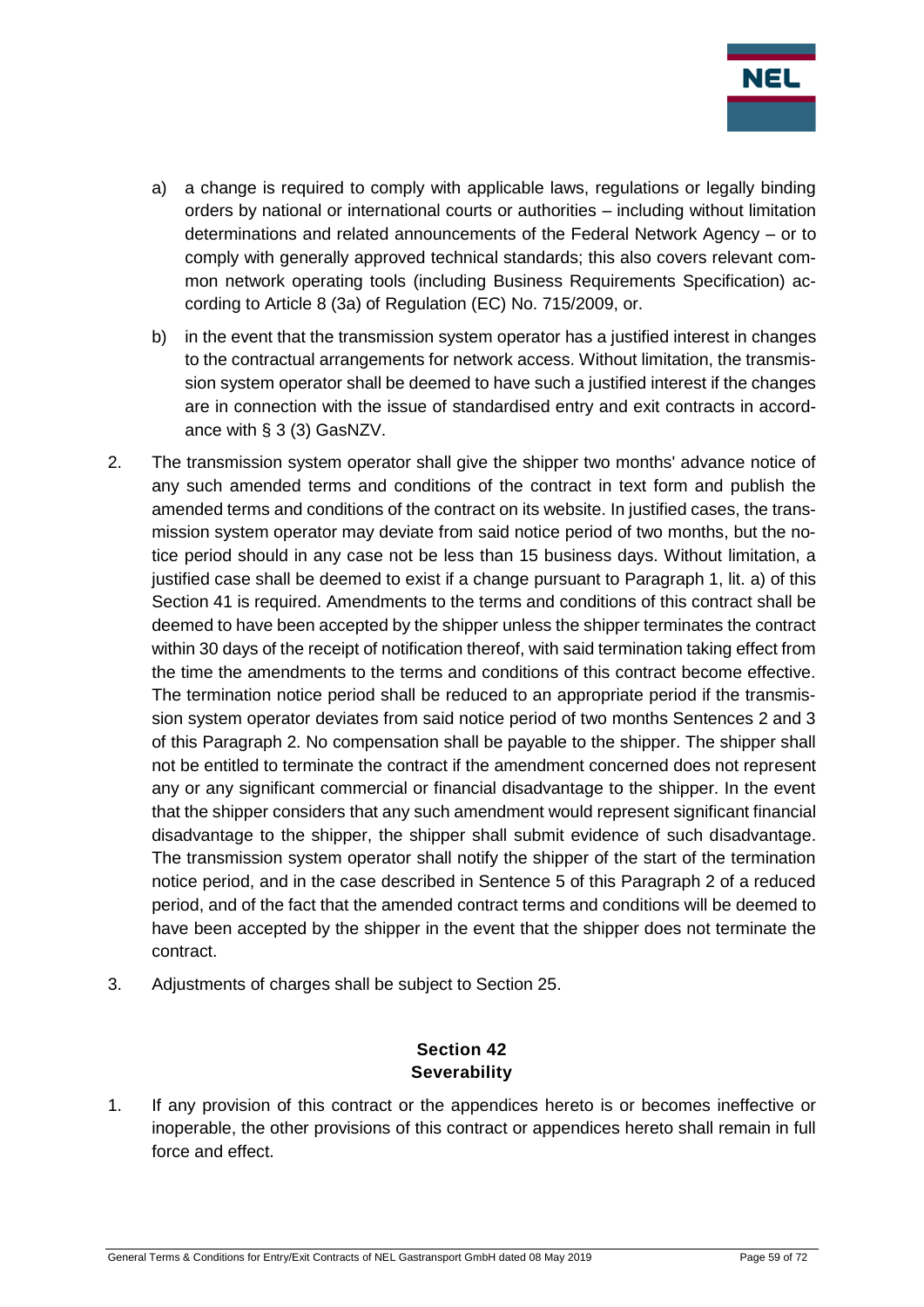

2. The parties shall replace any ineffective or inoperable provision by a provision with as near as reasonably possible the commercial and financial effect intended by the provision so replaced. This shall apply mutatis mutandis to matters not provided for in the contract.

## **Section 43 Text form**

Any amendment to or termination of a contract shall not be effective unless made in text form. The same shall apply to any waiver of the requirement for amendments or terminations to be made in text form.

## **Section 44 Venue for disputes and applicable law**

- 1. Any disputes arising between the parties out of or in connection with the contract shall be submitted to the courts of ordinary jurisdiction.
- 2. The venue for disputes shall be the place where the transmission system operator has its registered office.
- 3. The contract shall be governed by and construed and interpreted in accordance with German law to the exclusion of interstate conflict of law rules shall not apply as long as these are not mandatory law. The UN Convention on Contracts for the International Sale of Goods shall not apply.

## **Section 45 List of appendices**

The following appendix shall constitute an integral part of this contract:

- Appendix 1 Section 18 NDAV
- Appendix 2 Supplementary Terms & Conditions of NEL Gastransport GmbH
- Appendix 3 Supplementary Terms & Conditions of Business of NEL Gastransport GmbH for allocating new technical capacities as of 6 March 2017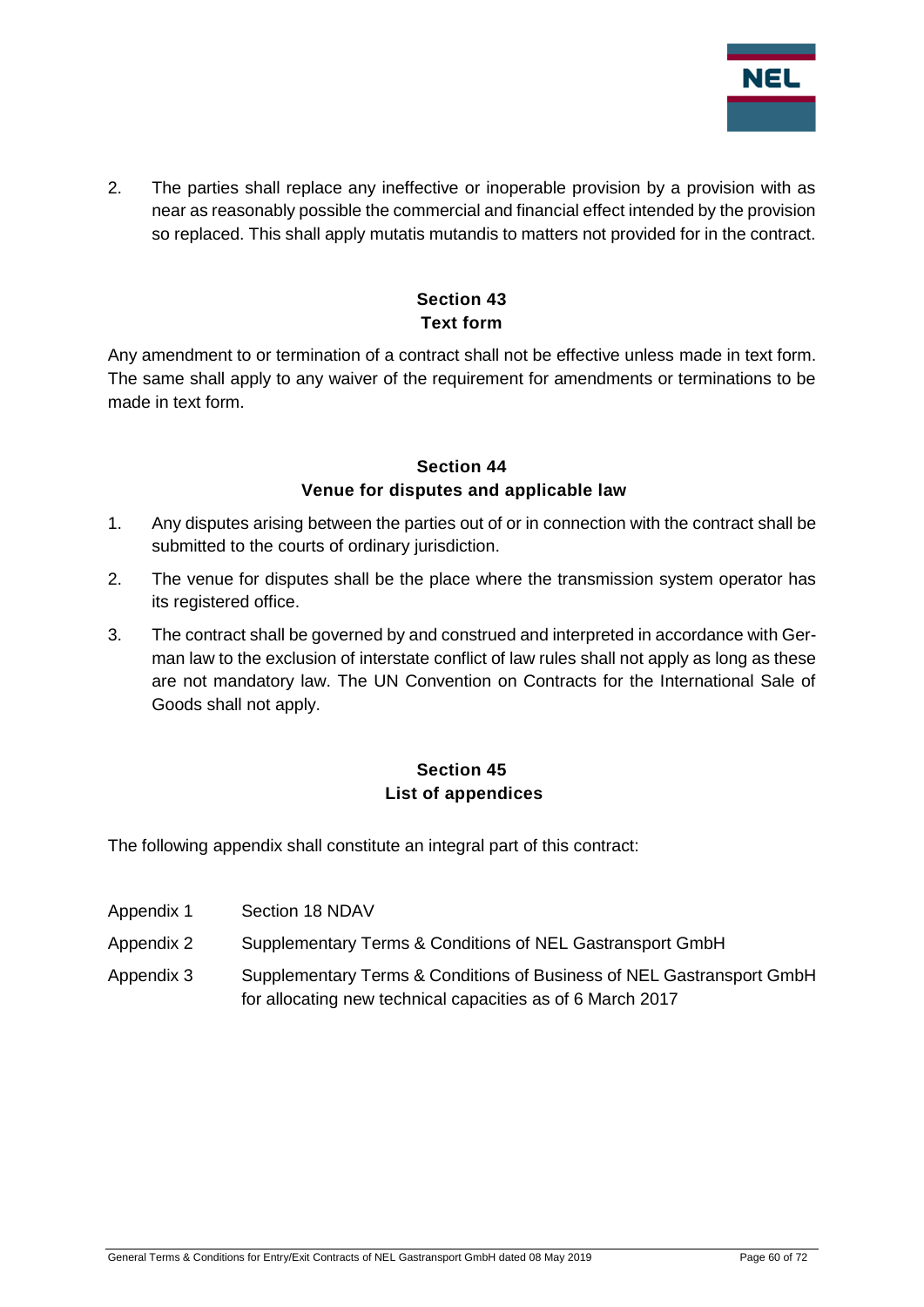

## **Appendix GTC 1: § 18 Low Pressure Connection Ordinance (Niederdruckanschlussverordnung / NDAV)**

- (1) To the extent the network operator is liable due to contract, connection usage relation or tortious acts for damages suffered by the shipper due to interruptions or irregularities of the connection usage and default of the company or its vicarious agents or servants is required
	- a. regarding financial loss willful misconduct or gross negligence shall be assumed subject to refutation,
	- b. regarding damages to property willful misconduct or negligence shall be assumed subject to refutation.

In case of financial loss pursuant to sentence 1 number 1 liability due to other negligence shall be excluded.

- (2) Liability of the network operator for damages to property towards its connection users caused neither by willful misconduct nor gross negligence shall be respectively limited to 5.000 Euro. Liability for damages to property not caused by willful misconduct shall per damaging event be limited to
	- a. 2,5 million Euro in case of up to 25.000 connection users connected to its own network;
	- b. 10 million Euro in case of 25.001 to 100.000 connection users connected to its own network;
	- c. 20 million Euro in case of 100.001 to 200.000 connection users connected to its own network;
	- d. 30 million Euro in case of 200.001 to one million connection users connected to its own network;
	- e. 40 million Euro in case of more than one million connection users connected to its own network.

Damages of connection users connected to mid and high pressure shall be implied in the aforementioned limits.

(3) Paragraph 1 and 2 shall also apply to connection users' claims in tort against third-party network operators in terms of § 3 number 27 Energy Industrial Act. Liability of third-party network operators in terms of § 3 number 27 Energy Industrial Act shall totaling be limited per damaging event to three times the maximum amounts it is liable towards its own connection users in accordance to paragraph 2 sentence 2. If the third-party network operator has no own connection users connected to its network in terms of this Ordinance, the liability shall totaling be limited to  $\epsilon$  200 million. Damage claims of costumers who are not covered by this Ordinance and which are claimed against the third party due to tort may be regarded for the maximum amounts pursuant to sentences 2 and 3 if case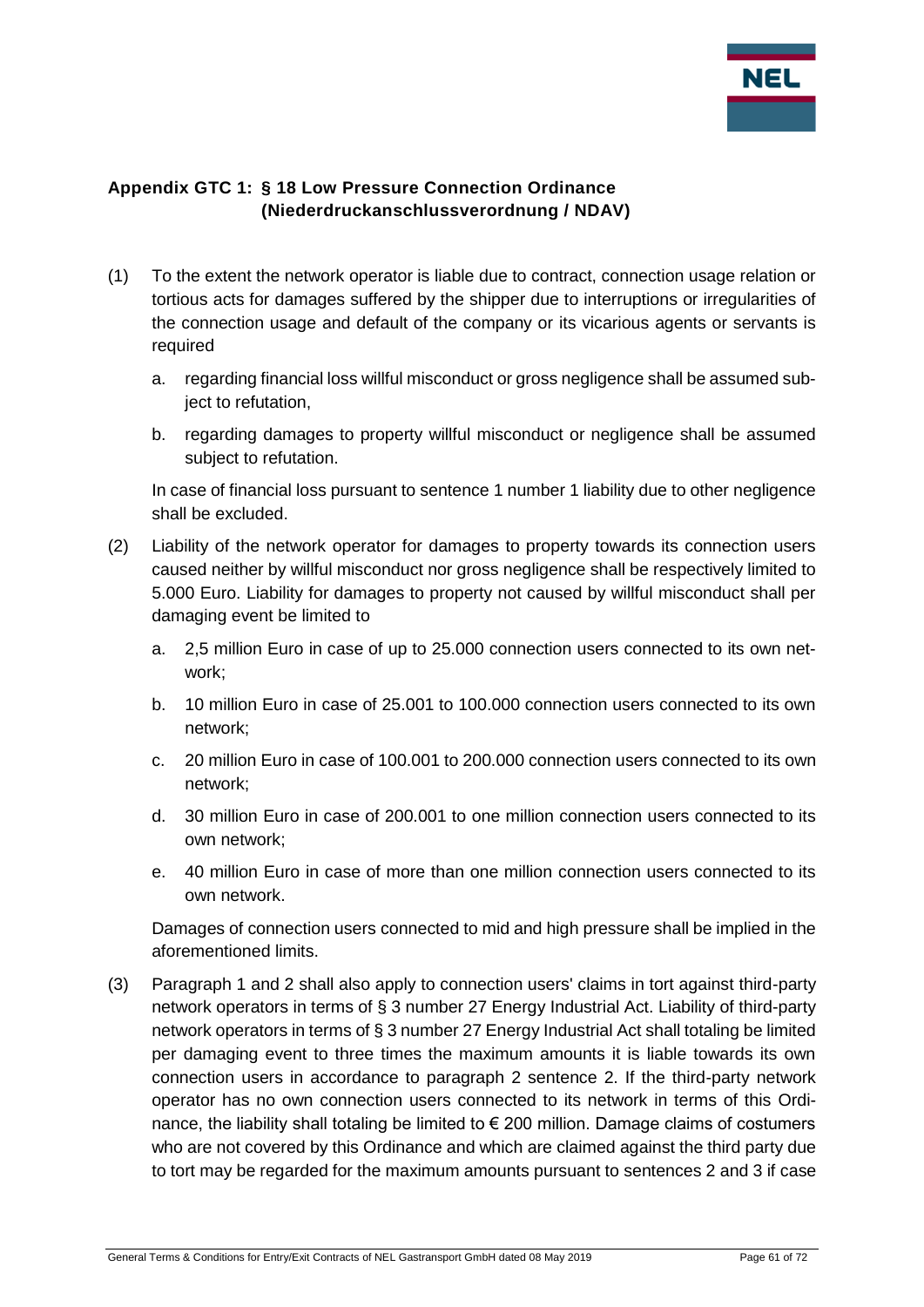

by case these claims are limited in accordance with paragraph 2 sentence 1. At request the network operator shall be obliged to inform its connection users about the facts related to the damaging caused by a third-party network operators in terms of § 3 number 27 Energy Industrial Act to the extent the facts are known to it or can be cleared up by it using reasonable effort and its knowledge is necessary to claim for damages.

- (4) Liability for financial loss of the network operator to whose network the connection user is connected, or of a third-party network operator to whom the connection user claims for damages, caused by gross negligence shall be respectively limited towards its connection users to 5.000 Euro and per damaging event to 20% of the maximum amounts listed under paragraph 2 sentence 2 and paragraph 3 sentence 2 and 3. Paragraph 2 sentence 3 and paragraph 3 sentence 1, 4 and 5 shall apply accordingly.
- (5) If the sum of individual damage claims exceeds the respective limit, the damage claim shall be proportionately reduced in relation of the sum of all damage claims to the respective limit. If costumers who are not covered by this Ordinance are regarded for the maximum amounts in accordance with paragraph 2 sentence 2 or paragraph 3 sentence 4 in connection with paragraph 4 respectively, such customer shall be regarded with respect to the reduction in accordance with sentence 1. In case of claims pursuant to paragraph 3 the quota of damaging claims may not exceed the quota of customers of the third-party network operator.
- (6) Claims for damages below 30 Euro neither caused by willful misconduct nor by gross negligence shall be precluded.
- (7) The aggrieved connection user shall inform the network operator or if it is certain the company liable to pay compensation about the damage.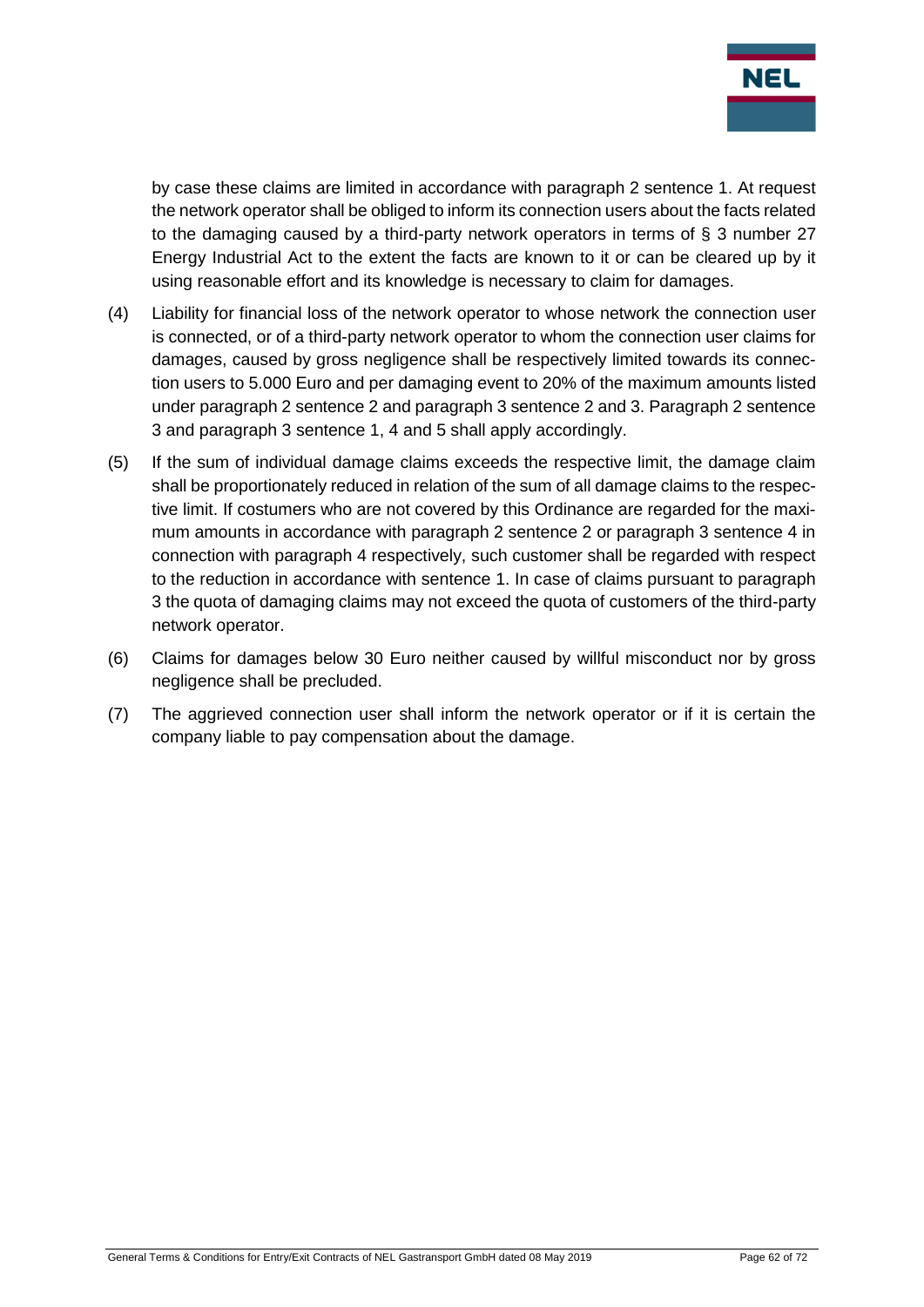

#### **Appendix GTC 2: Supplementary Terms & Conditions of NEL Gastransport GmbH**

The supplementary Terms & Conditions supplement the GTC of NEL Gastransport GmbH (NGT) dated 08 May 2019.

#### **Section 1 Dynamically Allocable Capacity**

- (1) In addition to the capacity products pursuant to Section 9 (1) GTC NGT shall also offer dynamically allocable capacities. NGT publishes on its website a list of all network points at which NGT shall make available a dynamically allocable entry capacity or dynamically allocable exit capacity available.
- (2) The dynamically allocable entry capacity shall enable network access on a firm basis from the booked entry point up to one or more agreed exit points. The energy quantity in kWh of the gas injected and withdrawn at the network points defined in accordance with sentence 1 must be the same in each hour. Where the shipper withdraws quantities at exit points other than those defined or at variance with the provision in sentence 2 (hereinafter referred to as "Variance"), the dynamically allocable entry capacity in the amount of the Variance may be used solely on an interruptible basis. The Variance shall be calculated in each balancing group or sub-balancing account. Consequently, a firm usage of dynamically allocable entry capacity can only then be ensured, when the dynamically allocable entry capacity will be included in the same balancing group or sub-balancing account as the capacity at the agreed exit points.
- (3) The dynamically allocable exit capacity shall enable network access on a firm basis from one or more agreed entry points up to the booked exit point. The energy quantity in kWh of the gas injected and withdrawn at the network points defined in accordance with sentence 1 must be the same in each hour. Where the shipper withdraws quantities at exit points other than those defined or at variance with the provision in sentence 2 (hereinafter referred to as "Variance"), the dynamically allocable exit capacity in the amount of the Variance may be used solely on an interruptible basis. The Variance shall be calculated in each balancing group or sub-balancing account. Consequently, a firm usage of dynamically allocable exit capacity can only then be ensured, when the dynamically allocable exit capacity will be included in the same balancing group or sub-balancing account as the capacity at the agreed entry points

#### **Section 2 Allocation Procedure**

NGT shall upon request provide information about the allocation procedure in accordance to section 22 (1) and (3) GTC.

#### **Section 3 Usage of IT-portals**

As a service NGT offers the opportunity to use IT-portals, for example for management of nominations or for data administration. The terms of service shall be agreed upon registration or activation.

#### **Section 4 Invoicing and Payment**

(1) Booked entry and exit capacity shall be invoiced in advance in monthly instalments, at prices in accordance with NGT price list. Entry and exit capacity which has been booked after invoicing in accordance with sentence 1 shall be settled separately ex- post. The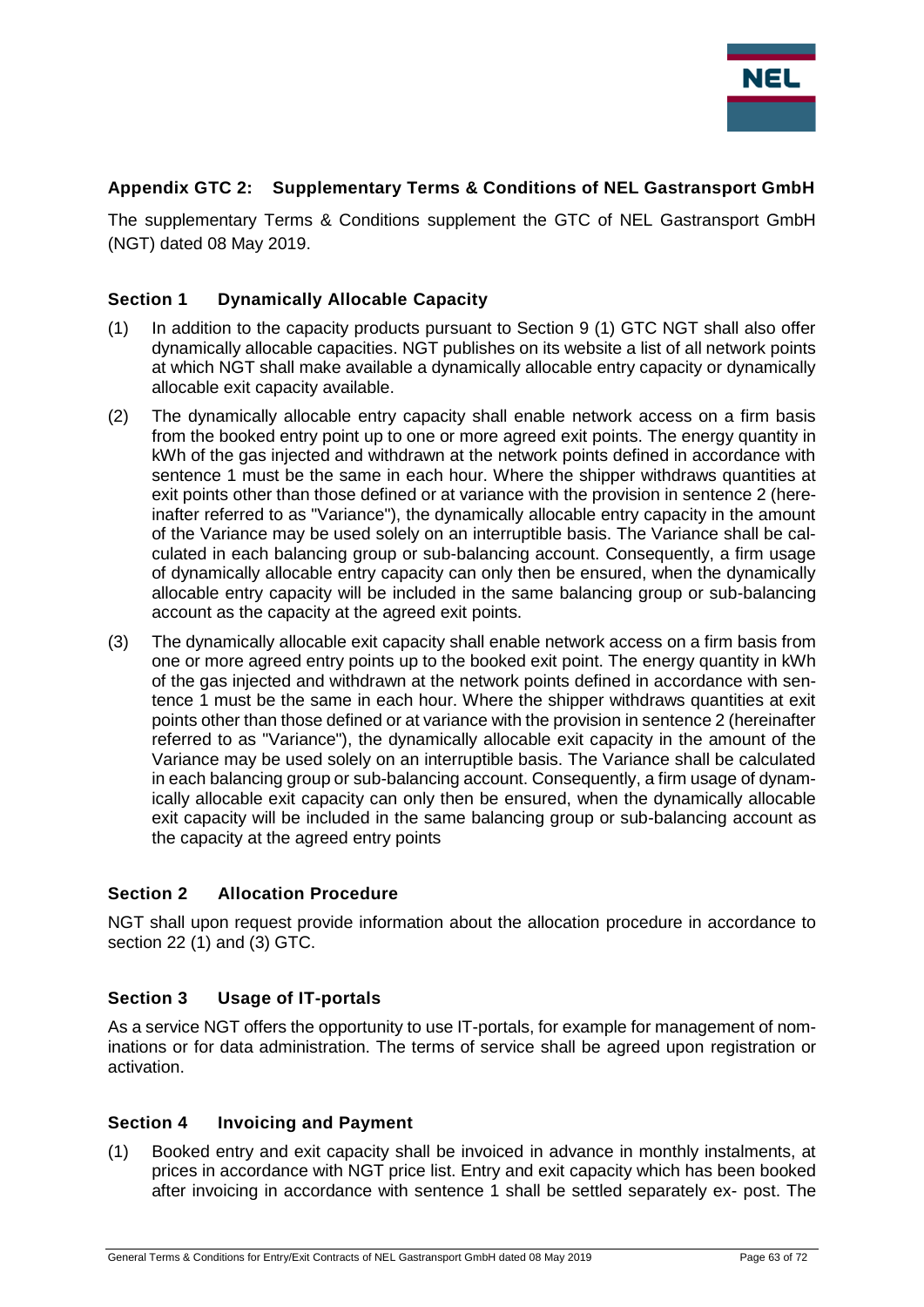

shipper shall make said payments by the tenth  $(10<sup>th</sup>)$  working day following receipt of the invoice.

- (2) The contractual penalty for capacity overrun, as set out in NGT Price List, shall be billed on a monthly basis in arrears. The shipper shall make said payments by the tenth  $(10<sup>th</sup>)$ working day following receipt of the invoice.
- (3) The place of performance for payments shall be the administrative headquarters of NGT. Payment shall be deemed to have been made in a timely manner if the invoice amount is irrevocably credited to an account of NGT within the deadlines specified in this section.

#### **Section 5 Over-nomination without capacity inclusion**

- (1) In addition to section 13d (3) GTC, an interruptible within-day entry/exit contract via overnomination shall also be concluded, even though no booked capacities have been included in the balancing group or sub-balancing account. In this case the entry/exit contract shall be concluded with the shipper who is also the balancing group manager of the balancing group or sub-balancing account which was over-nominated. The entry/exit contract according to Sentence 1 for the following Gas Day shall only be concluded, if the over-nomination is processed after 18:30 hours.
- (2) Pursuant to section 13d (2) last sentence NGT shall inform the shipper about booking interruptible within-day capacity via over-nomination by e-mail.
- (3) Pursuant to section 36 (7) GTC and section 36a (8) GTC NGT shall be entitled to allow booking interruptible within-day capacity via over-nomination only up to the extent to which the total charge for the capacities requested, correspond to the amount of the deposits according to section 36 GTC or the advanced payment according to section 36a GTC made.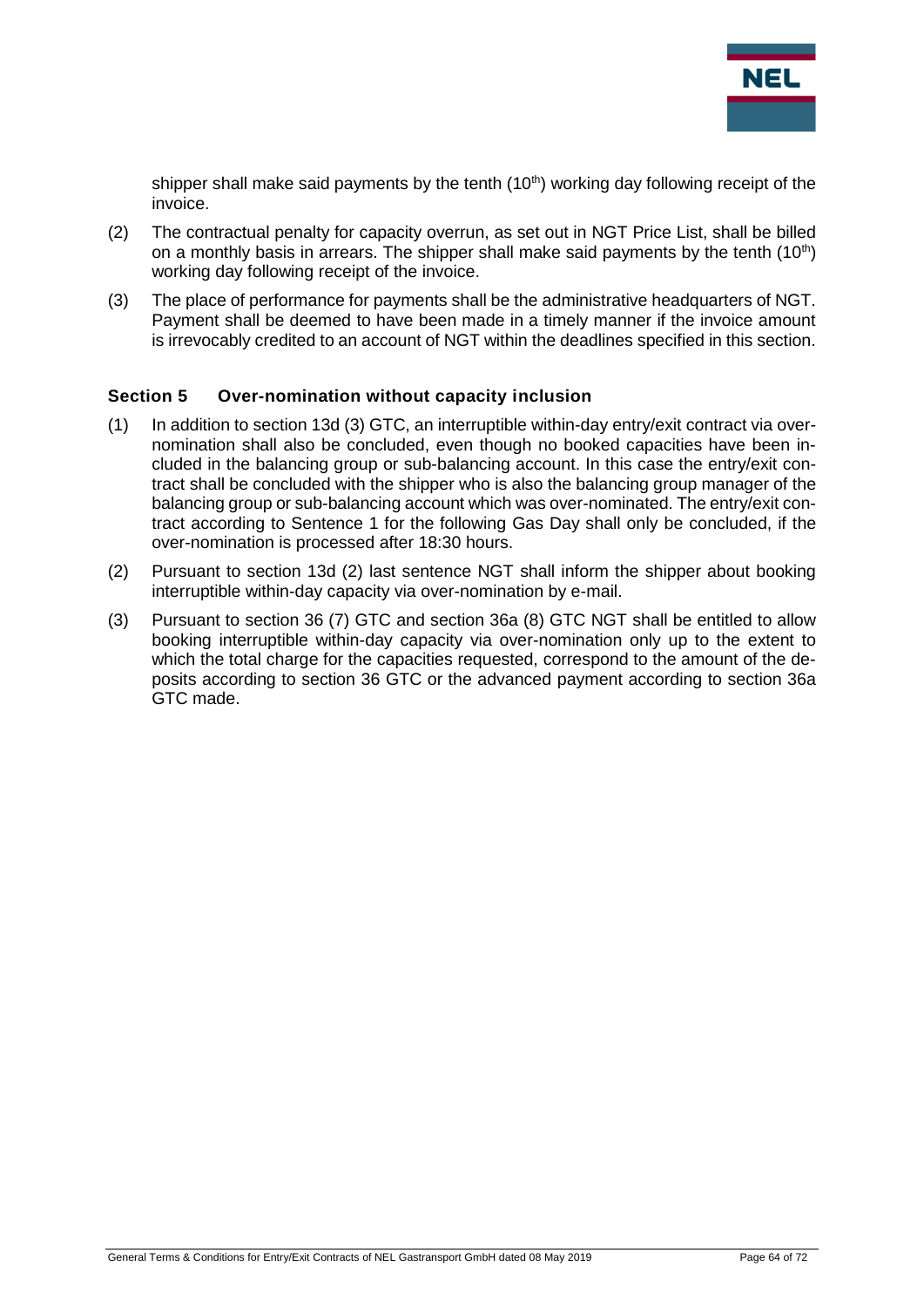

## **Appendix GTC 3: Supplementary Terms & Conditions of Business of NEL Gastransport GmbH for allocating new technical capacities as of 06 March 2017**

These Supplementary Terms and Conditions of Business define provisions that supplement or differ from the General Terms and Conditions of Service of NEL Gastransport GmbH ("transmission system operator") in the version dated 08 May 2019 governing new technical capacities at the cross border points listed in Annex 1 of these Supplementary Terms and Conditions of Business in accordance with Article 2 Section 3 of Commission Regulation (EU) No. 984/2013 of 14 October 2013 establishing a Network Code on Capacity Allocation Mechanisms in Gas Transmission Systems and supplementing Regulation (EC) No 715/2009 of the European Parliament and of the Council, in the version applicable on October 1, 2016.

### **Article 1 General, scope**

- (1) In addition to the procedure for the Network Development Plan Gas 2016, the transmission system operators GASCADE Gastransport GmbH ("GASCADE"), Gasunie Deutschland Transport Services GmbH ("Gasunie") and ONTRAS Gastransport GmbH ("ON-TRAS") jointly carried out a market survey from 21 August until 16 October 2015 under the name "more capacity" to determine the need for new transport capacities for high calorific natural gas at the boundaries of the GASPOOL market area. The aim of the market survey was to be able to estimate the future need for new cross-market-area transport capacities as early and as realistically as possible. Fluxys Deutschland GmbH has been involved in the "more capacity" project since April 2016; NEL Gastransport GmbH ("NGT") has also been involved in it since July 2016. Offering levels have been derived from the non-binding demand for cross-market-area capacities determined on the basis of the survey. The new technical capacities determined in the above manner are to be allocated in capacity auctions.
- (2) The new technical capacities will not exist at the time the capacity auctions are held, and the transmission system operator has not made a final decision on network expansion measures to create the new technical capacities (hereinafter referred to as "network expansion"). Creation of the new technical capacities depends in particular on all necessary permissions for network expansion and operation of the network being obtained, as well as on the regulatory framework and the permissions required in this regard. In view of the above, Article 2 Sections 3 and 4 of the current version of the cooperation agreement and Article 1 Section 5 of the transmission system operator's General Terms and Conditions of Service specify that the transmission system operators can conclude in their Supplementary Terms and Conditions of Business arrangements for new technical capacities which supplement or differ from their General Terms and Conditions of Service.
- (3) As long as no provisions that supplement or differ from the General Terms and Conditions of Service are concluded in these Supplementary Terms and Conditions of Business, the General Terms and Conditions of Service of the transmission system operator shall otherwise apply to new technical capacities.
- (4) Definitions:
	- a. New technical capacities: New technical capacities at cross border points in accordance with Article 2 Section 3 of Commission Regulation (EU) No 984/2013 of 14 October 2013 establishing a Network Code on Capacity Allocation Mechanisms in Gas Transmission Systems and supplementing Regulation (EC) No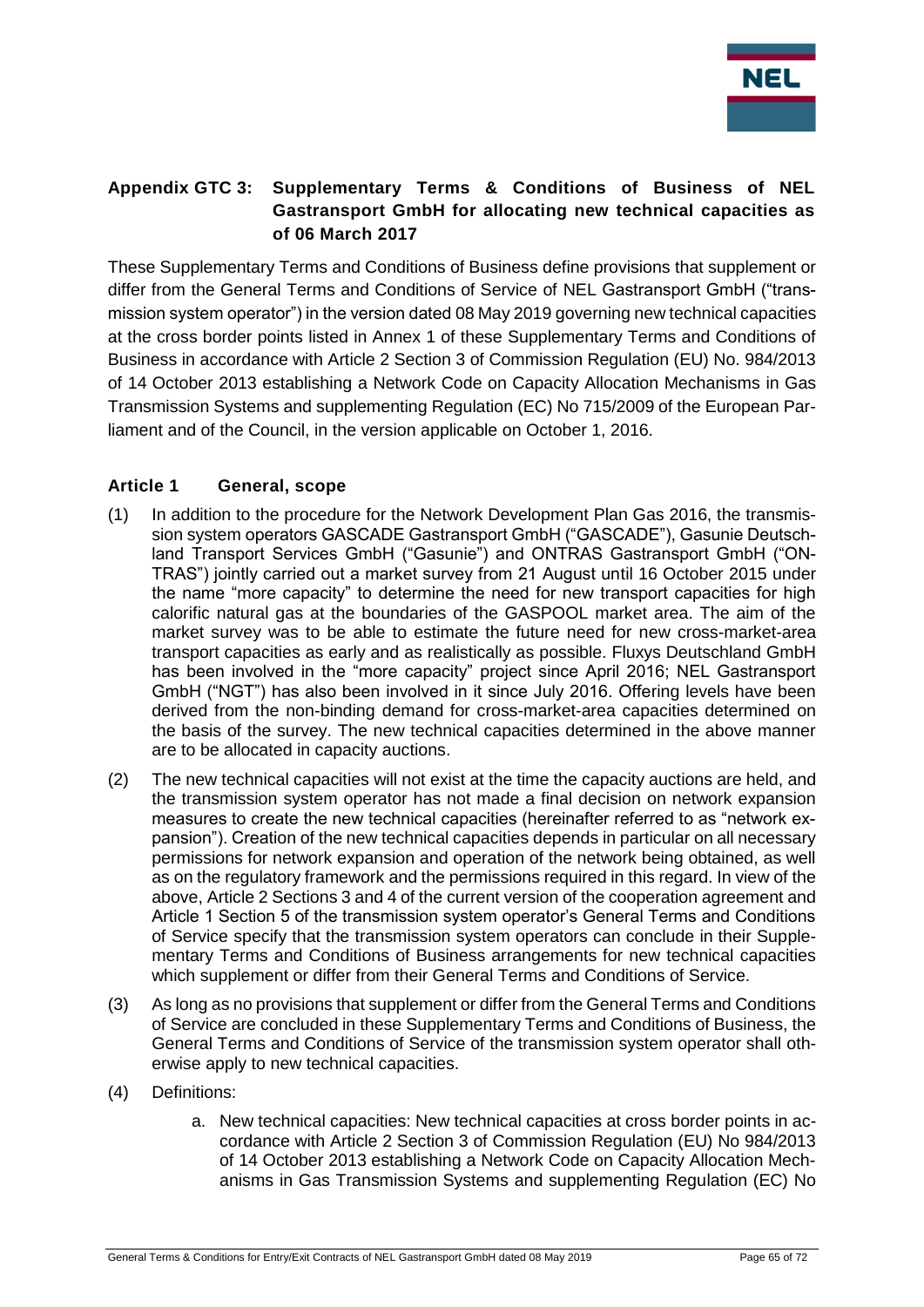

715/2009 of the European Parliament and of the Council, in the version applicable on 1 October 2016 ("NC CAM").

- b. Existing capacities: Available capacities in accordance with Article 2 Section 1 No. 20 of Regulation (EC) No 715/2009 of the European Parliament and of the Council of 13 July 2009 on conditions for access to the natural gas transmission networks and repealing Regulation (EC) No 1775/2005 at the time of the 2017 annual auction, not including the new technical capacities.
- c. Performance period of the entry or exit contract: The period of time for which the contractual rights and obligations of the transmission system operator and the transport customer apply in accordance with Articles 3 and 4 of the transmission system operator's General Terms and Conditions of Service.

#### **Article 2 Marketing horizon**

- (1) New technical capacities shall be offered for a period of up to 25 years as of the anticipated commissioning of the underlying network expansion measures.
- (2) In deviation from Article 2 Section 1, new technical capacities shall be offered at cross border points in accordance with Article 11 NC CAM to the extent that a bundled capacity product is formed with the new technical capacities and this product does not represent a new technical capacity in accordance with Article 2 Section 3 NC CAM on the part of the neighboring transmission system operator.

#### **Article 3 Conclusion of contracts**

- (1) The entry or exit contract relating to new technical capacities between the transport customer and the transmission system operator shall be formed by allocation of the capacities in accordance with Article 1 Section 2 of the transmission system operator's General Terms and Conditions of Service. Subject to the provisions in Section 3 of this Article 3 and contrary to Article 1 Section 2 of the transmission system operator's General Terms and Conditions of Service, the entry or exit contract shall be fully effective subject to the condition precedent that the following conditions a) to e) are met cumulatively:
	- a. Upon completion of the respective auctions for new technical capacities on the primary capacity platform, all offered standard capacity products of the existing capacities with an equivalent or higher quality at the cross border points have been marketed across the transmission system operators in the respective flow direction (existing capacities are booked out with priority). The existing capacities of OPAL Gastransport GmbH shall be exempt from booking out with priority.
	- b. As part of an economic assessment based on the entry and exit contracts concluded subject to the condition precedent, the transmission system operator has determined that the measures to create new technical capacities for an offering level are cost-effective.
	- c. All necessary regulatory permissions for capacity allocation for the new technical capacities have been obtained.
	- d. The costs of the expansion measures required for creating the new technical capacities have been acknowledged by the regulatory authorities.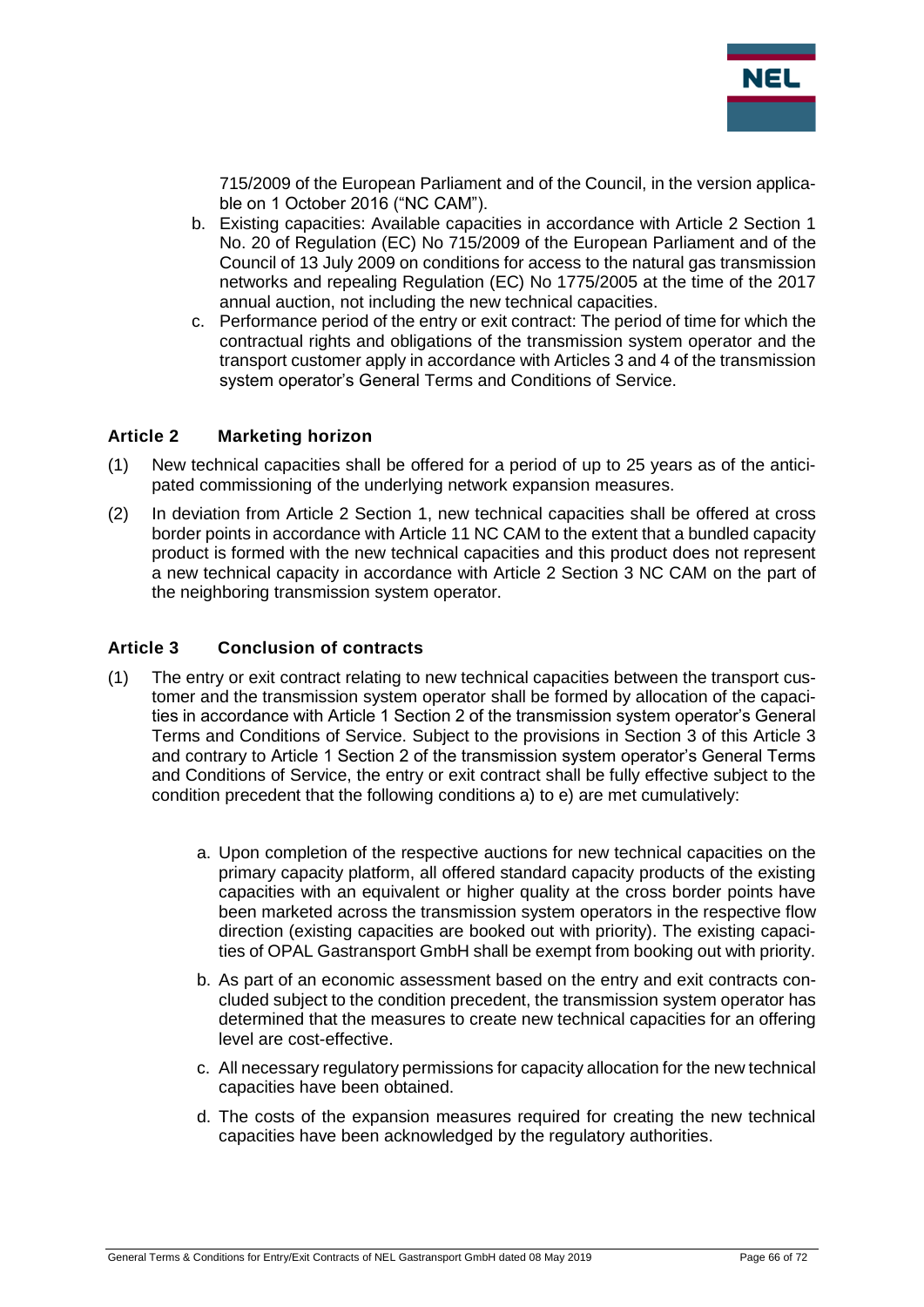

- e. The transmission system operator's management has agreed to expansion of the network. Management shall not deny this consent arbitrarily or for irrelevant reasons.
- (2) If one or more of the conditions in Section 1 a) to e) of this Article 3 are not met by 30 June 2019 or the entry or exit contract has not been declared fully effective by the transmission system operator in accordance with Article 3, they shall be regarded as not having occurred and the entry or exit contract shall become definitively ineffective.
- (3) Regardless of the occurrence or non-occurrence of one or more conditions in accordance with Section 1 a) to e) of this Article 3, the transmission system operator shall be authorized at any time to decide by 30 June 2019 that the entry or exit contract shall be fully effective.
- (4) The transmission system operator shall give the transport customer written notice of the occurrence or non-occurrence of the conditions in accordance with Section 1 a) to e) or in accordance with Section 3 of this Article 3. With regard to the conditions in Section 1 a), the information shall be provided no later than 30 June 2017, with regard to Section 1 b), the information shall be provided no later than 28 February 2018, with regard to Section 1 c), the information shall be provided no later than 31 August 2017, and with regard to Section 1 d) and Section 1 e), the information shall be provided no later than 30 June 2019.
- (5) The transmission system operator shall give the transport customer written notice that the entry or exit contract is fully effective immediately after the occurrence of the conditions in accordance with Section 1 a) to e) of this Article 3 or in accordance with Section 3 of this Article 3.
- (6) If one or more conditions in accordance with Section 1 a) to e) of this Article 3 do not occur or the transmission system operator exercises its special right of termination in accordance with Article 7 Section 1, all and any claims for liability against the transmission system operator shall be excluded.
- (7) The capacity allocation of the auctions shall be published by the transmission system operator in aggregated form after the end of the auctions, taking into account the need to keep business and trade secrets confidential. Transport customers who take part in the capacity auctions shall receive separate confirmations of the respective capacity allocation of the capacity auctions from the transmission system operator.

#### **Article 4 Auction process**

- (1) New technical capacities shall be marketed in accordance with the terms and conditions of business of the primary capacity platform. The terms and conditions of business shall be published by the platform operator on its website.
- (2) As part of the auctions on the primary capacity platform, multiple auctions per cross border point for similar capacity products can be held simultaneously for new technical capacities in order to present multiple offering levels. Without prejudice to the provisions in Article 3, only the entry or exit contract that corresponds to the highest offering level for which the transmission system operator has determined the cost-effectiveness of the expansion measure in accordance with Article 3 Section 1 b) shall become effective. The transmission system operator shall cancel the other allocations by giving the transport customer written notice.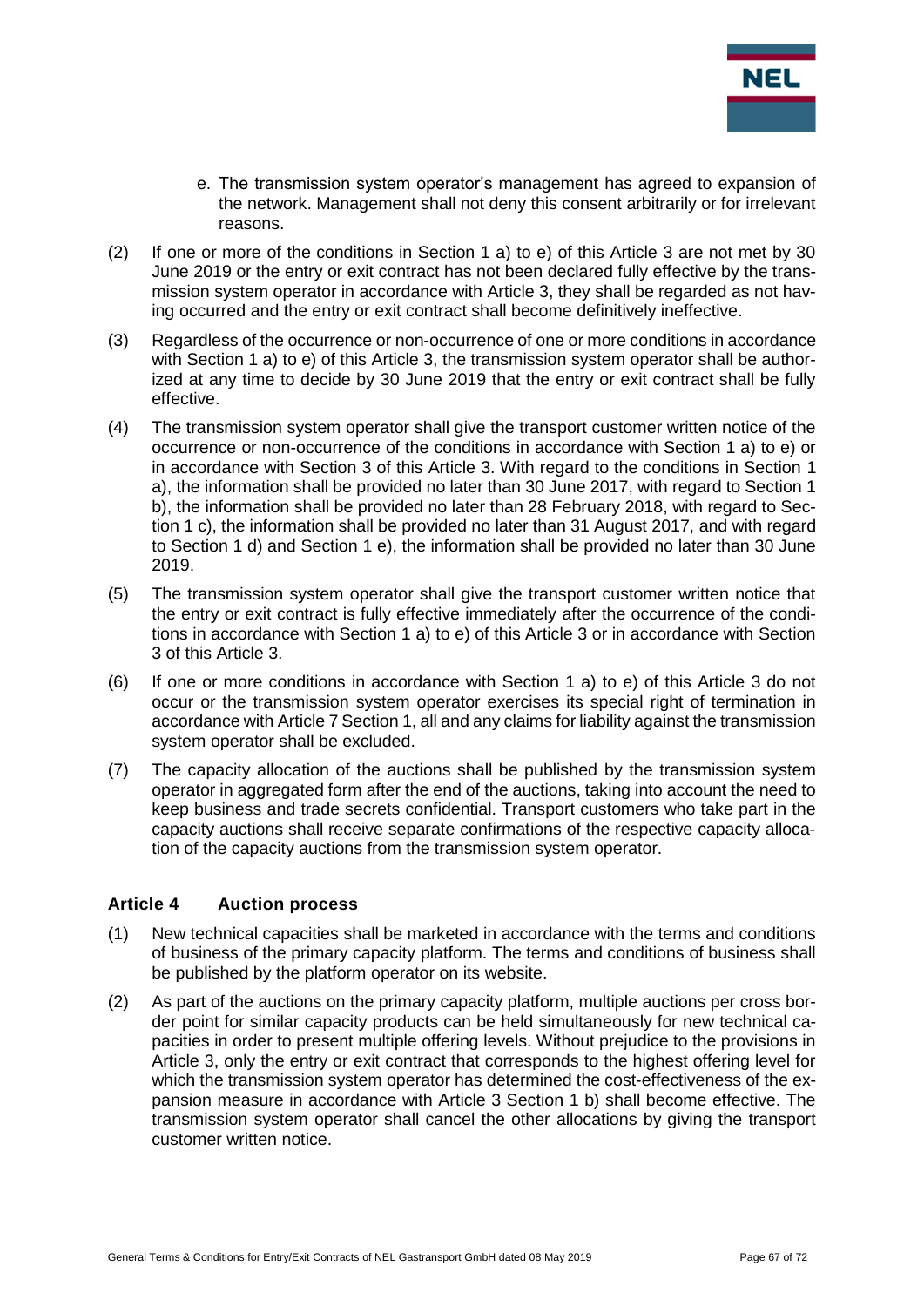

#### **Article 5 Tariffs**

- (3) The transmission system operator shall generally charge variable tariffs for the new technical capacities in accordance with Article 5 Section 2. The transmission system operator shall examine whether and to what extent charging fixed tariffs instead of variable tariffs can be applied. Legal and regulatory permissibility, and necessary official permissions, in particular the approval of fixed tariffs by the Federal Network Agency, are requirements for the potential charging of fixed tariffs by the transmission system operator. Furthermore, the charging of fixed tariffs must be at least equivalent for the transmission system operator in economic terms to charging variable tariffs. If the aforementioned requirements are met, the transmission system operator may specify by the end of 31 December 2017 for each cross border point that fixed tariffs are applied instead of variable tariffs in accordance with Article 5 Section 2. If the transmission system operator does not specify by the end of 31 December 2017 that fixed tariffs are to be applied, variable tariffs shall continue to apply in accordance with Article 5 Section 2. The transmission system operator shall notify the transport customer immediately as soon as it has been established that fixed tariffs will be charged.
- (4) Article 25 of the transmission system operator's General Terms and Conditions of Service shall apply both for charging variable tariffs and for charging fixed tariffs subject to the provision that the Parties
	- a. agree variable and/or fixed tariffs for the performance period of the entry or exit contract in each case from 1 October to 31 December. The tariffs as defined here are the variable and/or fixed tariffs that are formed in future in accordance with regulatory requirements or are approved in future by the regulatory authorities, as well as the other tariffs or tariff components stated in Article 25 Section 1 of the General Terms and Conditions of Service and any future cost allocations that will apply in each case on 1 October of a year in the respective performance period of the entry or exit contract according to the price sheet published on the transmission system operator's website; and
	- b. agree variable and/or fixed tariffs for the performance period of the entry or exit contract in each case from 1 January to 30 September. The tariffs as defined here are the variable and/or fixed tariffs that are formed in future in accordance with regulatory requirements or are approved in future by the regulatory authorities, as well as the other tariffs or tariff components stated in Article 25 Section 1 of the General Terms and Conditions of Service and any future cost allocations that will apply in each case on 1 January of a year in the respective performance period of the entry or exit contract according to the price sheet published on the transmission system operator's website.
	- c. Without prejudice to the provisions in Sections 2 and 3 of Article 7, Article 25 Section 3 Sentence 1 and Article 4 of the transmission system operator's General Terms and Conditions of Service shall not apply in the cases specified in a) and b) since price adjustments are not involved.
- (5) As part of the auction, the specific capacity tariff currently applying at the time of the auction and formed in accordance with regulatory requirements shall be used. However, use of the specific capacity tariff in accordance with Sentence 1 shall not constitute an agreement on the tariffs and shall say nothing about the level of the actually agreed tariffs to be charged for the performance period of the entry or exit contract in accordance with Section 1of this Article 5. There is consequently no price adjustment within the meaning of Article 25 Section 3 Sentence 1 and Article 4 of the transmission system operator's General Terms and Conditions of Service.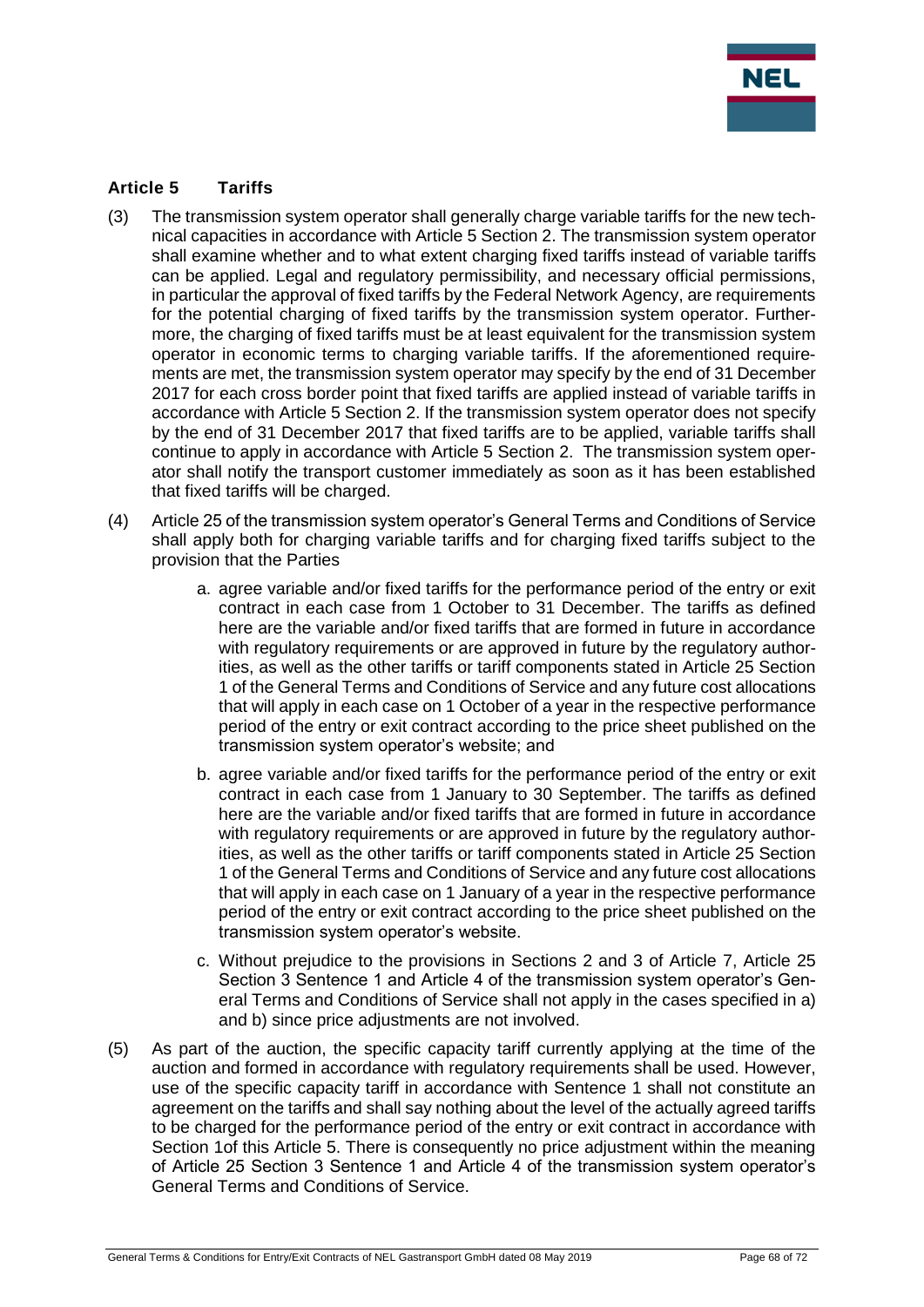

#### **Article 6 Rights and obligations of the transmission system operator and the transport customer**

- (1) Prior to the expiry of the deadline for the special right of termination in accordance with Article 7 Section 1, or until the transport customer prematurely waives the special right of termination in accordance with Article 7 Section 1, the transmission system operator shall not be obliged to take measures to provide new technical capacities. Following expiry of the deadline for the special right of termination in accordance with Article 7 Section 1, or after the transport customer has prematurely waived the special right of termination in accordance with Article 7 Section 1, the transmission system operator shall endeavor to take economically justifiable measures to ensure that the capacities allocated to the transport customer are made available in good time for the performance period of the entry or exit contract. In particular, the full scope of the waiver of all transport customers of the special right of termination in accordance with Article 7 Section 1, in relation to the allocated new technical capacities in accordance with Article 3 Section 1 Sentence 1 per cross border point for the respective performance periods of the entry or exit contracts, shall be taken into account in assessing whether the measures are economically justifiable within the meaning of Section 1. Overall, the transport customers' waiver of the special right of termination in accordance with Article 7 Section 1 has to occur at least to the extent that it would enable the transmission system operator to determine the cost-effectiveness of the new technical capacities of an offering level offered in the 2017 annual auction in accordance with Article 3 Section 1 b). In addition, the status of the necessary permissions under public law and the regulatory framework shall be taken into account, especially the approval of the costs of the required expansion measures needed for the creation of the new technical capacities, without an economical tenability of the transmission system operator is not fulfilled, shall be taken into consideration. To the extent that the transmission system operator is not required to endeavour to implement measures or in the case of measures not being economically justifiable, the performance period of the respective entry- or exit contract can be affected and Article 6 Section 3 will be applicable mutatis mutandis. If it is requested by the transport customer, the transmission system operator will review possible measures to provide the new technical capacities at an earlier date to reduce the postponement of the performance period of the respective entryor exit contract. For this purpose the transmission system operator can submit an offer to the transport customer in which the transport customer would have to accept the costs, responsibilities and risks of the measures required for the new technical capacities in case the conditions precedent in accordance with article 3 section 1 do not come to bear or the special right of termination in accordance with Article 7 Section 1has been exercised by transport customer.
- (2) Furthermore, the transmission system operator shall, once the entry or exit contract has become fully effective in accordance with Article 3, endeavor to take all economically justifiable measures in order to coordinate the commissioning of the infrastructure for the new technical capacities with the upstream or downstream network operators at cross border points. In particular, the necessary permissions under public law and the regulatory framework shall be taken into account in assessing whether the measures are economically justifiable within the meaning of Section 2.
- (3) If in the course of the network expansion that falls under the responsibility of the transmission system operator it turns out that the new technical capacities at the cross border points cannot be created to the beginning of the performance period of the entry or exit contract, in particular due to the lack of definitive permissions under public law, the transmission system operator shall notify the transport customer immediately and inform it whether and when the start of the performance period of the entry or exit contract can be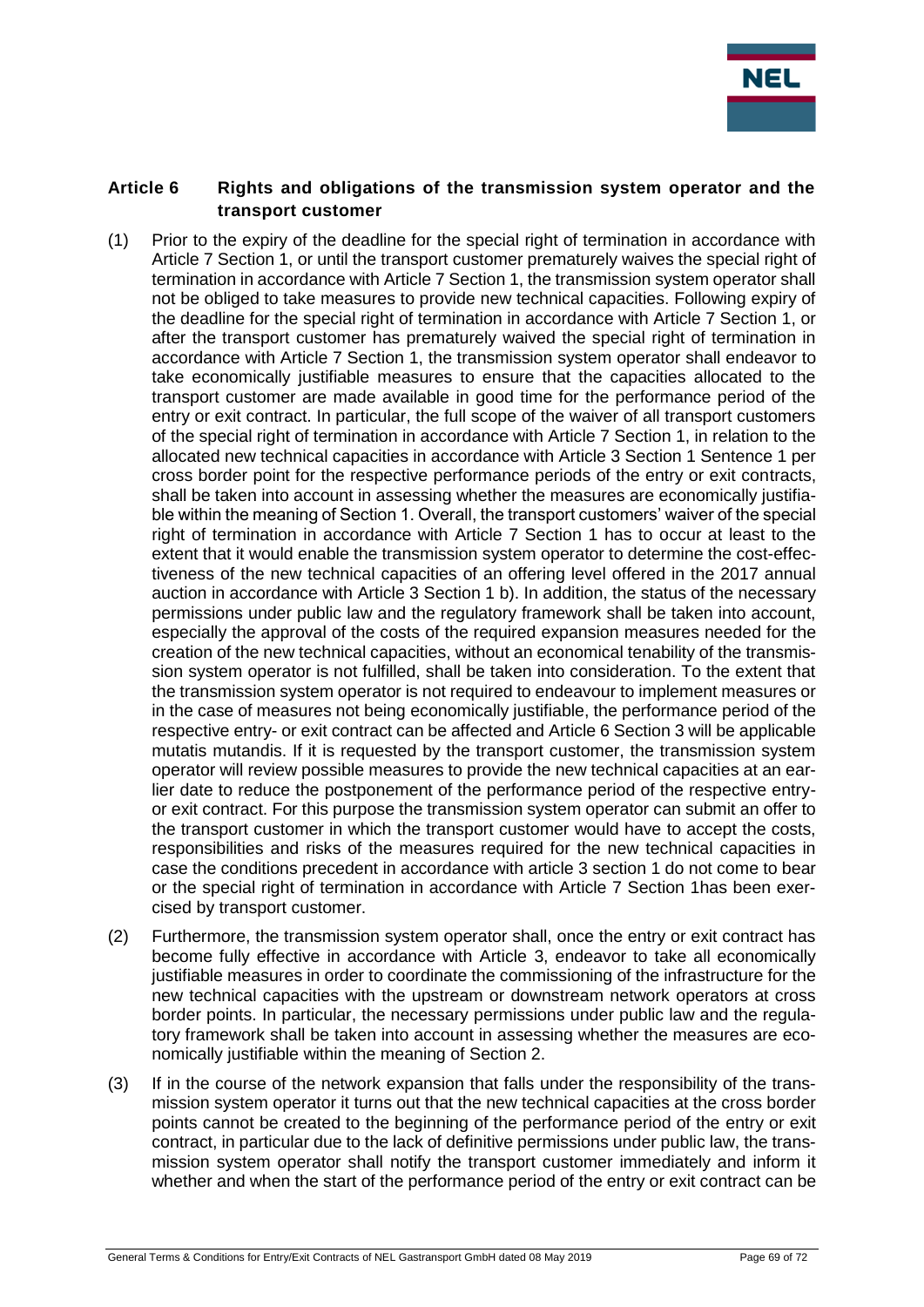

expected. The delay may also cover the entire performance period of the entry or exit contract. During the delay both the transmission system operator's obligations to provide capacities and the transport customer's obligations to pay tariffs shall be suspended. Any further claims by the Parties against each other shall be excluded.

- (4) If transport capacities upstream or downstream of the cross border points of the transmission system operator are not available at the start of the performance period of the entry or exit contract, the transport customer shall still be obliged to fulfill the contract, in particular to pay the tariffs agreed in the entry or exit contract, and shall not be authorized to rescind or otherwise terminate the entry or exit contract
- (5) In relation to Section 4, that shall mean in particular that the transport customer shall not be authorized to plead Article 313 of the German Civil Code (BGB) (Interference with the basis of the transaction) or Article 314 *BGB* (Termination for a compelling reason of contracts for the performance of a continuing obligation).

### **Article 7 Special right of termination**

- (1) The transport customer and the transmission system operator shall be entitled to terminate the entry or exit contract until the end of 31 January 2018 with immediate effect ("special right of termination in accordance with Article 7 Section 1"). Provided that the transport customer prematurely waives its special right of termination in accordance with Article 7 Section 1 for all performance periods of the entry or exit contracts of new technical capacities at the respective cross border point, the provisions of Article 6 Section 1 Sentence 2 shall apply. In the event of a premature waiver of the special right of termination in accordance with Article 7 Section 1 by the transport customer, the transmission system operator shall also waive its special right of termination in accordance with Article 7 Section 1.
- (2) The transport customer shall be authorized to terminate the entry or exit contract, provided that variable tariffs are applied for it, after publication of the variable tariffs by the transmission system operator for the respective performance period in accordance with Article 5 Section 2 a) and b) of these Supplementary Terms and Conditions of Business with a period of notice of 10 working days to the respective start of the period as of when the tariffs apply, if the specific capacity tariff formed and agreed in accordance with Article 5 Section 2 a) and b) of these Supplementary Terms and Conditions of Business exceeds the maximum tariff limit defined for the performance period in accordance with Annex 1 of these Supplementary Terms and Conditions of Business. The special right of termination in accordance with Sentence 1 shall exist solely in relation to the respective performance period of the entry or exit contract in accordance with Article 5 Section 2 a) and b) to which the published tariffs apply.
- (3) The transport customer can terminate the respective entry or exit contract in relation to the performance period that can be terminated in accordance with Section 2 in full or in part in accordance with the level of the capacity booking. A partial termination in accordance with Sentence 1 shall be permitted only as a uniform reduction of the originally booked capacity for the respective performance period in accordance with Article 5 Section 1 a) and b).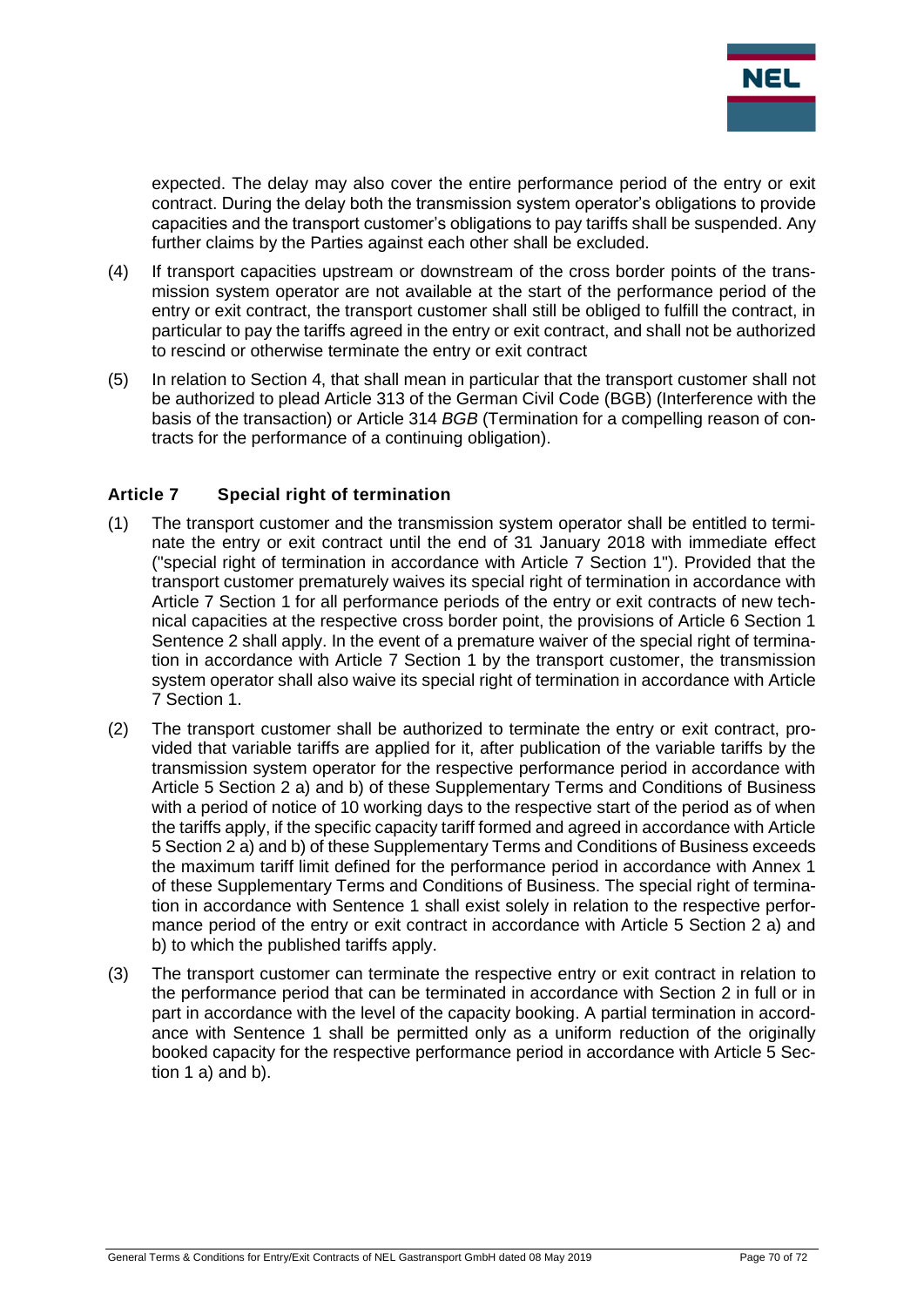

## **Article 8 List of appendices**

The following appendix shall constitute an integral part of these Supplementary Terms & Conditions of Business of NEL Gastransport GmbH for allocating new technical capacities as of 06 March 2017:

Appendix 1 STC for allocating new technical capacity